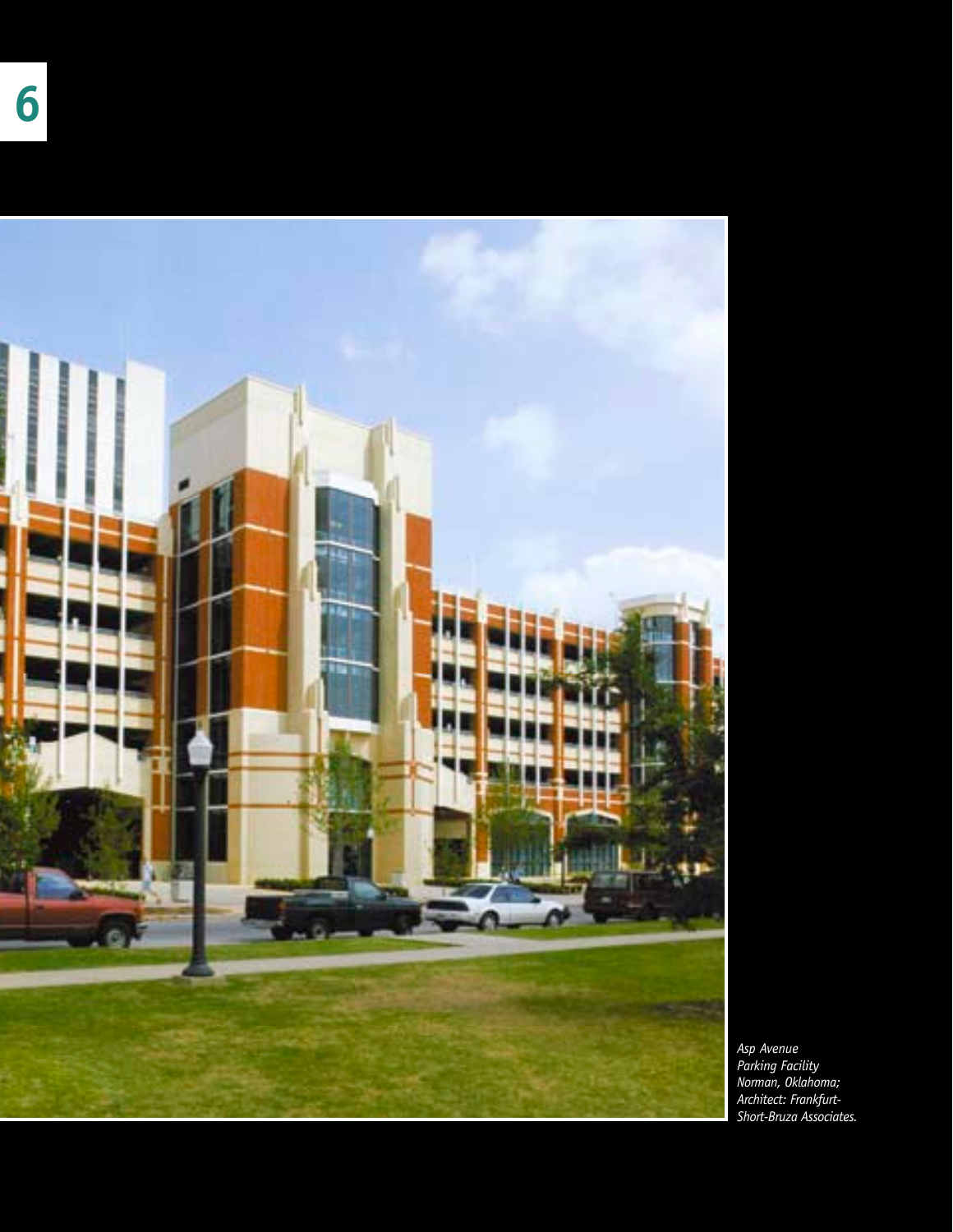# CHAPTER SIX **GUIDE SPECIFICATION** FOR ARCHITECTURAL PRECAST CONCRETE

#### **6.1 GENERAL**

This chapter provides a basis for specifying in-plant fabrication, including product design not shown on contract drawings, and field erection of architectural precast concrete. It does not address structural precast concrete, coatings, or sealing the joints between units.

#### **6.2 DRAWINGS AND SPECIFICATIONS 6.2.1 Drawings**

The Architect's or Engineer's drawings should show panel locations and necessary sections and dimensions to define the size and shape of the architectural precast concrete units, indicate the location and size of reveals, bullnoses, and joints (both functional and aesthetic), and illustrate details between panels and adjacent materials. When more than one type of panel material or finish is used, indicate the extent and location of each type on the drawings. The location and details of applied and embedded items should be shown on the drawings. Plans should clearly differentiate between architectural and structural precast concrete if both are used on the same project. The details of corners of the structure and interfacing with other materials should be illustrated. The aesthetic requirements and design loads should be identified, and load support points and space allowed for connections should be indicated. The Engineer of Record needs to be aware of the magnitude and direction of all anticipated loads to be transferred from the architectural precast concrete components to the building structural framing and their points of application. These loads should be addressed in the bid documents. It is especially critical that the Engineer of Record make provisions for stiffeners and bracing required to transfer the architectural precast concrete loads to the structural frame.

There should be no gaps between the specifications and drawings nor should they overlap; the specifications and drawings should be complementary.

#### **6.2.2 Specifications**

The type and quality of the materials incorporated into the units, the design compressive strength of the concrete, the finishes, and the tolerances for fabrica-

tion and erection should be described. In the event a performance specification is used appropriate data should be included for the precaster to assess the scope and quality of the precast concrete units to be fabricated.

Specifiers should consider permitting variations in production methods, structural design, materials, connection and erection techniques to accommodate varying plant practices. Specifying the results desired without specifically defining the manufacturing procedures will ensure the best competitive bidding. Required submittals should also include range-bracketing samples for color and texture.

The availability, quantity, performance, cost and production considerations of each ingredient and finish of architectural precast concrete can have a large impact on a project's schedule and budget. Therefore, they should be determined and specified for each specific project before the project specifications are released. The time and expense required to develop samples and select concretee colors and textures can be considerable and should not be underestimated by the design team.

The specification section should include requirements for connection components embedded in the precast concrete, related loose connection hardware, and any special devices for lifting or erection, if required. Items to be specified in other sections include building frame support provisions required to support units, including portions of connectors attached to the structure, joint sealing and final cleaning, and protection of the architectural precast concrete.

#### **6.2.3 Coordination**

The responsibility for supply of precast concrete support items to be placed on or in the structure in order to receive the architectural precast concrete units depends on the type of structure and varies with local practice. Clearly specify responsibility for supply and installation of pre-erection hardware. If not supplied by the precast concrete fabricator, list supplier and installation requirements in related trade sections.

The type and quantity of hardware items required to be cast into precast concrete units for the use of other

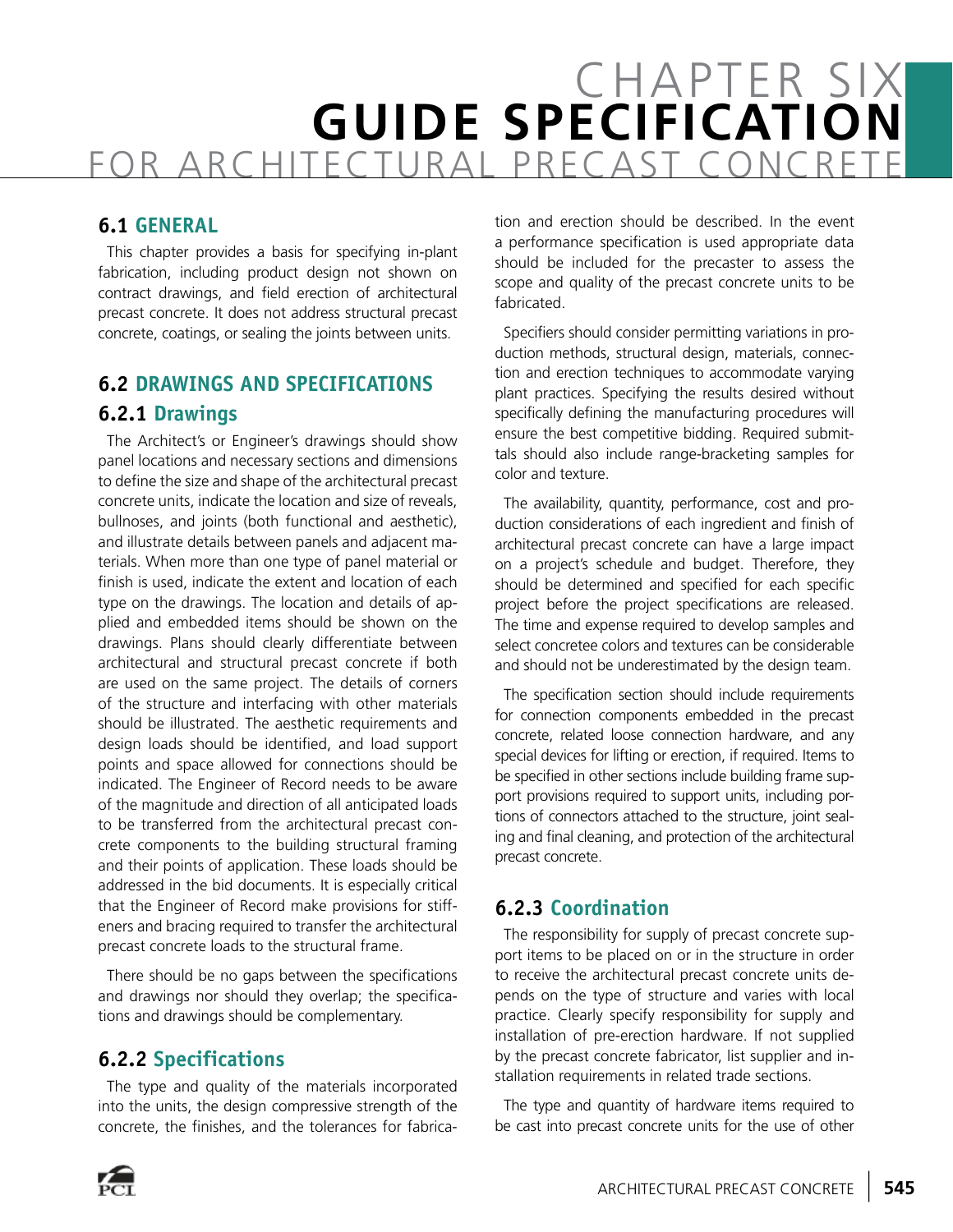trades should be clearly specified. Specialty items should be required to be detailed, and supplied to precaster in a timely manner by the trade requiring them. Verify that materials specified in the section on flashing are galvanically compatible with cast in reglets or counterflashing receivers. Check that concrete coatings, adhesives, and sealants specified in other sections are compatible with each other and with the form release agents and surfaces to which they are applied.

Items mentioned in the Guide Specification as supply and/or installation by others should be mentioned in the specifications covering the specific trades. Such items may include:

- Cost of additional inspection by an independent testing laboratory, if required.
- Hardware for interfacing with other trades (window, door, flashing, and roofing items).
- Placing of precast concrete hardware cast into or attached to the structure, including tolerances for such placing.
- Joint treatment for joints between precast concrete and other materials.
- Access to building and floors.
- Power and water supply.
- Cleaning.
- Water repellent coatings.
- Plant-installed facing materials such as natural stone and clay products.

#### **6.2.4 Guide Specification Development:**

This Guide Specification developed by PCI, is based on MASTERSPEC® Section 034500 "Precast Architectural Concrete," and is used by permission of ARCOM. MASTERSPEC® is a product of the American Institute of Architects (AIA) and is exclusively produced and published by ARCOM on a licensed user basis. For further information, call 800-424-5080, or visit www. arcomnet.com.

#### **6.3 TYPES OF SPECIFICATIONS**

The most common form of an architectural precast concrete specification is by performance. The principal advantage of performance specifying over prescriptive is that it allows precasters to combine economy and optimum quality, utilizing established tooling and production techniques not envisioned by the architect or specifier.

Performance specifications define the scope of work by the results desired. For example, architectural precast concrete performance specifications will establish: (1) drawings that govern the design and arrangement of the various wall components; (2) quality of materials and types of finishes; (3) the loads and forces the wall panels are required to support; and (4) insulating and permeability requirements. In other words, they cover the aesthetic, functional, and structural requirements and define all limiting factors.

Performance specifications can achieve good results as long as the architect identifies the purpose to be served. Performance specifications often include appropriate quality control safeguards such as pre-qualification of precasters, pre-bid approval of materials and samples, careful review of shop drawings, and architect's approval of initial production units.

An alternative form of specifying is the prescriptive method. Prescriptive specifications typically contain inflexible and too stringent requirements that can adversely affect a project's budget and delivery schedule. An example of prescriptive specifying would be preengineered cladding systems. In this example an owner will engage a design firm to engineer a cladding system in order to shorten the time period necessary to design and develop project shop drawings.

Performance specifications may create additional work for the architect at the design stage, because the end result must be clearly defined and frequently multiple bid proposals must be assessed. The accepted proposal will eventually become the standard for manufacturing. However, this additional work in the early stages is generally offset by time saved later in detailing in the architect's office.

Performance specifications should define the scope (statement of needs) and quality of the precast concrete at an early project stage. With performance specifications, the manufacturer is responsible for selecting means and methods to achieve satisfactory results.

Properly prepared performance specifications should conform to the following criteria:

1. They should clearly state all limiting factors such as minimum or maximum thickness, depth, weight, tolerances, and any other limiting dimensions. Acceptable limits for requirements not detailed should be clearly provided. These limits may cover insulation (thermal and acoustical), interaction with other materials, services, and appearance.

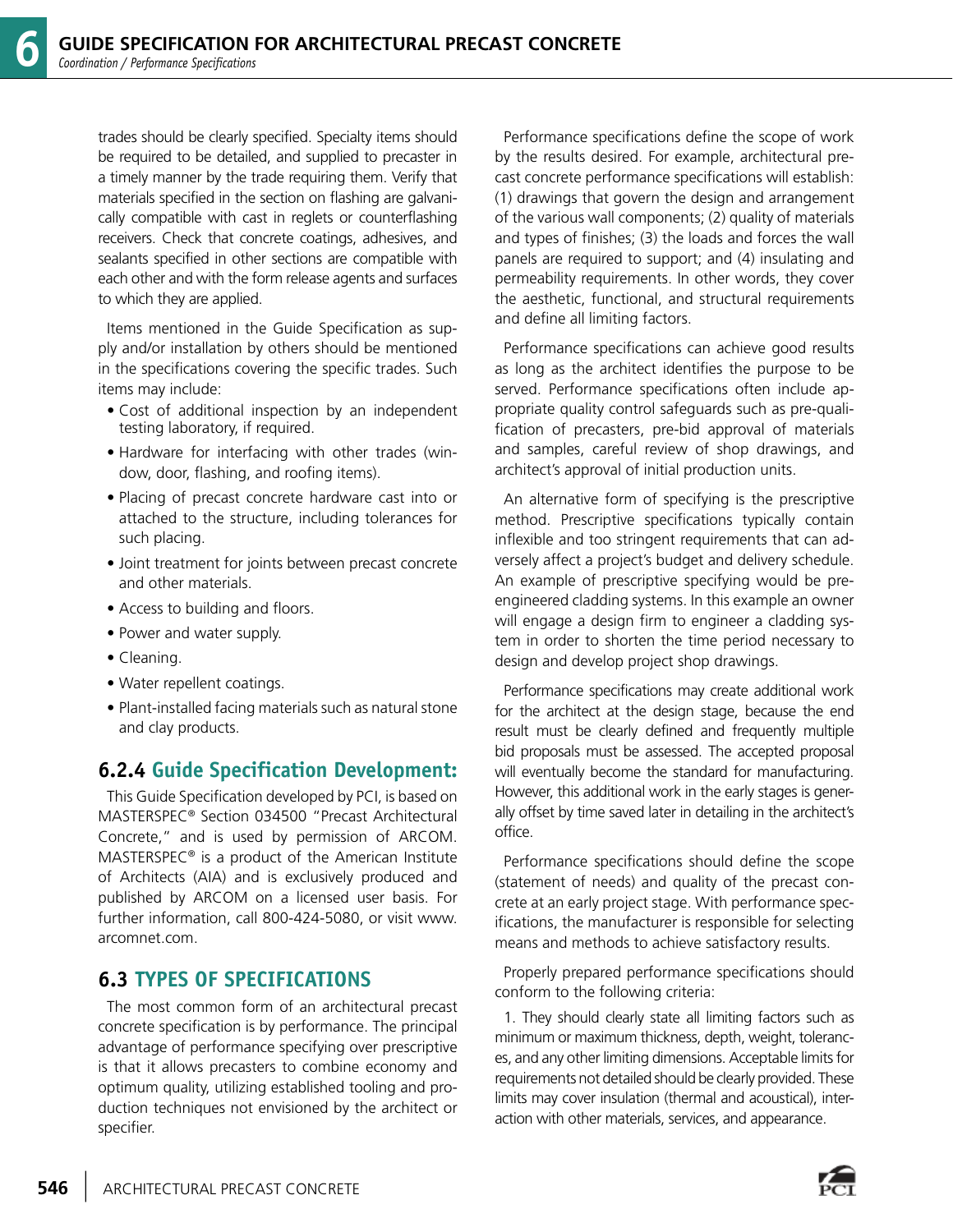2. They should be written so that the scope is clearly defined. Items both included and not included under the scope of the precast concrete work must be identified and cross-referenced in the project documents.

3. The architect should request samples, design and detail submissions from prospective bidders, and make pre-bid approval of such submissions a prerequisite for bidding.

4. If such requests for pre-bid approvals form a part of the specifications, the architect should adhere to the following:

- a. Sufficient time must be allowed for the precaster to prepare and submit samples or information for approval by the architect. Approval should be conveyed to the manufacturer in writing with sufficient time to allow completion of an estimate and submittal of a bid.
- b. All proprietary pre-bid submittals should be treated in confidence and the individual precaster's original solutions or techniques protected both before and after bidding.

#### **6.4 Guide Specification**

This Guide Specification is intended to be used as a basis for the development of an office master specification or in the preparation of performance specifications for a particular project. **In either case, this Guide Specification must be edited to fit the conditions of use**. Particular attention should be given to the deletion of inapplicable provisions or inclusion of additional appropriate requirements. Coordinate the specifications with the information shown on the Contract Drawings to avoid duplication or conflicts.

Shaded portions are Notes to the Specification Writer.

## **SECTION 034500 PRECAST ARCHITECTURAL CONCRETE**

This Section uses the term "Architect." Change this term to match that used to identify the design professional as defined in the General and Supplementary Conditions of the contract. Verify that Section titles referenced in this Section are correct for this Project's Specifications; Section titles may have changed.

# **PART 1 – GENERAL**

#### **1.1 RELATED DOCUMENTS**

**A.** Drawings and general provisions of the Contract, including General and Supplementary Conditions and Division 01 Specification Sections, apply to this Section.

#### **1.2 SUMMARY**

**A.** This section includes the performance criteria, materials, production, and erection of architectural precast concrete for the entire project. The work performed under this Section includes all labor, material, equipment, related services, and supervision required for the manufacture and erection of the architectural precast concrete work shown on the Contract Drawings.

Adjust list below to suit Project. Delete paragraph below if not listing type of units.

- **B.** This Section includes the following:
	- 1. Architectural precast concrete cladding **(and loadbearing**) units.
	- 2. Insulated, architectural precast concrete units.
	- 3. Clay product-faced, architectural precast concrete units.
	- 4. Stone veneer-faced, architectural precast concrete units.

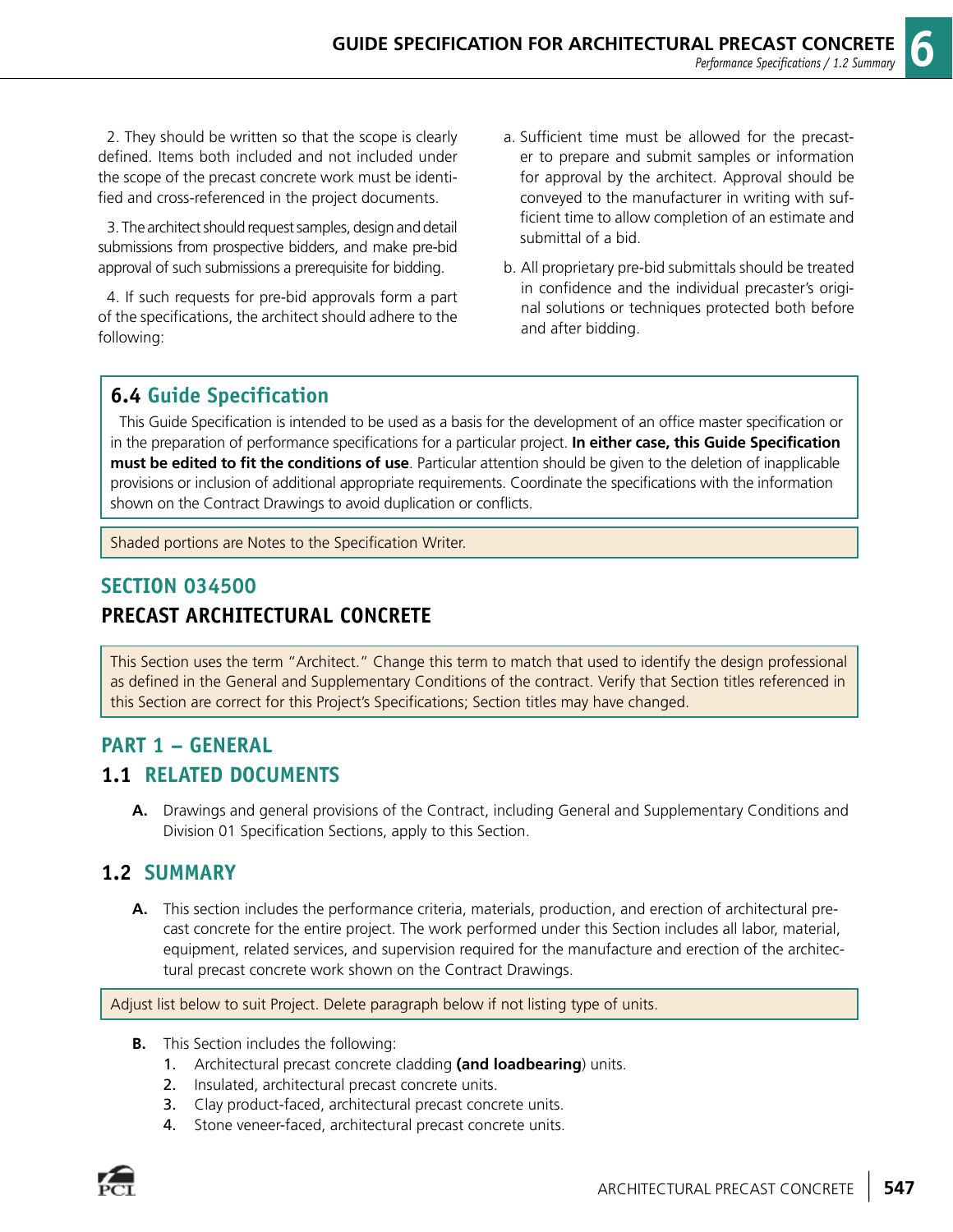#### **C.** Related Sections include the following:

List below only products and construction that the reader might expect to find in this Section but are specified elsewhere. Other sections of the specifications not referenced below, also apply to the extent required for proper performance of this work.

- 1. Division 03 Section "Cast-in-Place Concrete" for installing connection anchors in concrete.
- 2. Division 03 Section "Glass-Fiber-Reinforced Concrete (GFRC)."
- 3. Division 04 Section "Exterior Stone Cladding" for furnishing stone facings and anchorages.
- 4. Division 04 Section "Cast Stone Masonry" for wet or dry cast stone facings, trim, and accessories.
- 5. Division 04 Section "Unit Masonry Assemblies" for full-thickness brick facing, mortar, inserts, and anchorages.
- 6. Division 05 Section "Structural Steel Framing" for furnishing and installing connections attached to structural-steel framing.
- 7. Division 05 Section "Metal Fabrications" for furnishing and installing loose hardware items, kickers, and other miscellaneous steel shapes.
- 8. Division 07 Section "Water Repellents" for water-repellent finish treatments.
- 9. Division 07 Section "Sheet Metal Flashing and Trim" for flashing receivers and reglets.
- 10. Division 07 Section "Joint Sealants" for elastomeric joint sealants and sealant backings.
- 11. Division 08 Section "Aluminum Windows" for windows set into architectural precast concrete units.
- 12. Division 09 Section "Tiling" for ceramic tile setting materials and installation.
- 13. Division 11 Section "Window Washing Equipment" for tie-backs located in architectural precast concrete units.

#### **1.3 DEFINITION**

Retain paragraph below if a design reference sample has been preapproved by Architect and is available for review.

**A.** Design Reference Sample: Sample of approved architectural precast concrete color, finish and texture, preapproved by Architect.

#### **1.4 PERFORMANCE REQUIREMENTS**

Retain this Article if delegating design responsibility for architectural precast concrete units to Contractor. AIA Document A201 requires Owner or Architect to specify performance and design criteria.

- **A.** Structural Performance: Provide architectural precast concrete units and connections capable of withstanding the following design loads within limits and under conditions indicated:
	- 1. Loads: As indicated.

Retain paragraph above if design loads are shown on Drawings; delete subparagraph above and retain paragraph and applicable subparagraphs below if including design loads here. Revise requirements below to suit Project, and add other performance and design criteria if applicable.

**B.** Structural Performance: Provide architectural precast concrete units and connections capable of withstanding the following design loads within limits and under conditions indicated: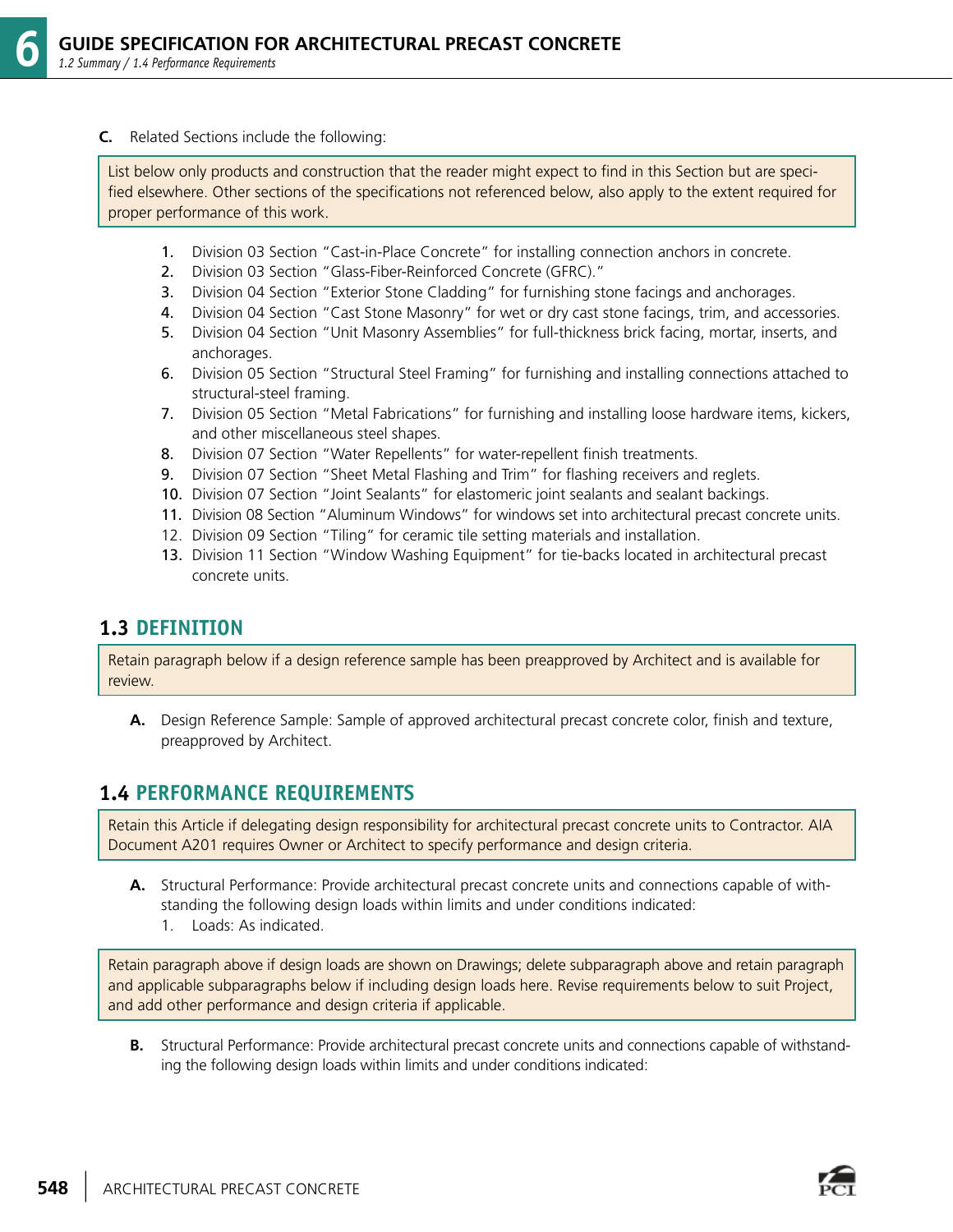As a minimum dead loads include panel weight and the weight(s) of the materials that bear on them.

- 1. Dead Loads: <**Insert applicable dead loads.**>
- 2. Live Loads: <**Insert applicable live loads.**>
- 3. Wind Loads: <**Insert applicable wind loads or wind-loading criteria, positive and negative for various parts of the building as required by applicable building code or ASCE 7, including basic wind speed, importance factor, exposure category, and pressure coefficient.**>
- 4. Seismic Loads: <**Insert applicable seismic design data including seismic performance category, importance factor, use group, seismic design category, seismic zone, site classification, site coefficient, and drift criteria.**>

Precast specific loads may include blast loads.

- 5. Project Specific Loads: <**Insert applicable loads.**>
- 6. Design precast concrete units and connections to maintain clearances at openings, to allow for fabrication and construction tolerances, to accommodate live-load deflection, shrinkage and creep of primary building structure, and other building movements as follows:

Indicate locations here or on Drawings if different element structural, shrinkage, creep or thermal movements are anticipated for different building elements. If preferred, change deflection limits in subparagraph below to ratios such as *L*/300 for floors and *L*/200 for roofs. Verify all building frame movements with the Engineer of Record.

- **a**. Upward and downward movement of  $('/2)$  in. [13 mm])  $(^3/4)$  in. [19 mm]) (1 in. [25 mm]).
	- b. Overall building drift: <**Insert drift.**>
	- c. Interstory building drift: <**Insert drift.**>

Temperature value in first subparagraph below is suitable for most of the U.S. based on assumed design nominal temperature of 70 °F (21 °C). Revise subparagraph below to suit local conditions. Temperature data are available from National Oceanic and Atmospheric Administration at www.ncdc.noaa.gov.

 7. Thermal Movements: Provide for in-plane thermal movements resulting from annual ambient temperature changes of **(80 °F [26 °C])** <**Insert temperature range**>.

Delete subparagraph below if fire resistance rating is not required. Fire ratings depend on occupancy and building construction type, and are generally a building code requirement. When required, fire-rated products should be clearly identified on the design drawings.

 8. Fire Resistance Rating: Select material and minimum thicknesses to provide **(1)(2)** <**Insert number**> - hour fire rating.

Delete subparagraph below if window washing system is not required. Indicate design criteria here or on Drawings for window washing system, including material and equipment..

 9. Window Washing System: Design precast concrete units supporting window washing system indicated to resist pull-out and horizontal shear forces transmitted from window washing equipment.

Retain subparagraph below if stone veneer–faced precast concrete units are used on project.

 10. Stone to Precast Concrete Anchorages: Provide anchors, as determined through Owner's or stone supplier testing, in numbers, types, and locations required to satisfy specified performance criteria.

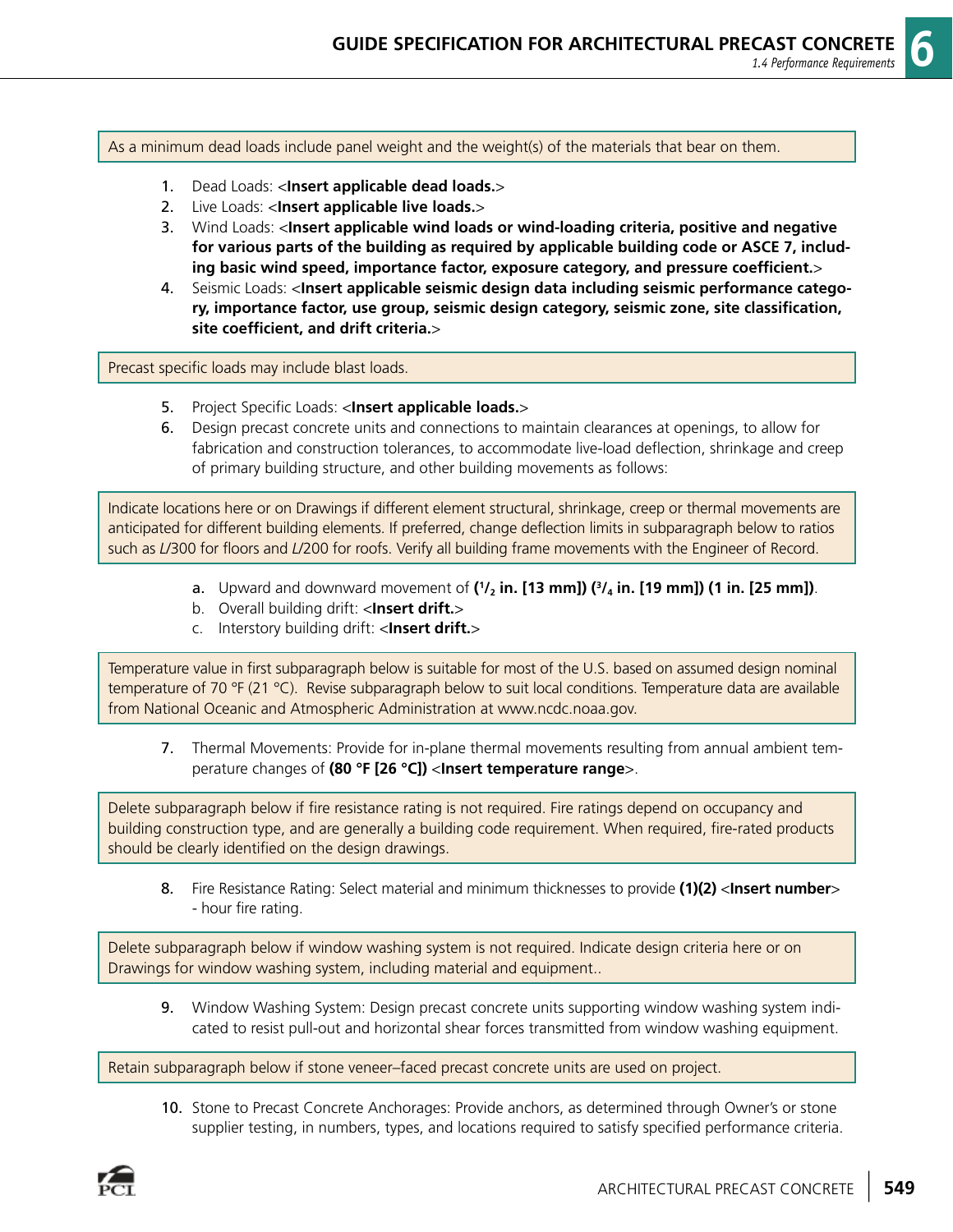Delete subparagraph below if precast concrete units are not used in parking structure to resist impact load. Local codes may have requirements that vary from those listed.

 11. Vehicular Impact Loads: Design spandrel beams acting as vehicular barriers for passenger cars to resist a single load of **(6,000 lb [26.7 kN])** <**Insert load**> service load and **(10,000 lb [44.5 kN])** <**Insert load**> ultimate load applied horizontally in any direction to the spandrel beam, with anchorages or attachments capable of transferring this load to the structure. Design spandrel beams, assuming the load to act at a height of 18 in. (457 mm) above the floor or ramp surface on an area not to exceed 1 ft<sup>2</sup> (0.09 m<sup>2</sup>).

#### **1.5 SUBMITTALS**

- **A.** Product Data: For each type of product indicated. Retain quality control records and certificates of compliance for 5 years after completion of structure.
- **B.** LEED Submittals:

Retain subparagraph below if recycled content is required for LEED-NC or LEED-CI Credits MR 4.1 and MR 4.2. An alternative method of complying with Credit MR 4.1 and MR 4.2 requirements is to retain requirement in Division 01 SECTION "Sustainable Design Requirements" that gives Contractor the option and responsibility for determining how Credit MR 4.1 and MR 4.2 requirements will be met.

- 1. Product Data for Credit MR 4.1[**and Credit MR 4.2**]: For products having recycled content, documentation indicating percentages by weight of postconsumer and preconsumer (post-industrial) recycled content per unit of product.
	- a. Indicate recycled content; indicate percentage of pre-consumer and post-consumer recycled content per unit of product.
	- b. Indicate relative dollar value of recycled content product to total dollar value of product included in project.
	- c. If recycled content product is part of an assembly, indicate the percentage of recycled content product in the assembly by weight.
	- d. If recycled content product is part of an assembly, indicate relative dollar value of recycled content product to total dollar value of assembly.
- 2. Product Data for Credit MR 5.1 **[and Credit MR 5.2]**: For local and regional material extracted/harvested and manufactured within a 500 mile radius from the project site.
	- a. Indicate location of extraction, harvesting, and recovery; indicate distance between extraction, harvesting, and recovery and the project site.
	- b. Indicate location of manufacturing facility; indicate distance between manufacturing facility and the project site.
	- c. Indicate dollar value of product containing local/regional materials; include materials cost only.
	- d. Where product components are sourced or manufactured in separate locations, provide location information for each component. Indicate the percentage by weight of each component per unit of product.

Retain subparagraph below if environmental data is required in accordance with Table 1 of ASTM E 2129. Concrete is relatively inert once cured. Admixtures, form release agents, and sealers may emit VOCs, especially during the curing process; however, virtually all emissions are eliminated before enclosing the building.

 3. Include MSDS product information showing that materials meet any environmental performance goals such as biobased content.

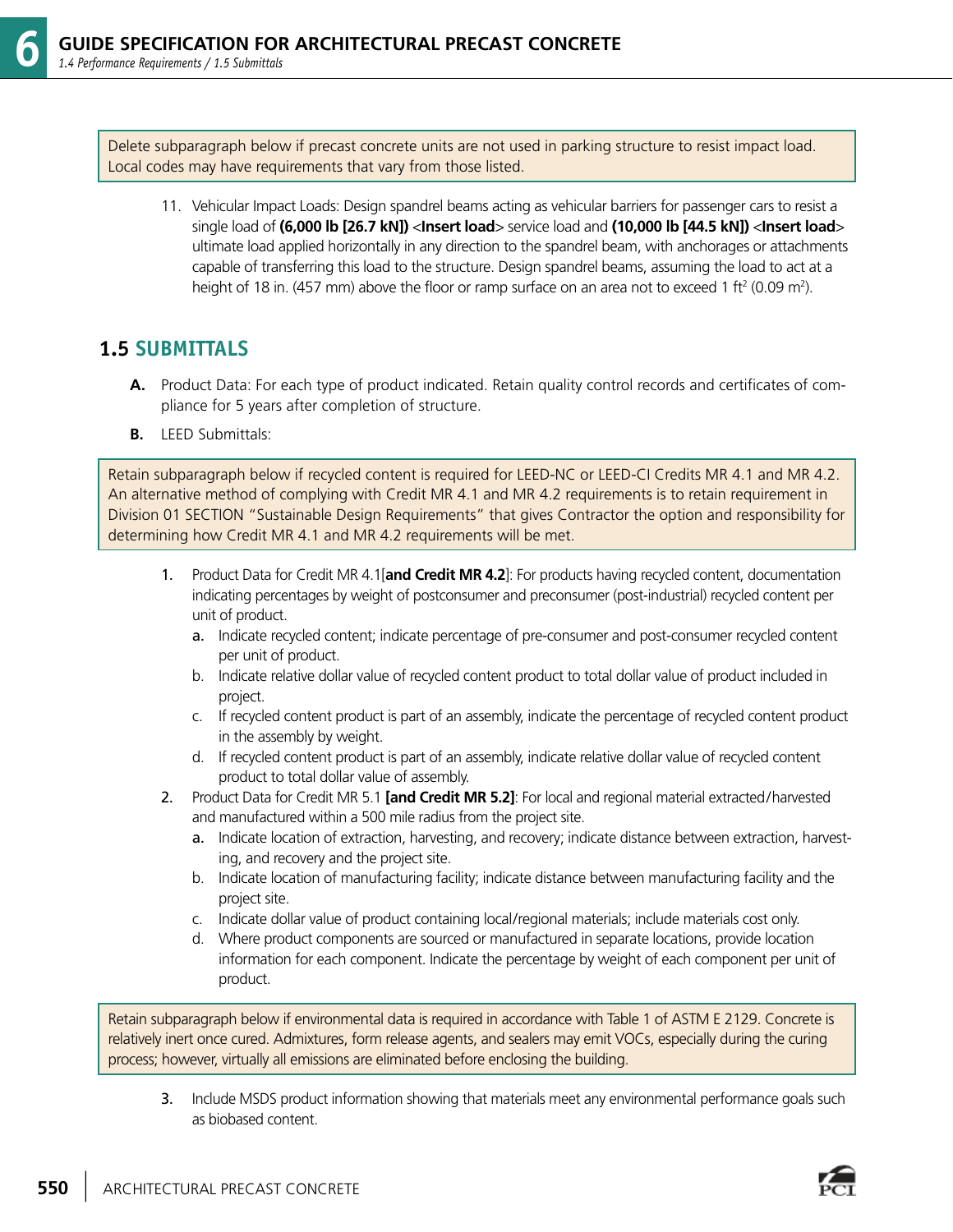- 4. For projects using FSC certified formwork, include chain-of-custody documentation with certification numbers for all certified wood products.
- 5. For projects using reusable formwork, include data showing how formwork is reused.
- **C.** Design Mixtures: For each precast concrete mixture. Include results of compressive strength and waterabsorption tests.
- **D.** Shop (Erection) Drawings: Detail fabrication and installation of architectural precast concrete units. Indicate locations, plans, elevations, dimensions, shapes, and cross-sections of each unit. Indicate aesthetic intent including joints, rustications or reveals, and extent and location of each surface finish. Indicate details at building corners.

#### Delete subparagraphs below not applicable to Project.

- 1. Indicate separate face and backup mixture locations and thicknesses.
- 2. Indicate welded connections by AWS standard symbols and show size, length, and type of each weld. Detail loose and cast-in hardware and connections.
- 3. Indicate locations, tolerances, and details of anchorage devices to be embedded in or attached to structure or other construction.
- 4. Indicate locations, extent, and treatment of dry joints if two-stage casting is proposed.
- 5. Indicate plans and/or elevations showing unit location and dimensions, erection sequences, and bracing plan for special conditions.
- 6. Indicate location of each architectural precast concrete unit by same identification mark placed on unit.
- 7. Indicate relationship of architectural precast concrete units to adjacent materials.
- 8. Indicate locations and details of clay product units, including corner units and special shapes with dimensions, and joint treatment.
- 9. Indicate locations and details of stone veneer-facings, stone anchors, and joint widths.
- 10. Coordinate and indicate openings and inserts required by other trades.
- 11. Design Modifications: If design modifications are proposed to meet performance requirements and field conditions, notify the Architect and submit design calculations and Shop Drawings. Do not adversely affect the appearance, durability, or strength of units when modifying details or materials and maintain the general design concept.

Retain subparagraph below if retaining "Performance Requirements" Article. Delete or modify if Architect assumes or is required by law to assume design responsibility.

 12. Comprehensive engineering design **(signed and sealed) (certified)** by qualified professional engineer responsible for its preparation licensed in the jurisdiction in which the project is located. Show governing panel types, connections, and types of reinforcement, including special reinforcement such as epoxy coated carbon fiber grid. Indicate location, type, magnitude, and direction of all loads imposed on the building structural frame by the architectural precast concrete.

Retain paragraph and subparagraphs below if finishes, colors, and textures are preselected, specified, or scheduled. Coordinate with sample panels and range samples in "Quality Assurance" Article.

- **E.** Samples: Design reference samples for initial verification of design intent, approximately 12 x 12 x 2 in. (300 x 300 x 50 mm), representative of finishes, color, and textures of exposed surfaces of architectural precast concrete units.
	- 1. When back face of precast concrete unit is to be exposed, include Samples illustrating workmanship, color, and texture of the backup concrete as well as facing concrete.

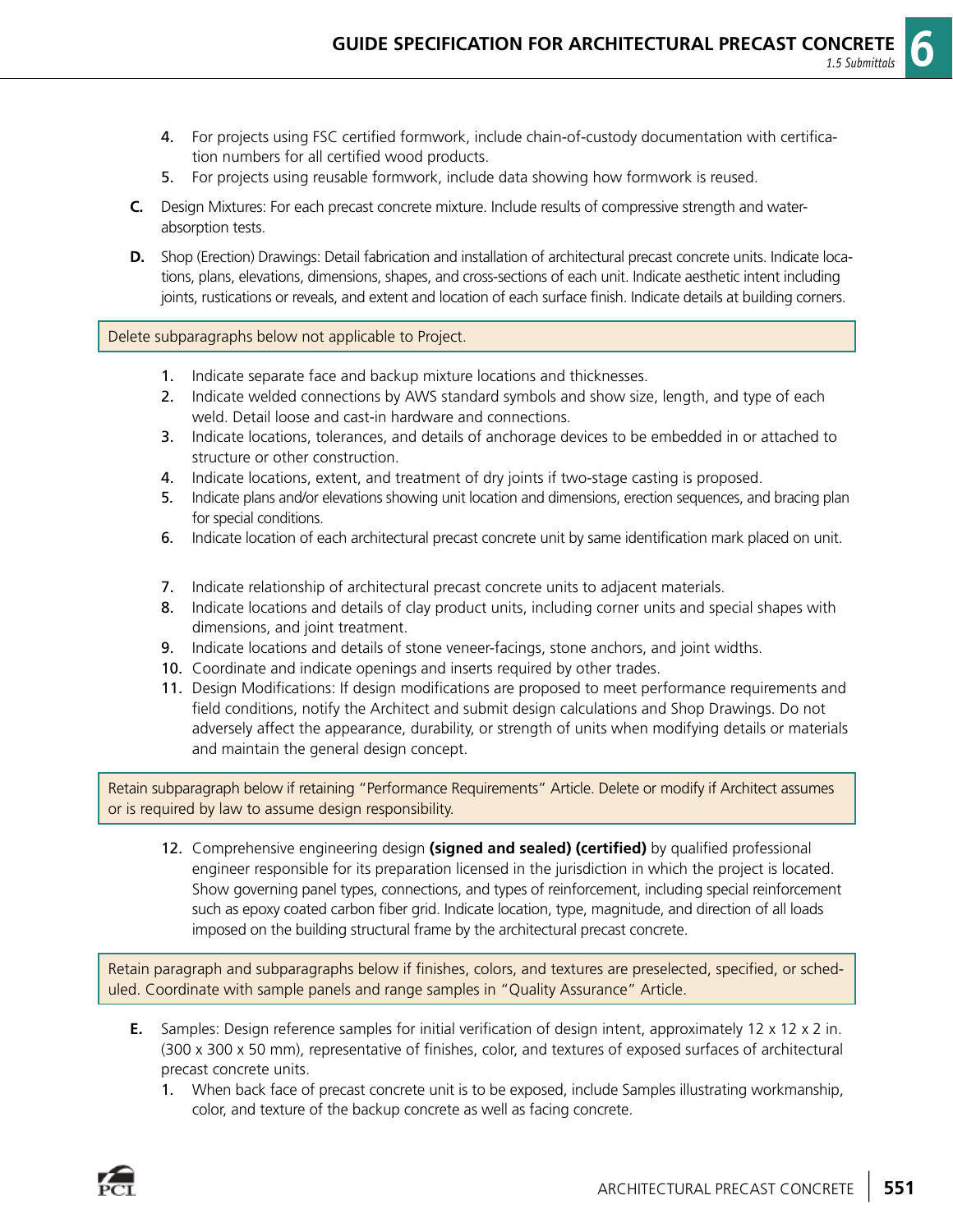Retain subparagraph below if Samples of thin brick facings are required.

 2. Samples for each brick unit required, showing full range of color and texture expected. Include Sample showing color, geometry, and texture of joint treatment.

Retain paragraph below if procedures for welder certification are retained in "Quality Assurance" Article.

**F.** Welding Certificates: Copies of certificates for welding procedure specifications (WPS) and personnel certification.

Manufacturer should have a minimum of 2 years of production experience in architectural precast concrete work comparable to that shown and specified, in not less than three projects of similar scope with the Owner or Architect determining the suitability of the experience.

**G.** Qualification Data: For firms and persons specified in "Quality Assurance" Article to demonstrate their capabilities and experience. Include list of completed projects with project names and addresses, names and addresses of architects and owners, and other information specified.

Delete test reports paragraph below if not required.

**H.** Material Test Reports: From an accredited testing agency, indicating and interpreting test results of the following, for compliance with requirements indicated:

Retain paragraph above or below.

**I.** Material Certificates. For the following items signed by manufacturers:

Retain list below with either paragraph above. Edit to suit Project.

- 1. Cementitious materials.
- 2. Reinforcing materials including prestressing tendons.
- 3. Admixtures.
- 4. Bearing pads.
- 5. Structural-steel shapes and hollow structural steel sections.
- 6. Insulation
- 7. Clay product units and accessories.
- 8. Stone anchors.

Retain paragraph below if Contractor is responsible for field quality-control testing. Retain option if Contractor is responsible for special inspections.

**J.** Field quality-control test [**and special inspections**] reports.

#### **1.6 QUALITY ASSURANCE**

Erector should have a minimum of 2 years of experience in architectural precast concrete work comparable to that shown and specified in not less than three projects of similar scope with the Owner or Architect determining the suitability of the experience. The inclusion of erection in the precast concrete contract should be governed by local practices. Visit the PCI website at www.pci.org for current listing of PCI- Qualified and Certified Erectors. Retain first paragraph below if PCI-Certified Erector is not available in project location.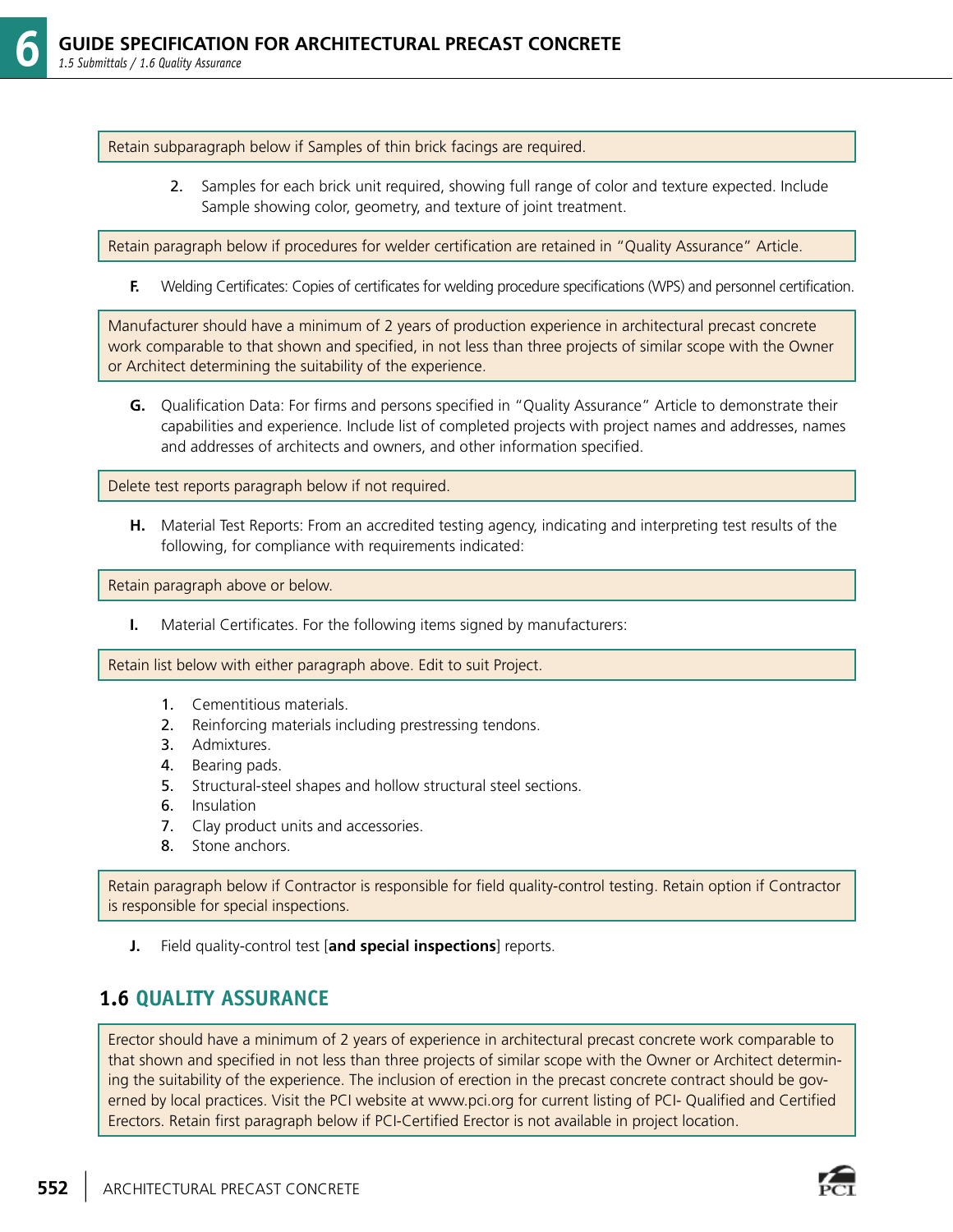- **A.** Erector Qualification: A precast concrete erector with all erecting crews Qualified and designated, prior to beginning work at project site, by PCI's Certificate of Compliance to erect **(Category A [Architectural Systems] for non-load-bearing members) (Category S2 [Complex Structural Systems] for load-bearing members)**.
- **B.** Erector Certification: A precast concrete erector with erecting organization and all erecting crews Certified and designated, prior to beginning work at project site, by PCI's Certificate of Compliance to erect **(Category A [Architectural Systems] for non-load-bearing members) (Category S2 [Complex Structural Systems] for load-bearing members)**.

Retain first paragraph below if PCI-Qualified or Certified Erector is not available in Project location. Basis of audit is PCI MNL-127, *Erector's Manual – Standards and Guidelines for the Erection of Precast Concrete Products*.

- **C.** Erector Qualifications: A precast concrete erector who has retained a "PCI-Certified Field Auditor", at erector's expense, to conduct a field audit of a project in the same category as this Project prior to start of erection and who can produce an Erector's Post Audit Declaration.
- **D.** Fabricator Qualifications: A firm that complies with the following requirements and is experienced in producing architectural precast concrete units similar to those indicated for this Project and with a record of successful in-service performance.
	- 1. Assumes responsibility for engineering architectural precast concrete units to comply with performance requirements. This responsibility includes preparation of Shop Drawings and comprehensive engineering analysis by a qualified professional engineer.

Delete subparagraph above and below if Precaster is not required to engage the services of a qualified professional engineer and if submission of a comprehensive engineering analysis is not retained in "Submittals" Article.

- 2. Professional Engineer Qualifications: A professional engineer who is legally qualified to practice in the jurisdiction where Project is located and who is experienced in providing engineering services of the kind indicated. Engineering services are defined as those performed for installations of architectural precast concrete that are similar to those indicated for this Project in material, design, and extent.
- 3. Participates in PCI's Plant Certification program (at the time of bidding) and is designated a PCI-Certified plant for Group A, Category A1- Architectural Cladding and Loadbearing Units.
- 4. Has sufficient production capacity to produce required units without delaying the Work.

Delete subparagraph below if fabricators are not required to be registered with and approved by authorities having jurisdiction. List approved fabricators in Part 2 if required.

5. Is registered with and approved by authorities having jurisdiction.

Retain first paragraph below if quality assurance testing in addition to that provided by the PCI Certification Program is required. Testing agency if required, is normally engaged by Owner.

- **E.** Testing Agency Qualifications: An independent testing agency **(acceptable to authorities having jurisdiction)**, qualified according to ASTM C 1077 and ASTM E 329 to conduct the testing indicated.
- **F.** Design Standards: Comply with ACI 318 (ACI 318M) and design recommendations of PCI MNL 120, *PCI Design Handbook – Precast and Prestressed Concrete*, applicable to types of architectural precast concrete units indicated.

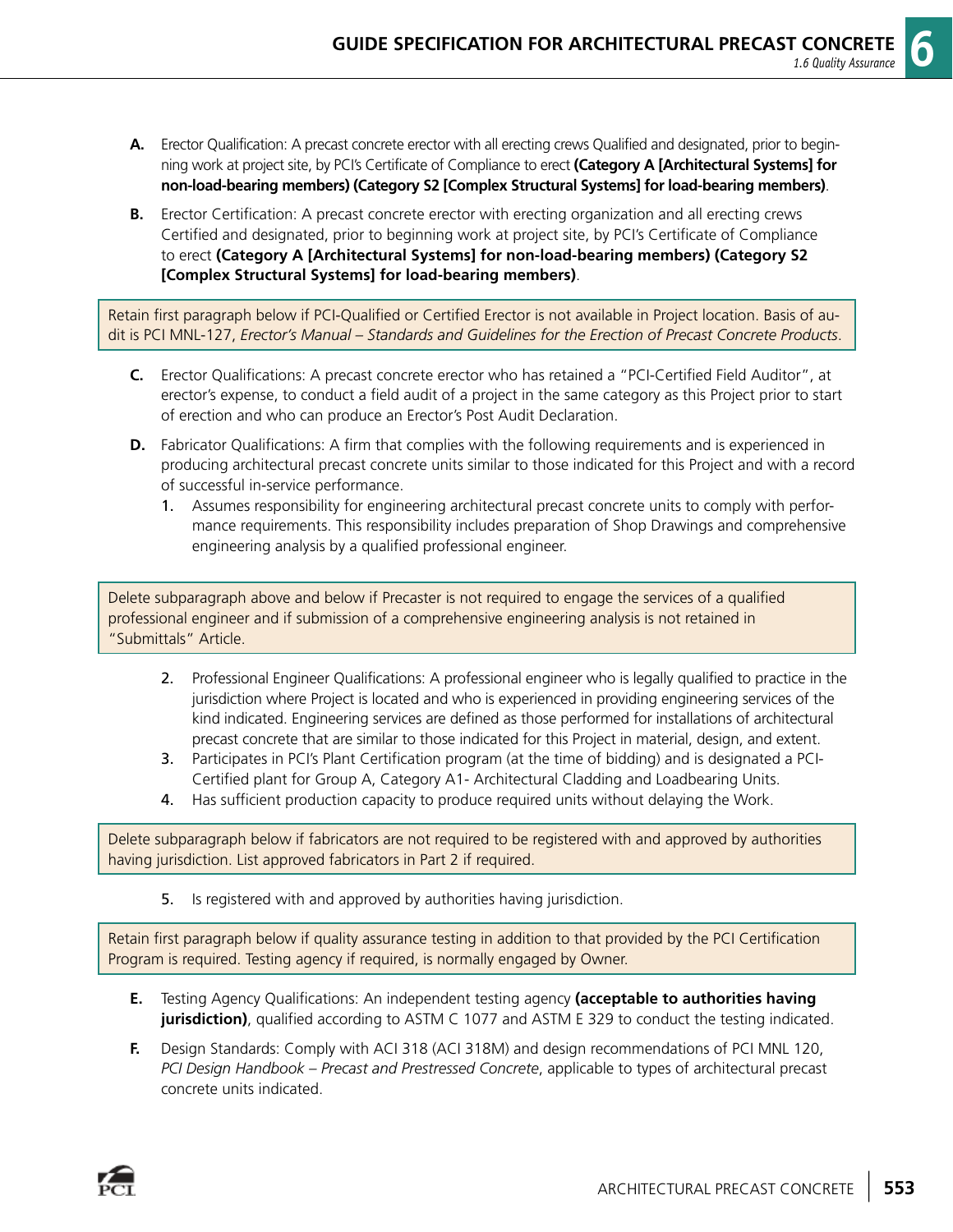**G.** Quality-Control Standard: For manufacturing procedures and testing requirements, quality-control recommendations, and dimensional tolerances for types of units required, comply with PCI MNL 117, *Manual for Quality Control for Plants and Production of Architectural Precast Concrete Products.*

Delete paragraph below if no welding is required. Retain "Welding Certificates" paragraph in "Submittals" Article if retaining below. AWS states that welding qualifications remain in effect indefinitely unless welding personnel have not welded for more than six months or there is a specific reason to question their ability.

**H.** Welding: Qualify procedures and personnel according to AWS D1.1/D1.1M, "Structural Welding Code – Steel"; and AWS D1.4, "Structural Welding Code – Reinforcing Steel."

Retain paragraph below if fire-rated units or assemblies are required. Select either PCI MNL 124 or ACI 216.1/TMS 0216.1 or retain both if acceptable to authorities having jurisdiction.

**I.** Fire Resistance: Where indicated, provide architectural precast concrete units whose fire resistance meets the prescriptive requirements of the governing code or has been calculated according to **(PCI MNL 124,** *Design for Fire Resistance of Precast Prestressed Concrete) (ACI 216.1/TMS 0216.1, Standard Method for Determining Fire Resistance of Concrete and Masonry Construction Assemblies)* and is acceptable to authorities having jurisdiction.

PCI recommends review of preproduction sample panels or first production unit. Revise size and number of sample panels in paragraph below to suit Project.

- **J.** Sample Panels: After sample approval and before fabricating architectural precast concrete units, produce a minimum of **(two)** <**Insert number**> sample panels approximately **(16 ft2 [1.5 m2 ])** <**Insert size**> in area for review by Architect. Incorporate full-scale details of architectural features, finishes, textures, and transitions in the sample panels.
	- 1. Locate panels where indicated or, if not indicated, as directed by Architect.
	- 2. Damage part of an exposed-face surface for each finish, color, and texture, and demonstrate adequacy of repair techniques proposed for repair of surface blemishes.
	- 3. After acceptance of repair technique, maintain one sample panel at the manufacturer's plant and one at the Project site in an undisturbed condition as a standard for judging the completed Work.
	- 4. Demolish and remove sample panels when directed.

PCI recommends production of finish and texture range samples when color and texture uniformity concerns could be an issue, Architect or precaster has not had previous experience with the specified mixture and finish, or a large project has multiple approving authorities.

**K.** Range Sample Panels: After sample panel approval and before fabricating architectural precast concrete units, produce a minimum of **(three)(five)** <**Insert number**>samples, approximately **(16 ft2 [1.5 m2 ])** <**Insert number**> in area, representing anticipated range of color and texture on Project's units. Maintain samples at the manufacturer's plant as color and texture acceptability reference.

Delete paragraph and subparagraphs below if sample panels and range samples above will suffice and added expense of mockups is not required. If retaining, indicate location, size, and other details of mockups on Drawings or by inserts. Revise wording if only one mockup is required.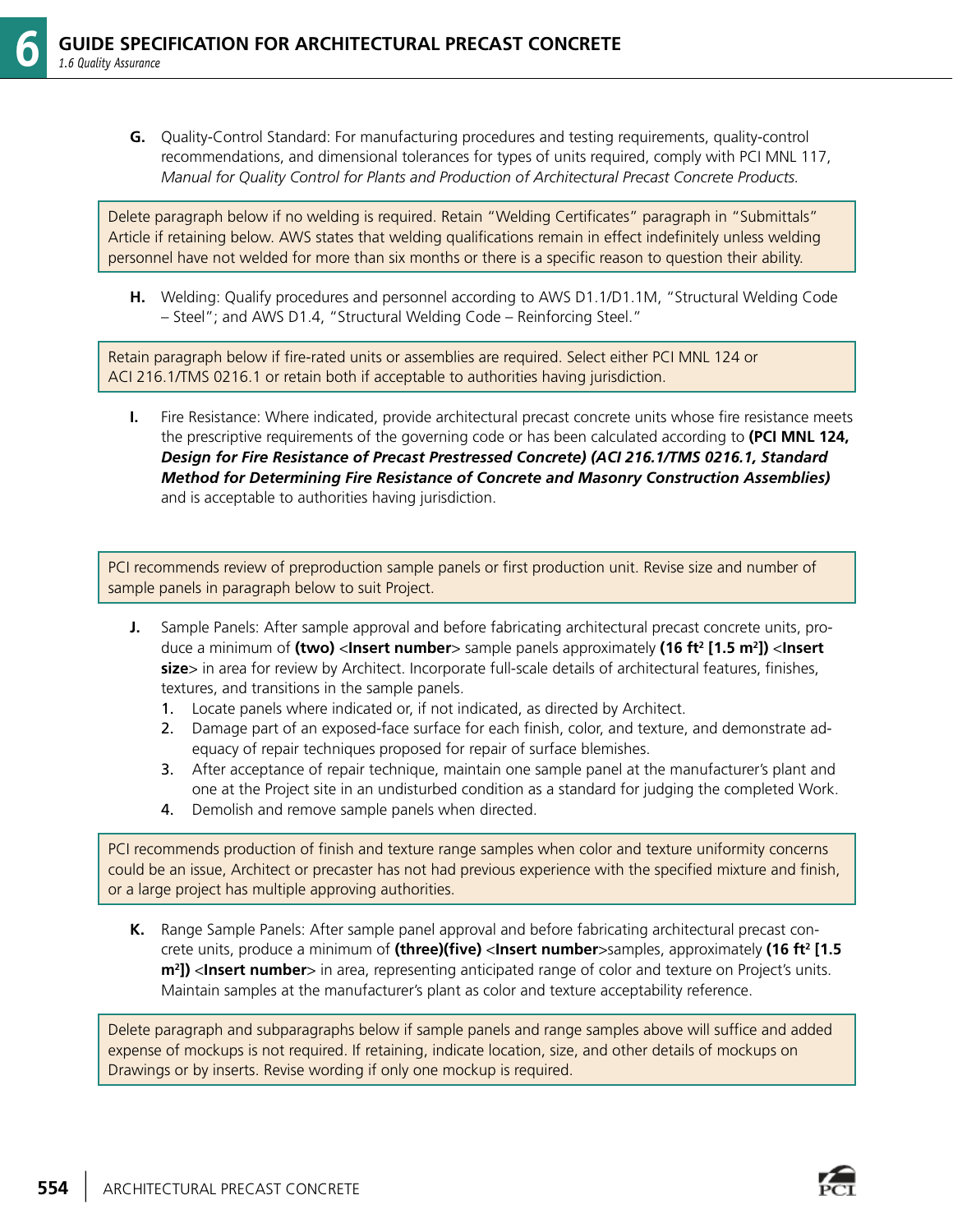**L.** Mockups: After sample panel **(and range sample)** approval but before production of architectural precast concrete units, construct full-sized mockups to verify selections made under sample submittals and to demonstrate aesthetic effects and set quality standards for materials and execution. Mockups to be representative of the finished work in all respects including **(glass, aluminum framing, sealants)** <**Insert construction type**> and architectural precast concrete complete with anchors, connections, flashings, and joint fillers as accepted on the final Shop Drawings. Build mockups to comply with the following requirements, using materials indicated for the completed work:

#### Revise or delete subparagraphs below to suit Project.

- 1. Build mockups in the location and of the size indicated or, if not indicated, as directed by Architect.
- 2. Notify Architect in advance of dates and times when mockups will be constructed.
- 3. Obtain Architect's approval of mockups before starting production fabrication of precast concrete units.
- 4. Maintain mockups during construction in an undisturbed condition as a standard for judging the completed Work.
- 5. Demolish and remove mockups when directed.

Retain first subparagraph below if mockups are erected as part of building rather than separately and the intention is to make an exception to the default requirement in Division 01 Section "Quality Requirements" for demolishing and removing mockups when directed, unless otherwise indicated.

- 6. Approved mockups may become part of the completed Work if undamaged at the time of Substantial Completion.
- 7. Approval of mockups does not constitute approval of deviations from the Contact Documents unless such deviations are specifically approved by Architect in writing.

Delete paragraph below if mockup above is to be used for Testing Mockup or if testing is not required. If retaining paragraph and subparagraphs below, determine where preconstruction testing will be specified and include requirements in that Section. Requirements in paragraph below are limited to building a preconstruction testing mockup at a testing agency's facility.

**M.** Preconstruction Testing Mockup: Provide a full-size mockup of architectural precast concrete indicated on Drawings for preconstruction testing. Refer to Division [**01**][**08**] <**Insert Division number**> Section "<**Insert Section title**>" for preconstruction testing requirements.

Revise or delete subparagraphs below to suit Project. Coordinate with other Sections that include construction to be included in a preconstruction testing mockup to clearly indicate extent of work required in this Section

- 1. Build preconstruction testing mockup as indicated on Drawings including **[glass, aluminum framing, sealants,]** <**Insert construction**> and architectural precast concrete complete with anchors, connections, flashings, and joint fillers.
- 2. Build preconstruction testing mockup at testing agency facility.

Delete paragraph below if Work of this Section is not extensive or complex enough to justify a preinstallation conference. If retaining, coordinate with Division 01.

**N.** Preinstallation Conference: Conduct conference at Project site to comply with requirements in Division 01 Section "Project Management and Coordination."

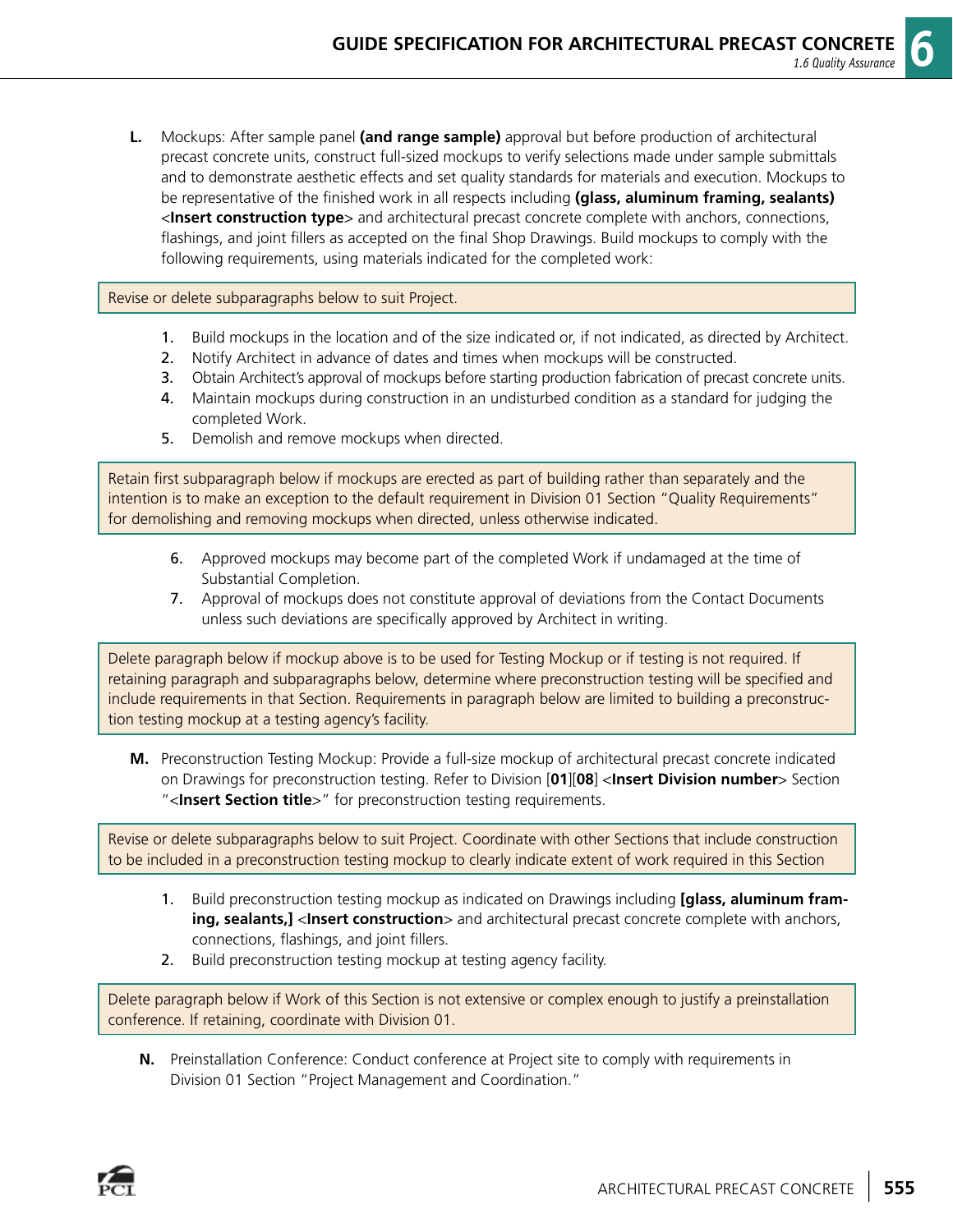#### **1.7 PRODUCT DELIVERY, STORAGE, AND HANDLING**

- **A.** Store units with adequate dunnage and bracing, and protect units to prevent contact with soil, to prevent staining, and to prevent cracking, distortion, warping, or other physical damage.
- **B.** Place stored units so identification marks are clearly visible, and units can be inspected.
- **C.** Deliver architectural precast concrete units in such quantities and at such times to ensure compliance with the agreed project schedule and proper setting sequence and also to limit unloading units temporarily on the ground or other rehandling.
- **D.** Support units during shipment on non-staining shock-absorbing material.
- **E.** Handle and transport units in a position consistent with their shape and design in order to avoid excessive stresses that could cause cracking or damage.
- **F.** Lift and support units only at designated points indicated on Shop Drawings.

#### **1.8 SEQUENCING**

Coordination and responsibility for supply of items to be placed on or in the structure to allow placement of precast concrete units depends on type of structure and varies with local practice. Clearly specify responsibility for supply and installation of hardware. If not supplied by precaster, supplier should be listed and requirements included in related trade sections. Ensure that type and quantity of hardware items to be cast into precast concrete units for use by other trades are specified or detailed in Contract Drawings and furnished to precaster, with instructions, in a timely manner in order not to delay the Work.

**A.** Furnish loose connection hardware and anchorage items to be embedded in or attached to other construction without delaying the Work. Provide locations, setting diagrams, templates, instructions, and directions, as required, for installation.

## **PART 2 – PRODUCTS 2.1 FABRICATORS**

Delete this Article unless naming fabricators. See PCI's magazine *ASCENT* or visit PCI's website at www.pci.org for current PCI-Certified plant listings.

**A.** Available Fabricators: Subject to compliance with requirements, fabricators offering products that may be incorporated into the Work include, but are not limited to, the following:

Retain above for nonproprietary or below for semiproprietary specification. If above is retained, include procedure for approval of other fabricators in Instructions to Bidders. See Division 01 Section "Product Requirements."

- **B.** Fabricators: Subject to compliance with requirements, provide products by one of the following:
	- 1. <**Insert in separate subparagraphs, fabricators' names and product designations for acceptable manufacturers.**>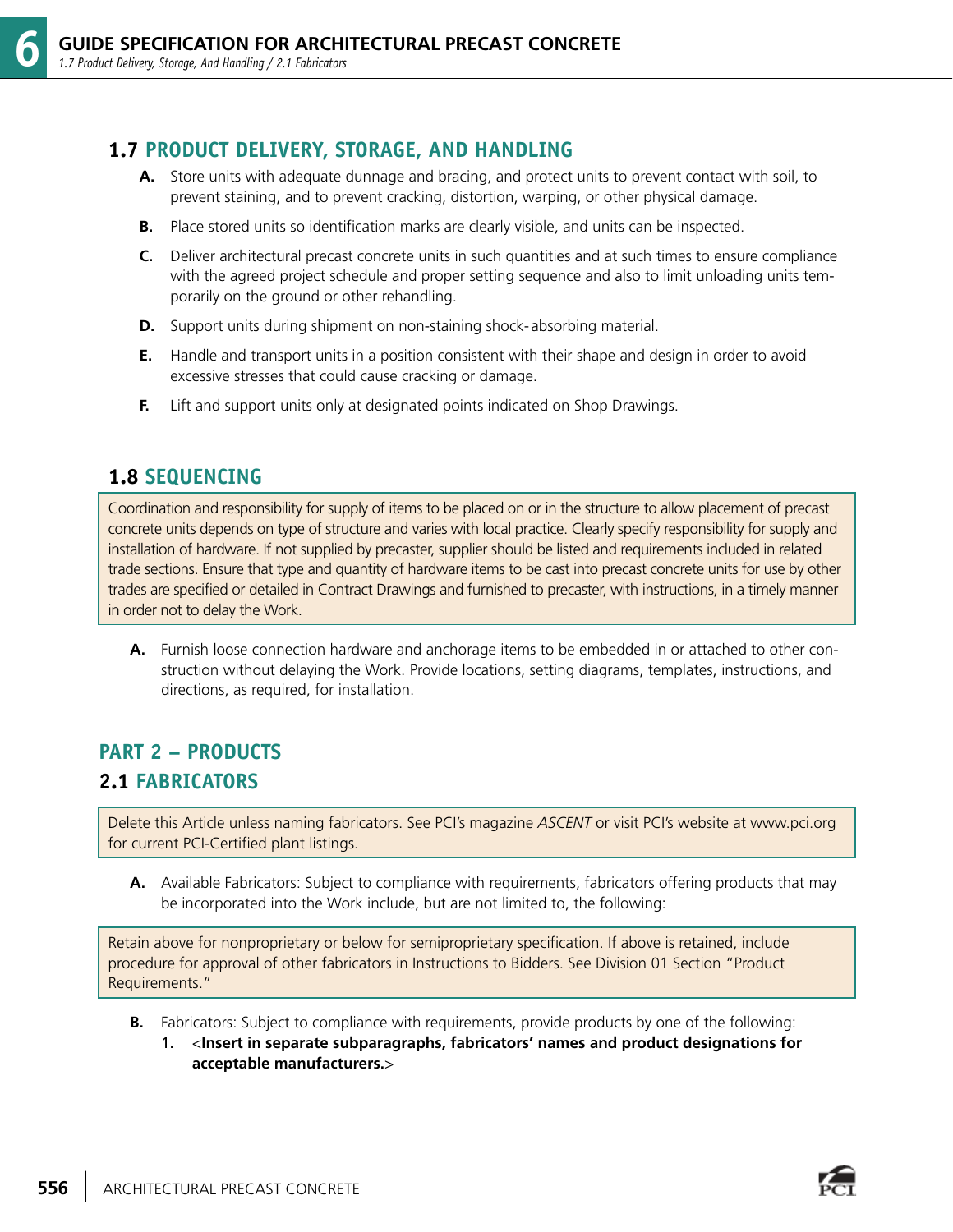#### **2.2 MOLD MATERIALS**

- **A.** Molds: Rigid, dimensionally stable, non-absorptive material, warp and buckle free, that will provide continuous and true precast concrete surfaces within fabrication tolerances indicated; nonreactive with concrete and suitable for producing required finishes.
	- 1. Form-Release Agent: Commercially produced form-release agent that will not bond with, stain, or adversely affect precast concrete surfaces and will not impair subsequent surface or joint treatments of precast concrete.

Delete paragraph below if not using form liners. Form liners may be used to achieve a special off-the-form finish or to act as a template for thin or half-brick facings. Revise to add description of selected form liner, if required.

**B.** Form Liners: Units of face design, texture, arrangement, and configuration **(indicated) (to match those used for precast concrete design reference sample)**. Provide solid backing and form supports to ensure that form liners remain in place during concrete placement. Use manufacturer's recommended form-release agent that will not bond with, stain, or adversely affect precast concrete surfaces and will not impair subsequent surface or joint treatments of precast concrete.

Retain paragraph below if surface retarder is applied to molds to help obtain exposed aggregate finish.

**C.** Surface Retarder: Chemical set retarder, capable of temporarily delaying setting of newly placed concrete to depth of reveal specified.

#### **2.3 REINFORCING MATERIALS**

Retain first paragraph below if recycled content is required for LEED-NC or LEED-CI Credits MR 4.1 and MR 4.2. USGBC allows a default value of 25 percent to be used for steel, without documentation; higher percentages can be claimed if they are supported by appropriate documentation. The Steel Recycling Institute indicates that reinforcing bars are made by the electric arc furnace method, which typically has 67 percent post-consumer recycled content and 6.5 percent pre-consumer recycled content.

**A.** Recycled Content of Steel Products: Provide products with an average recycled content of steel products so postconsumer recycled content plus one-half of preconsumer recycled content is not less than [**25**][**60**] <**Insert number**> percent.

Select one or more of the paragraphs in this Article to suit steel reinforcement requirements. If retaining Part 1 "Performance Requirements" Article, consider reviewing selections with fabricators.

**B.** Reinforcing Bars: ASTM A 615/A 615M, Grade 60 (Grade 420), deformed.

Retain paragraph below for reinforcement that is welded or if added ductility is sought.

**C.** Low-Alloy-Steel Reinforcing Bars: ASTM A 706/A 706M, deformed.

Retain galvanized reinforcement in paragraph below where corrosive environment or severe exposure conditions justify extra cost. The presence of chromate film on the surface of the galvanized coating is usually visible as a light yellow tint on the surface. ASTM B 201 describes a test method for determining the presence of chromate coatings.

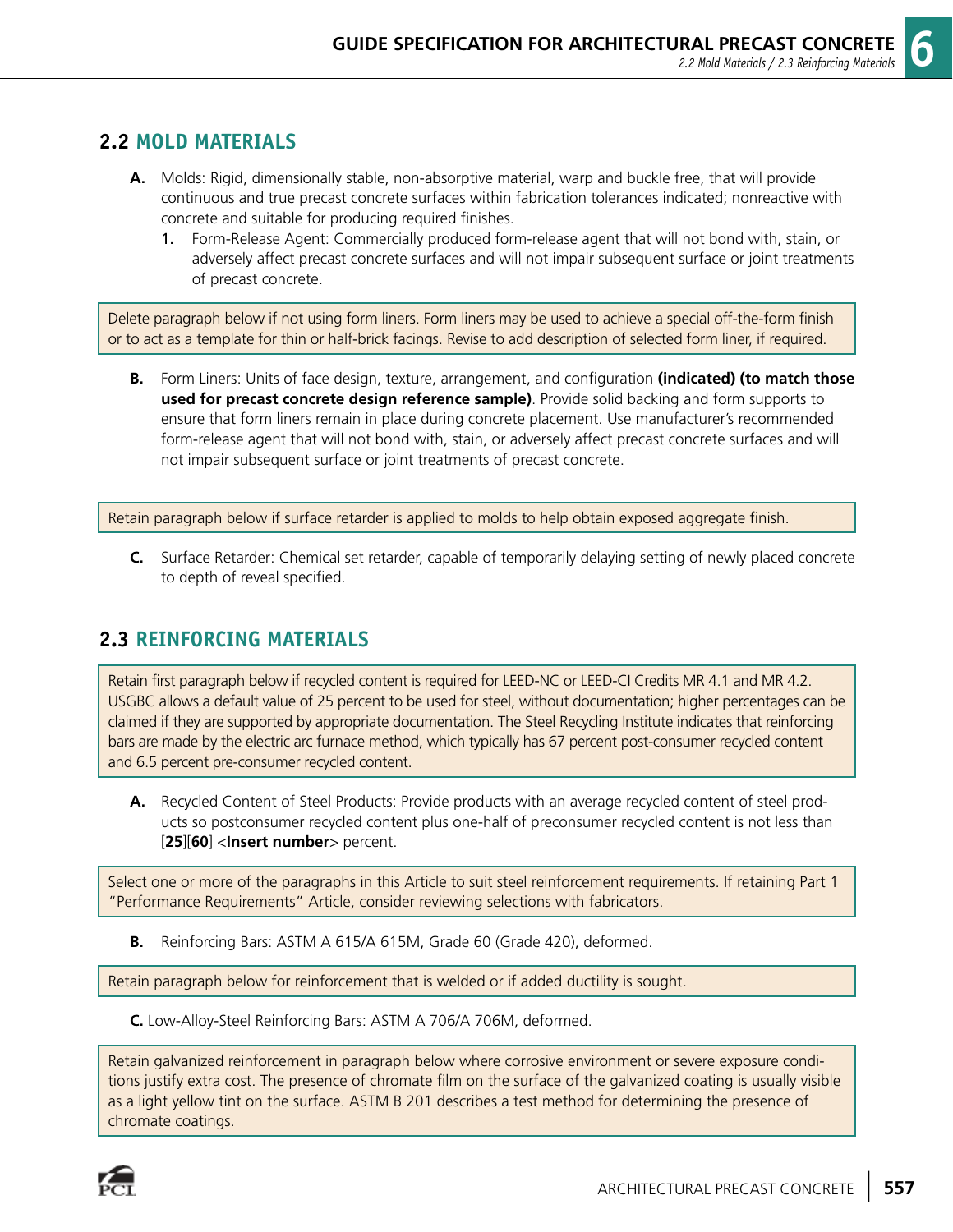**D.** Galvanized Reinforcing Bars: **(ASTM A 615/A 615M, Grade 60 [Grade 420]) (ASTM A 706/A 706M)**, deformed bars, ASTM A 767/A 767M Class II zinc-coated, hot-dip galvanized and chromate wash treated after fabrication and bending.

Consider using epoxy-coated reinforcement where corrosive environment or severe exposure conditions justify extra cost. In first paragraph below, retain ASTM A 775/A 775M for a bendable epoxy coating; retain ASTM A 934/A 934M for a nonbendable epoxy coating.

- **E.** Epoxy-Coated Reinforcing Bars: **(ASTM A 615/A 615M, Grade 60 [Grade 420]) (ASTM A 706/A 706M)**, deformed bars, **(ASTM A 775/A 775M)** or **(ASTM A 934/A 934M)** epoxy coated.
- **F.** Steel Bar Mats: ASTM A 184/A 184M, fabricated from **(ASTM A 615/A 615M, Grade 60 [Grade 420]) (ASTM A 706/A 706M)** deformed bars, assembled with clips.

Select one or more of the paragraphs below to suit steel reinforcement requirements. If retaining Part 1 "Performance Requirements" Article, consider reviewing selections with fabricators.

- **G.** Plain-Steel Welded Wire Reinforcement: ASTM A 185, fabricated from **(as-drawn) (galvanized and chromate wash treated)** steel wire into flat sheets.
- **H.** Deformed Steel Welded Wire Reinforcement: ASTM A 497/A 497M, flat sheet.
- **I.** Epoxy Coated-Steel Welded Wire Reinforcement: ASTM A 884/A 884M Class A coated, **(plain) (deformed)**, flat sheet, Type **(1 bendable) (2 non-bendable)** coating.
- **J.** Supports: Suspend reinforcement from back of mold or use bolsters, chairs, spacers, and other devices for spacing, supporting, and fastening reinforcing bars and welded wire reinforcement in place according to PCI MNL 117.

#### **2.4 PRESTRESSING TENDONS**

Retain this Article if precast concrete units will be prestressed, either pretensioned or post-tensioned. ASTM A 416/A 416M establishes low-relaxation strand as the standard.

- **A.** Prestressing Strand: ASTM A 416/A 416M, Grade 270 (Grade 1860), uncoated, 7-wire, low-relaxation strand.
- **B.** Unbonded Post-Tensioning Strand: ASTM A 416/A 416M with corrosion inhibitor coating conforming to ASTM D1743, Grade 270 (Grade 1860), 7-wire, low-relaxation strand with polypropylene tendon sheathing. Include anchorage devices.
- **C.** Post-Tensioning Bars: ASTM A 722, uncoated high strength steel bar.

#### **2.5 CONCRETE MATERIALS**

Delete materials in this Arcticle that are not required; revise to suit Project.

**A.** Portland Cement: ASTM C150, Type I or III.

Select portland cement color from options in subparagraph below. Mixing with white cement will improve color uniformity of gray cement. White cement has greater color consistency than gray cement and should be used for pastel colors. For darker colors, the variations of gray cement have less effect on the final color hue.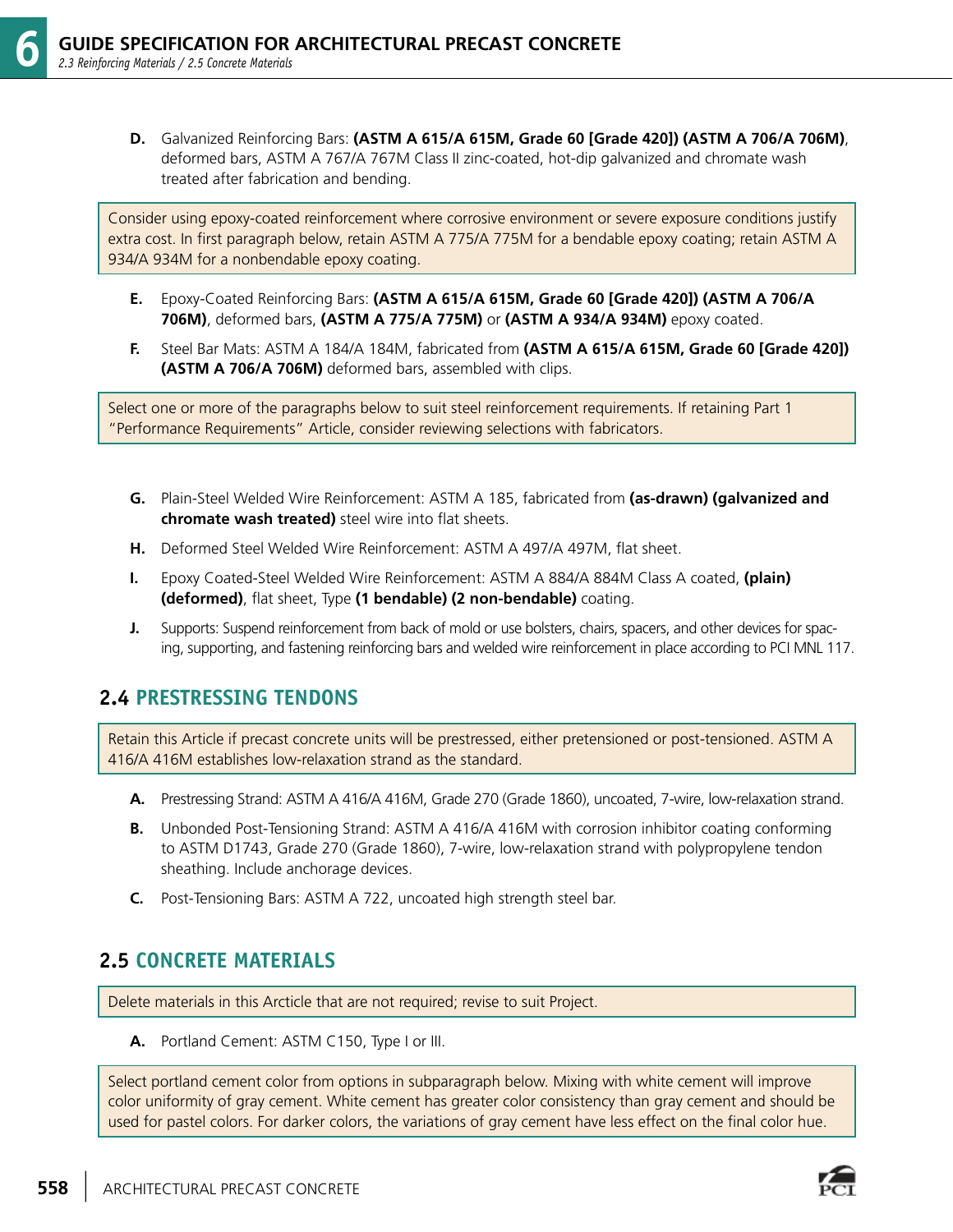1. For surfaces exposed to view in finished structure, use **(gray) (or) (white)**, of same type, brand, and mill source throughout the precast concrete production.

Delete subparagraphs below if only gray cement is selected in paragraph above. Retain below if face mixture uses white cement but gray cement will be permitted in backup mixture.

- 2. Standard gray portland cement may be used for non-exposed backup concrete.
- **B.** Supplementary Cementitious Materials.

Prior to selecting mineral or cementitious materials from four subparagraphs below consult local precasters. These materials may affect concrete appearance, set times and cost. Where appearance is an important factor, it is recommended that fly ash and gray silica fume not be permitted for exposed exterior surfaces. White silica fume is available.

- 1. Fly Ash: ASTM C 618, Class C or F with maximum loss on ignition of 3%.
- 2. Metakaolin: ASTM C 618, Class N.
- 3. Silica Fume: ASTM C 1240 with optional chemical and physical requirements.
- 4. Ground Granulated Blast-Furnace Slag: ASTM C 989, Grade 100 or 120.

ASTM C 33 limits deleterious substances in coarse aggregate depending on climate severity and in-service location of concrete. Class 5S is the most restrictive designation for architectural concrete exposed to severe weathering. PCI MNL 117 establishes stricter limits on deleterious substances for fine and coarse aggregates.

**C.** Normalweight Aggregates: Except as modified by PCI MNL 117, ASTM C 33, with coarse aggregates complying with Class 5S. Provide and stockpile fine and coarse aggregates for each type of exposed finish from a single source (pit or quarry) for Project.

Revise subparagraph below and add descriptions of selected coarse- and fine-face aggregate colors, sizes, and sources if required.

 1. Face-Mixture Coarse Aggregates: Selected, hard, and durable; free of material that reacts with cement or causes staining; to match selected finish sample.

Retain one option from first subparagraph below or insert gradation and maximum aggregate size if known. Fine and coarse aggregates are not always from same source.

- a. Gradation: **(Uniformly graded) (Gap graded) (To match design reference sample)**.
- 2. Face-Mixture Fine Aggregates: Selected, natural, or manufactured sand of a material compatible with coarse aggregate to match selected Sample finish.

Delete subparagraph below when architectural requirements dictate that face-mixture be used throughout.

**3.** Backup Concrete Aggregates: ASTM C 33 or C 330.

Lightweight aggregates in a face-mixture are not recommended in cold or humid climates (if exposed to the weather) unless their performance has been verified by tests or records of previous satisfactory usage in similar environments. If normalweight aggregates are used in face-mixture, lightweight aggregates in the backup mixture are not recommended due to panel bowing potential.

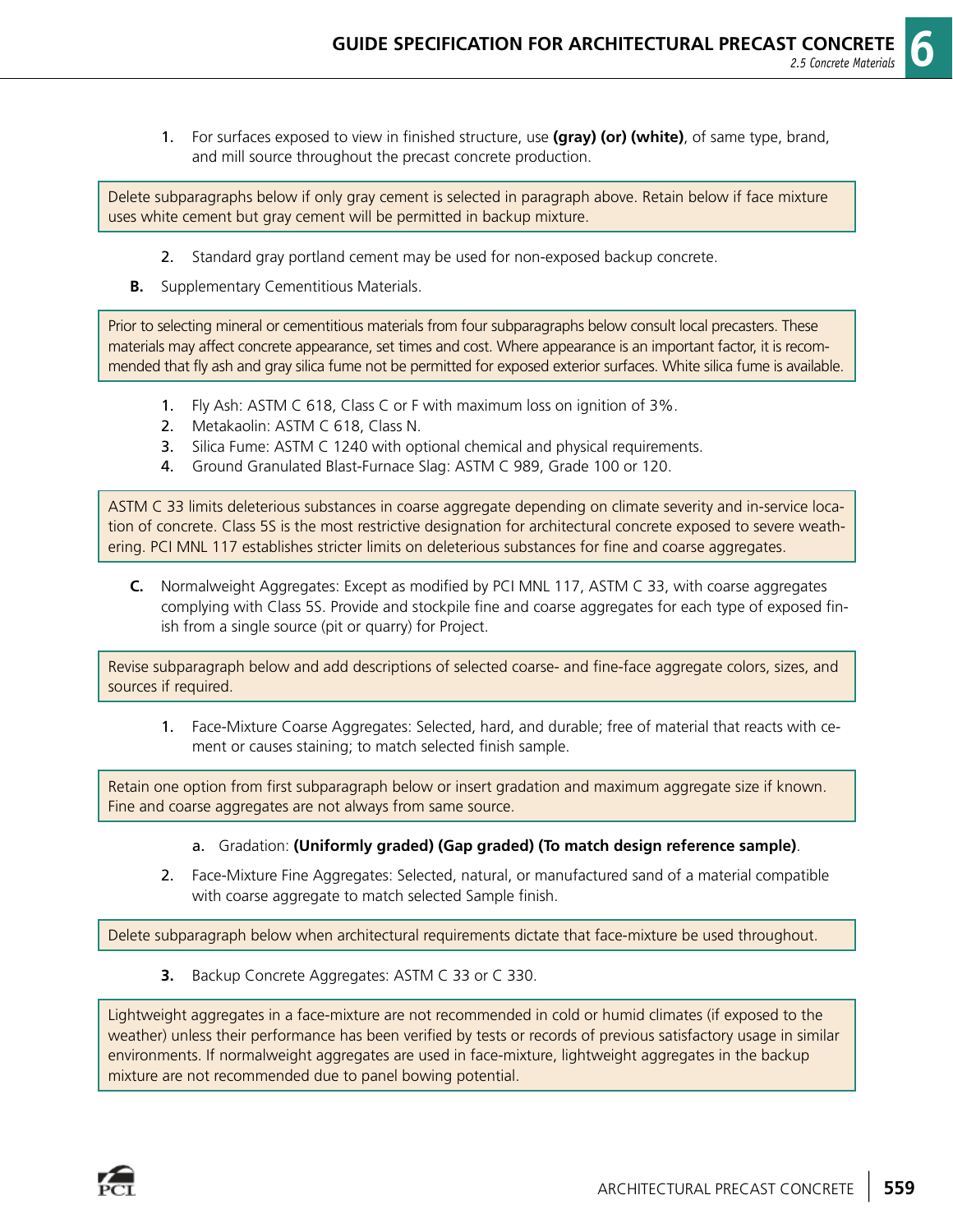**D.** Lightweight Aggregates: Except as modified by PCI MNL 117, ASTM C 330 with absorption less than 11%.

Delete first paragraph below if coloring admixture is not required. Add color selection if known.

- **E.** Coloring Admixture: ASTM C 979, synthetic or natural mineral–oxide pigments or colored water-reducing admixtures, temperature stable, and non-fading.
- **F.** Water: Potable; free from deleterious material that may affect color stability, setting, or strength of concrete and complying with ASTM C 1602/C 1602M and chemical limits of PCI MNL 117.

Delete paragraph below if air entrainment is not required. Air entrainment should be required to increase resistance to freezing and thawing where environmental conditions dictate.

- **G.** Air-Entraining Admixture: ASTM C 260, certified by manufacturer to be compatible with other required admixtures.
- **H.** Chemical Admixtures: Certified by manufacturer to be compatible with other admixtures and to not contain calcium chloride, or more than 0.15% chloride ions or other salts by weight of admixture.

Limit chemical admixture types if required.

- 1. Water-Reducing Admixture: ASTM C 494/C 494M, Type A.
- 2. Retarding Admixture: ASTM C 494/C 494M, Type B.
- 3. Water-Reducing and Retarding Admixture: ASTM C 494/C 494M, Type D.
- 4. Water-Reducing and Accelerating Admixture: ASTM C 494/C 494M, Type E.
- 5. High-Range, Water-Reducing Admixture: ASTM C 494/C 494M, Type F.
- 6. High-Range, Water-Reducing and Retarding Admixture: ASTM C 494/C 494M, Type G.
- 7. Plasticizing Admixture for Flowable Concrete: ASTM C 1017/C 1017M.

#### **2.6 STEEL CONNECTION MATERIALS**

Edit this Article to suit Project. Add other materials as required.

- **A.** Carbon-Steel Shapes and Plates: ASTM A 36/A 36M.
- **B.** Carbon-Steel Headed Studs: ASTM A 108, Grades 1010 through 1020, cold finished, AWS D1.1/ D1.1 M, Type A or B, with arc shields and with minimum mechanical properties of PCI MNL 117, Table 3.2.3.
- **C.** Carbon-Steel Plate: ASTM A 283/A 283M.
- **D.** Malleable Iron Castings: ASTM A 47/A 47M, Grade 32510 or 35028.
- **E.** Carbon-Steel Castings: ASTM A 27/A 27M, Grade 60-30 (Grade 415-205).
- **F.** High-Strength, Low-Alloy Structural Steel: ASTM A 572/A 572M.
- **G.** Carbon-Steel Structural Tubing: ASTM A 500, Grade B or C.
- **H.** Wrought Carbon-Steel Bars: ASTM A 675/A 675M, Grade 65 (Grade 450).
- **I.** Deformed-Steel Wire or Bar Anchors: ASTM A 496 or ASTM A 706/A 706M.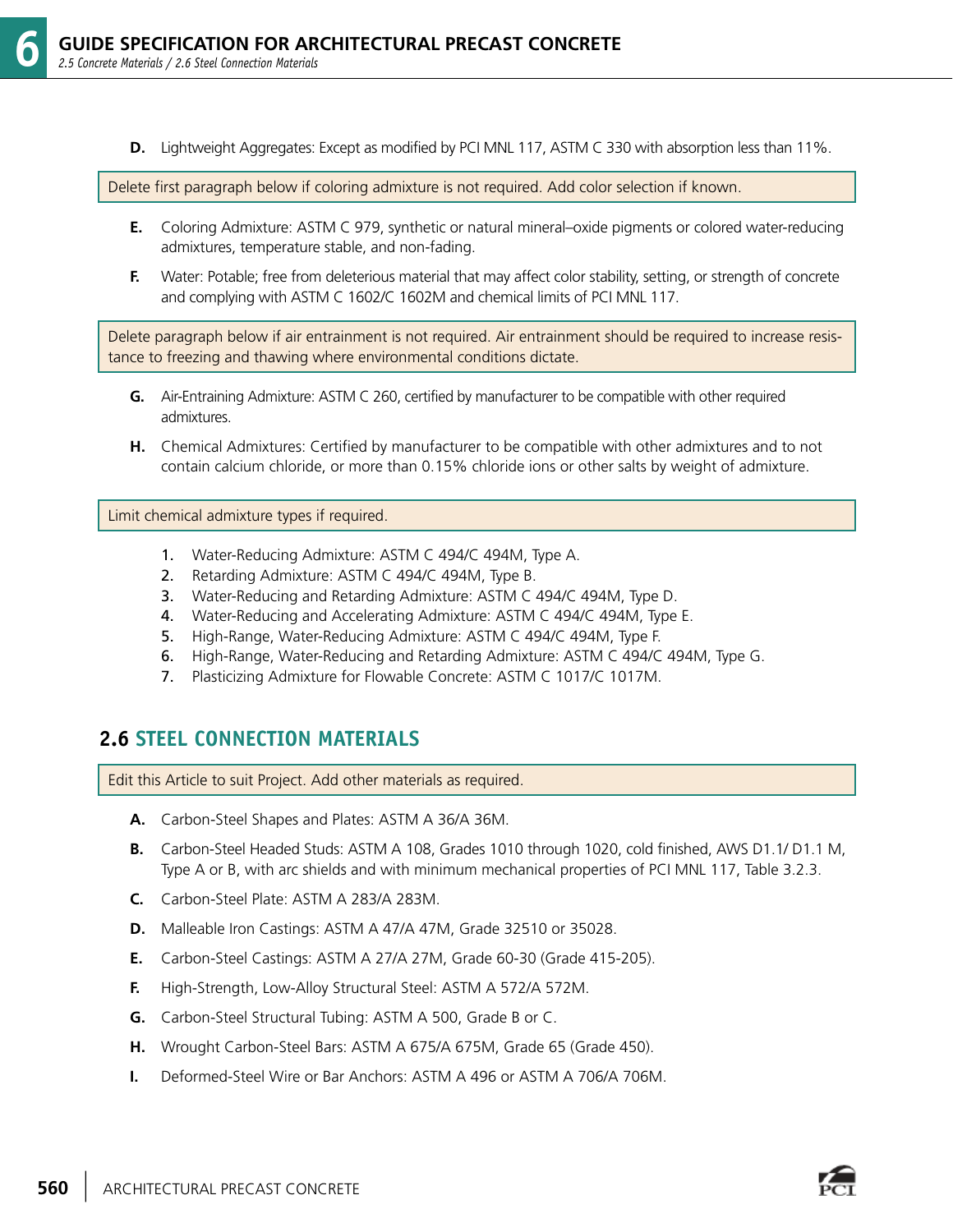ASTM A 307 defines the term "studs" to include stud stock and threaded rods.

**J.** Carbon-Steel Bolts and Studs: ASTM A 307, Grade A or C (ASTM F 568M, Property Class 4.6) carbonsteel, hex-head bolts and studs; carbon-steel nuts (ASTM A 563/A 563M, Grade A); and flat, unhardened steel washers (ASTM F 844).

High-strength bolts are used for friction-type connections between steel members and are not recommended between steel and concrete because concrete creep and crushing of concrete during bolt tightening reduce effectiveness. ASTM A 490/A 490M bolts should not be galvanized.

**K.** High-Strength Bolts and Nuts: ASTM A 325/A 325M or ASTM A 490/A 490M, Type 1, heavy hex steel structural bolts, heavy hex carbon-steel nuts, (ASTM A 563/A 563M) and hardened carbon-steel washers (ASTM F 436/F 436M).

Structural plate and shape steel connection hardware enclosed in wall cavities is provided uncoated in non corrosive environments. Protection is required by painting or galvanizing on steel connection hardware when the corrosive environment is high or when connections are exposed to exterior weather conditions. Retain paragraph below if shop-primed finish is required. Indicate locations of priming, if required. MPI 79 in first option below provides some corrosion protection while SSPC-Paint 25, without top-coating, provides minimal corrosion protection. The need for protection from corrosion will depend on the actual conditions to which the connections will be exposed to in service.

**L.** Shop-Primed Finish: Prepare surfaces of nongalvanized steel items, except those surfaces to be embedded in concrete, according to requirements in SSPC-SP 3 and shop-apply **(lead- and chromate-free, rust–inhibitive primer, complying with performance requirements in MPI 79) (SSPC-Paint 25)** according to SSPC-PA 1.

Retain paragraph and subparagraph below if galvanized finish is required. Indicate locations of galvanized items if required. Field welding should generally not be permitted on galvanized elements, unless the galvanizing is removed or acceptable welding procedures are submitted. Hot-dip galvanized finish provides greater corrosion resistance than electrodeposited zinc coating. Electrodeposition is usually limited to threaded fasteners.

- **M.** Zinc-Coated Finish: For steel items in exterior walls and items indicated for galvanizing, apply zinc coating by **(hot-dip process according to ASTM A 123/A 123M, after fabrication, ASTM A 153/A 153M, or ASTM F 2329 as applicable) (electrodeposition according to ASTM B 633, SC 3, Type 1and 2 and F 1941 and F 1941M)**.
	- 1. For steel shapes, plates, and tubing to be galvanized, limit silicon content of steel to less than 0.03% or to between 0.15 and 0.25% or limit sum of silicon content and 2.5 times phosphorous content to 0.09%.
	- 2. Galvanizing Repair Paint: High zinc-dust-content paint with dry film containing not less than 94% zinc dust by weight, and complying with DOD-P-21035A or SSPC-Paint 20. Comply with manufacturer's requirements for surface preparation.

## **2.7 STAINLESS-STEEL CONNECTION MATERIALS**

Delete this Article if not required. Retain when resistance to staining and corrosion merits extra cost in high moisture or corrosive areas.

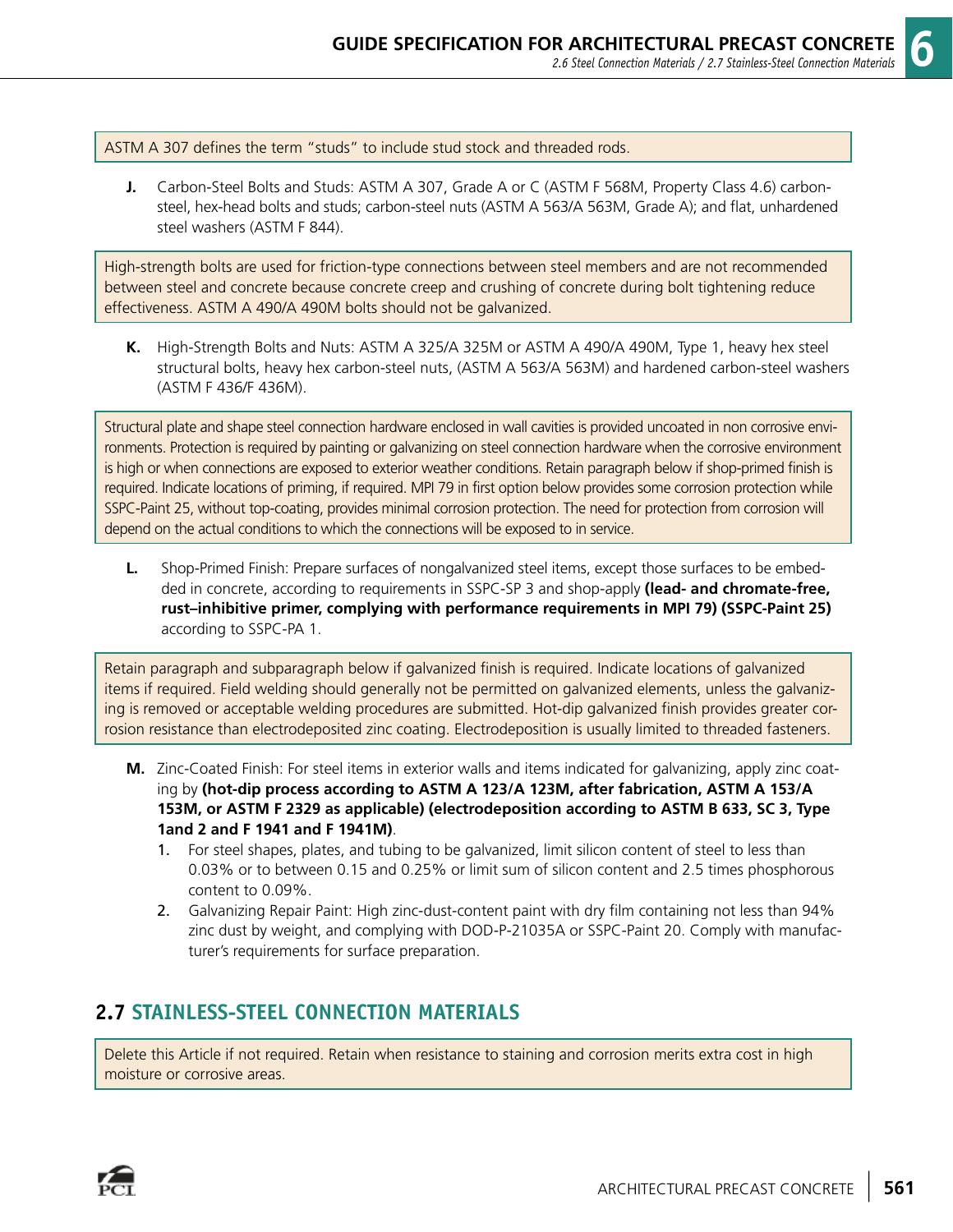- **A.** Stainless-Steel Plate: ASTM A 666, Type 304, of grade suitable for application.
- **B.** Stainless-Steel Bolts and Studs: ASTM F 593, alloy 304 or 316, hex-head bolts and studs; stainless-steel nuts; and flat, stainless-steel washers.
	- 1. Lubricate threaded parts of stainless-steel bolts with an anti-seize thread lubricant during assembly.
- **C.** Stainless-Steel Headed Studs: ASTM A 276 with the minimum mechanical properties for studs of PCI MNL 117, Table 3.2.3.

#### **2.8 BEARING PADS AND OTHER ACCESSORIES**

Delete this Article if not applicable. Choice of bearing pad can usually be left to fabricator; coordinate selection with structural engineer if required.

- **A.** Provide one of the following bearing pads for architectural precast concrete units **(as recommended by precast concrete fabricator for application)**:
	- 1. Elastomeric Pads: AASHTO M 251, plain, vulcanized, 100% polychloroprene (neoprene) elastomer, molded to size or cut from a molded sheet, 50 to 70 Shore A durometer according to ASTM D 2240, minimum tensile strength 2250 psi (15.5 MPa) per ASTM D 412.
	- 2. Random-Oriented, Fiber-Reinforced Elastomeric Pads: Preformed, randomly oriented synthetic fibers set in elastomer. Surface hardness of 70 to 90 Shore A durometer according to ASTM D 2240. Capable of supporting a compressive stress of 3000 psi (20.7 MPa) with no cracking, splitting, or delaminating in the internal portions of the pad. Test one specimen for each 200 pads used in the Project.
	- 3. Cotton-Duck-Fabric–Reinforced Elastomeric Pads: Preformed, horizontally layered cotton-duck fabric bonded to an elastomer. Surface hardness of 80 to 100 Shore A durometer according to ASTM D 2240. Conforming to Division II, Section 18.10.2 of AASHTO LRFD Bridge Design Specifications, or Military Specification, MIL-C-882E.
	- 4. Frictionless Pads: Tetrafluoroethylene (Teflon), glass-fiber reinforced, bonded to stainless or mild-steel plates, or random-oriented, fiber-reinforced elastomeric pads, of type required for in-service stress.
	- 5. High-Density Plastic: Multimonomer, nonleaching, plastic strip capable of supporting loads with no visible overall expansion.

Select material from options in paragraph below or add another material to suit Project. Coordinate with counterflashing materials and details. It is preferable to use surface mounted reglets to avoid misalignment of reglets from panel to panel.

- **B.** Reglets: **(PVC extrusions) (Stainless steel, Type 304) (Copper) (Reglets and flashing are specified in Division 07 Section "Sheet Metal Flashing and Trim")** felt- or fiber-filled or face opening of slots covered.
- **C.** Precast Concrete Accessories: Provide clips, hangers, high-density plastic or steel shims, and other accessories required to install architectural precast concrete units.
- **D.** Welding Electrodes: Comply with AWS standards.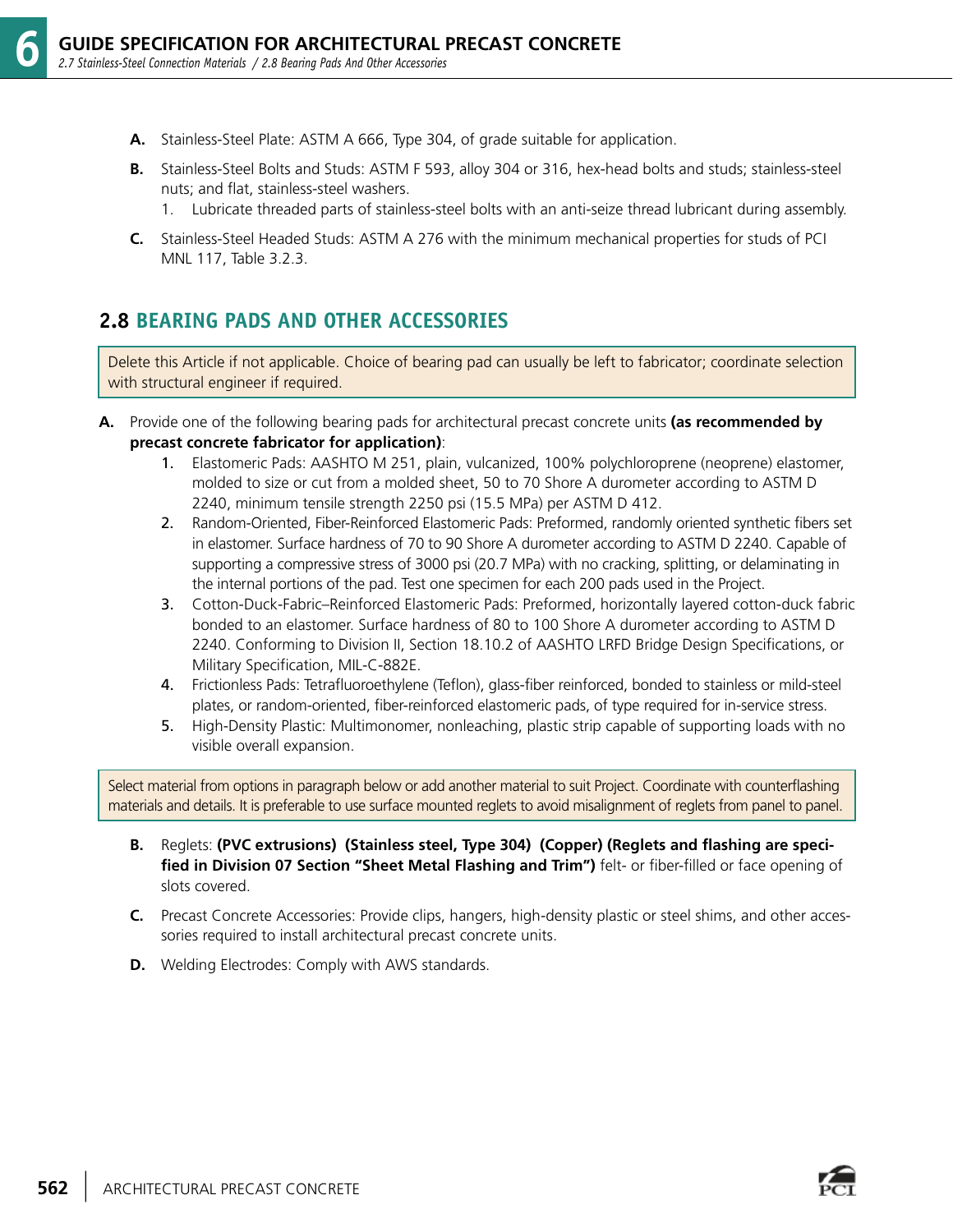#### **2.9 GROUT MATERIALS**

Add other proprietary grout systems to suit Project. Describe locations of each grout here or on Drawings if retaining more than one type. Indicate required strengths on Contract Drawings.

**A.** Sand-Cement Grout: Portland cement, ASTM C 150, Type I, and clean, natural sand, ASTM C 144 or ASTM C 404. Mix at ratio of 1 part cement to  $2\frac{1}{2}$  to 3 parts sand, by volume, with minimum water required for placement.

Retain first paragraph below if nonshrink grout is required or if cement-grout shrinkage could cause structural deficiency. For critical installations, require manufacturer to provide field supervision.

- **B.** Nonmetallic, Nonshrink Grout: Premixed, packaged non-ferrous aggregate, noncorrosive, nonstaining grout containing selected silica sands, portland cement, shrinkage-compensating agents, plasticizing and water-reducing admixtures, complying with ASTM C 1107, Grade A for drypack and Grades B and C for flowable grout and of a consistency suitable for application within a 30-minute working time.
- **C.** Epoxy-Resin Grout: Two-component, mineral-filled epoxy-resin: ASTM C 881/C 881M of type, grade, and class to suit requirements.

## **2.10 CLAY PRODUCT UNITS AND ACCESSORIES**

Retain this Article if specifying thin veneer brick–faced precast concrete panels. PCI Standard for brick units features tighter dimensional tolerances than ASTM C 1088 or ASTM C 216, Type FBX. TBX or FBX brick units may be too dimensionally variable to fit securely within form liner templates. For economy, brick patterns should minimize cutting of brick. Select thin brick manufacturer and product prior to bid or establish cost allowance. If full-size brick units are required, delete this article and refer to Division 04 Section "Unit Masonry Assemblies." The listed characteristics for thin brick units are included in PCI "Standard for Thin Brick".

- **A.** Thin Brick Units: PCI Standard, not less than  $1/2$  in. (13 mm), nor more than 1 in. (25 mm) thick, with an overall tolerance of plus 0 in., minus  $1/16$  in. (+0 mm, -1.6 mm) for any unit dimension 8 in. (200 mm) or less and an overall tolerance of plus 0 in., minus  $\frac{3}{2}$  in. (+0 mm, -2.4 mm) for any unit dimension greater than 8 in. (200 mm) measured according to ASTM C 67.
- **1.** Face Size: Modular,  $2\frac{1}{4}$  in. (57 mm) high by 7  $\frac{5}{8}$  in. (190 mm) long.
- 2. Face Size: Norman, 2 $\frac{1}{4}$  in. (57 mm) high by 11 $\frac{5}{8}$  in. (290 mm) long.
- **3.** Face Size: Closure Modular,  $3\frac{5}{8}$  in. (90 mm) high by  $7\frac{5}{8}$  in. (190 mm) long.
- **4**. Face Size: Utility, 3  $\frac{5}{8}$  in. (90 mm) high by 11 $\frac{5}{8}$  in. (290 mm) long.

If approving a color range for brick, view 100 square feet (9.3 m<sup>2</sup>) of loose bricks or a completed building. Edit to suit Project or delete if brick is specified by product name.

- 5. Face Size, Color, and Texture: **(Match Architect's samples) (Match existing color, texture, and face size of adjacent brickwork)**.
	- a. <**Insert information on existing brick if known**>.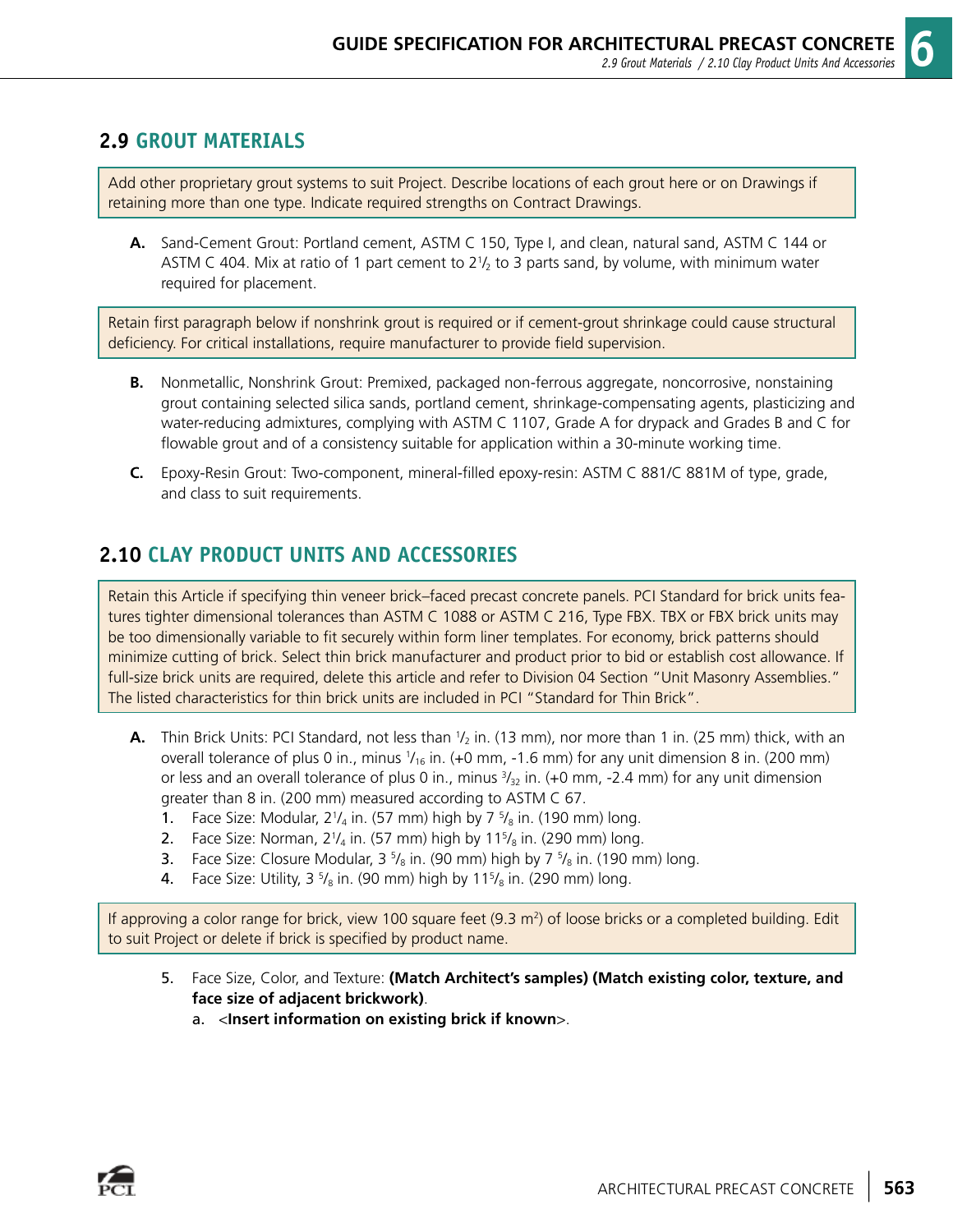#### Show details on Drawings of special conditions and shapes if required.

- 6. Special Shapes: Include corners, edge corners, and end edge corners.
- 7. Cold Water Absorption at 24 Hours: Maximum 6% when tested per ASTM C 67.
- 8. Efflorescence: Tested according to ASTM C 67 and rated "not effloresced."
- **9.** Out of Square: Plus or minus  $1/16$  in. ( $\pm$  1.6 mm) measured according to ASTM C 67.
- **10**. Warpage: Consistent plane of plus 0 in., minus  $1/16$  in. (+0 mm, -1.6 mm).
	- 11. Variation of Shape from Specified Angle: Plus or minus 1 degree.
	- 12. Tensile Bond Strength: Not less than 150 psi (1.0MPa) when tested per modified ASTM E 488. Epoxy steel plate with welded rod on a single brick face for each test.
	- 13. Freezing and Thawing Resistance: No detectable deterioration (spalling, cracking, or chafing) when tested in accordance with ASTM C 666 Method B.
	- 14. Modulus of Rupture: Not less than 250 psi (1.7MPa) when tested in accordance with ASTM C 67.
	- 15. Chemical Resistance: Provide brick that has been tested according to ASTM C 650 and rated "not affected."

Delete subparagraph below if surface-colored brick is not used.

 16. Surface Coloring: Brick with surface coloring shall withstand 50 cycles of freezing and thawing per ASTM C 67 with no observable difference in applied finish when viewed from 20 ft (6 m).

Retain first subparagraph below, deleting inapplicable descriptions if required.

- 17. Back Surface Texture: scored, combed, wire roughened, ribbed, keybacked, or dovetailed.
- 18. Available Products: Subject to compliance with requirements, products that may be incorporated into the Work include, but are not limited to, the following:

Retain subparagraph above for nonproprietary or subparagraph below for semiproprietary Specification. Refer to Division 01 Section "Materials and Equipment."

- 19. Products: Subject to compliance with requirements, products that may be incorporated into the work include the following:
	- a. <**Insert in separate subparagraphs, manufacturers' name and product name or designation.**>

Refer to American National Standards Institute (ANSI) A 137.1 for the commonly available sizes and shapes, physical properties, the basis for acceptance, and methods of testing.

- **B.** Glazed and Unglazed Ceramic Tile Units: ANSI A 137.1 **(not less than <sup>3</sup>/<sub>8</sub> in. [10 mm]).** 
	- 1. Body of glazed tile shall have a water absorption of less than 3% using ASTM C 373.
	- 2. Manufacturer shall warrant materials as frost-resistant.
	- 3. Glazed units shall conform to ASTM C 126.
- **C.** Architectural Terra Cotta Units: Comply with requirements of the manufacturer of the selected Architectural Terra Cotta for the application indicated.

Retain paragraph below if mortar setting clay product unit joints before placing precast concrete mixture.

**D.** Sand-Cement Mortar: Portland cement, ASTM C 150, Type I, and clean, natural sand, ASTM C 144. Mix at ratio of 1 part cement to 4 parts sand, by volume, with minimum water required for placement.

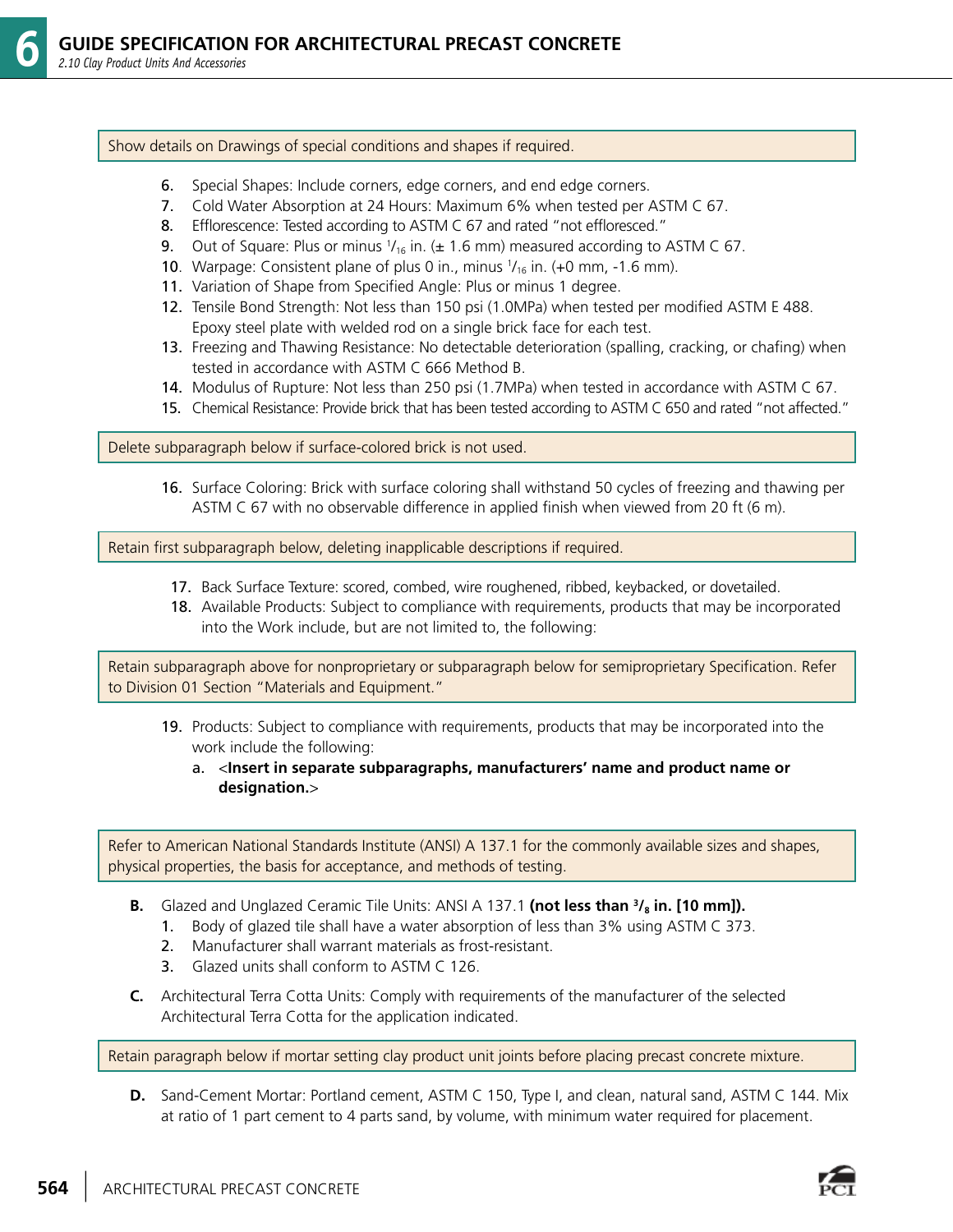Delete paragraph and subparagraphs below if not filling thin brick unit joints with pointing grout after precast concrete panel production.

**E.** Latex-Portland Cement Pointing Grout: ANSI A118.6 (included in ANSI A108.1) and as follows:

Select one or both types of grout from first two subparagraphs below.

- 1. Dry-grout mixture, factory prepared, of portland cement, graded aggregate, and dry, redispersible, ethylene-vinyl-acetate additive for mixing with water; uniformly colored.
- 2. Commercial portland cement grout, factory prepared, with liquid styrene-butadiene rubber or acrylic-resin latex additive; uniformly colored.
- 3. Colors: **(As indicated by manufacturer's designations) (Match Architect's samples) (As selected by Architect from manufacturer's full range)**.
- **F.** Setting Systems

Retain subparagraphs below if thin brick, ceramic tile, or full brick will be laid after casting of panel.

- 1. Thin brick and Ceramic Tile Units: **(Dry-Set Mortar: ANSI A118.1 [included in ANSI A108.1]) (Latex-Portland Cement Mortar: ANSI A 118.4 [included in ANSI A108.1])**
- 2. Full Brick Units: Install **(Galvanized)(Type 304 stainless steel**) dovetail slots in precast concrete: not less than  $\frac{3}{16}$  in. (0.5 mm thick), felt- or fiber-filled or cover face opening of slots covered. Attach brick units with wire anchors, ASTM A 82 or B 227, Grade 30HS not less than  $\frac{3}{16}$  in. (W2.8) in diameter and hooked on one end and looped through a  $\frac{7}{8}$  in. (22 mm) wide, 12-gage (2.68 mm) steel sheet bent over the wire with dovetail on opposite end.

#### **2.11 STONE MATERIALS AND ACCESSORIES**

Retain this Article if stone facing is required. Performance criteria, preconstruction material testing, material quality, fabrication, and finish requirements are usually specified in Division 04 Section "Exterior Stone Cladding." Replace first paragraph below with stone requirements, if preferred.

**A.** Stone facing for architectural precast concrete is specified in Division 04 Section "Exterior Stone Cladding." **1.** Tolerance of length and width of  $+0$ ,  $-1$ / $_8$  in.  $(+0, -3$  mm).

Anchors are generally supplied by stone fabricator or, in some cases, by precaster. Specify supplier. Anchors may be toe-in, toe-out, or dowels.

**B.** Anchors: Stainless steel, ASTM A 666, Type 304, of temper and diameter required to support loads without exceeding allowable design stresses.

Grommets will usually be required if filling dowel holes with rigid epoxy.

- 1. Fit each anchor leg with 60 durometer neoprene grommet collar with a width at least twice the diameter of the anchor and a length at least five times the diameter of the anchor.
- **C.** Sealant Filler: ASTM C 920, low-modulus, multicomponent, nonsag polyurethane or silicone sealant complying with requirements in Division 07 Section "Joint Sealants" and that is nonstaining to stone substrate.

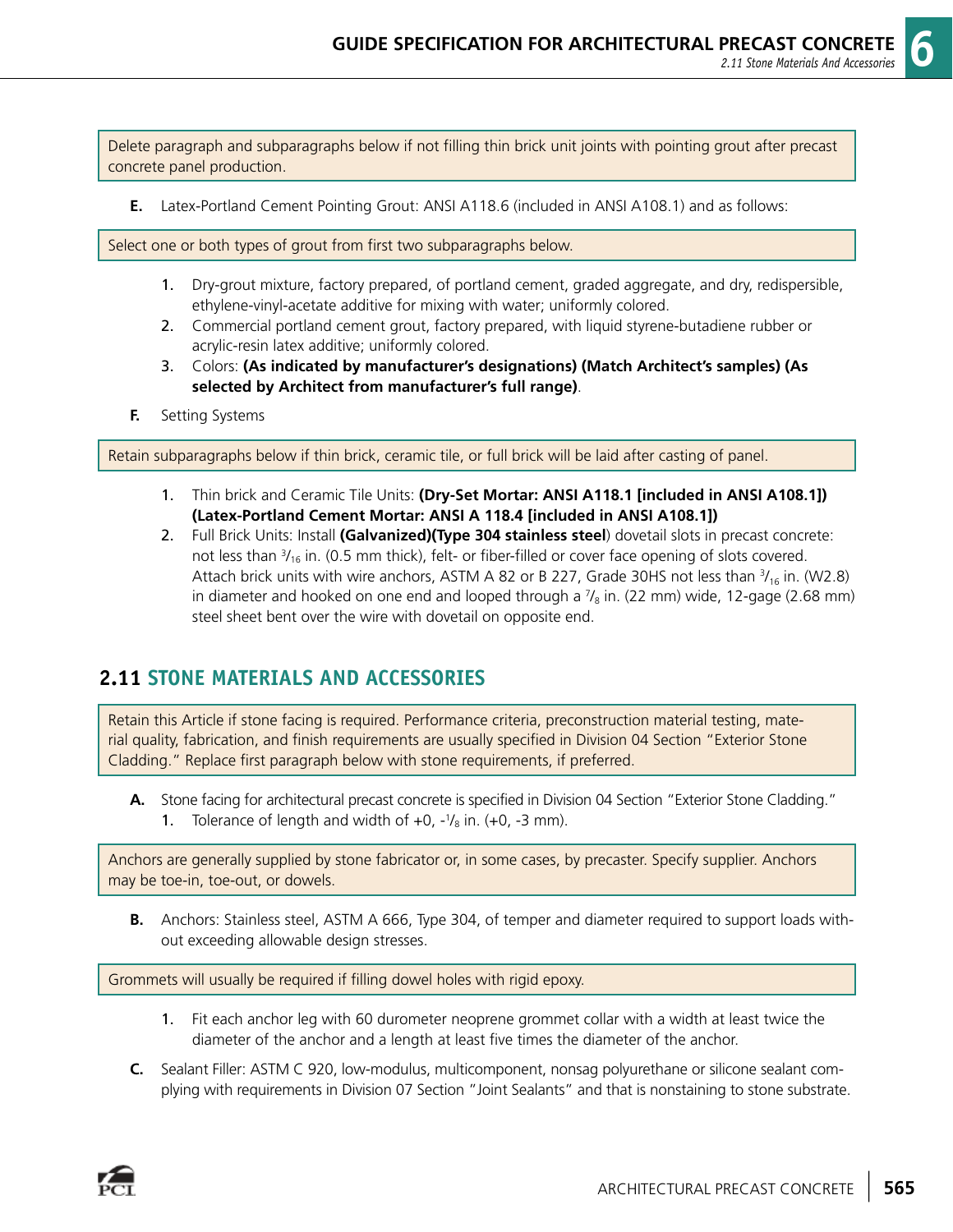Dowel hole filling is used to prevent water intrusion into stone and future discoloration at anchor locations. Retain paragraph above for a flexible filler or paragraph below for a rigid filler.

- **D.** Epoxy Filler: ASTM C 881/C 881M, 100% solids, sand-filled non-shrinking, non-staining of type, class, and grade to suit application.
- **E.** Bond Breaker: **(Preformed, compressible, resilient, non-staining, non-waxing, closed-cell polyethylene foam pad, nonabsorbent to liquid and gas, 1 /8 in. [3 mm] thick) (Polyethylene sheet, ASTM D 4397, 6 to 10 mil [0.15 to 0.25 mm] thick)**.

#### **2.12 INSULATED PANEL ACCESSORIES**

Retain this Article if insulated, architectural precast concrete panels are required. Specify the required thickness for each insulation type allowed to achieve the desired aged R-value. Select insulation material from one of three paragraphs below; if using more then one type, identify location of each on Drawings.

- **A.** Expanded-Polystyrene Board Insulation: ASTM C 578, Type **(XI, 0.70 lb/ft3 [12kg/m3 ]), (I, 0.90 lb/ft3 [15kg/m3 ])(VIII, 1.15 lb/ft3 [18kg/m3 ])(II, 1.35 lb/ft3 [22kg/m3 ])(IX, 1.80 lb/ft3 [29 kg/m3 ])**; **(square)(ship-lap)** edges; with thickness of <**Insert dimension**>.
- **B.** Extruded-Polystyrene Board Insulation: ASTM C 578, Type **(X, 1.30 lb/ft3 [21kg/m3 ])(IV, 1.55 lb/ ft3 [25 kg/m3 ])(VI, 1.80 lb/ft3 [29 kg/m3 ]) (VII, 2.20 lb/ft3 [35 kg/m3 ])(V, 3.00 lb/ft3 [48 kg/m3 ])**; **(square)(ship-lap)** edges; with thickness of <**Insert dimension**>.
- **C.** Polyisocyanurate Board Insulation: Rigid, cellular polyisocyanurate thermal insulation complying with ASTM C 591; Grade 1, Type **(I, 1.8 lb/ft3 [29kg/m3 ])(II, 2.5 lb/ft3 [40kg/m3 ])(III, 3.0 lb/ft3 [48kg/m3 ])**; square edged; unfaced; with thickness of <**Insert dimension**>.

Select wythe connectors from paragraph below.

**D.** Wythe Connectors: **(Glass-fiber and vinyl-ester polymer connectors), (Polypropylene pin connectors), (Stainless-steel pin connectors), (Bent galvanized reinforcing bars) (Galvanized welded wire trusses), (Galvanized bent wire connectors) (Epoxy coated carbon fiber grid)**, manufactured to connect wythes of precast concrete panels.

#### **2.13 CONCRETE MIXTURES**

**A.** Prepare design mixtures to match Architect's sample or for each type of precast concrete required.

Revise subparagraph below if fly ash or gray silica fume are not permitted. Revise percentages to suit Project. White silica fume is available.

- 1. Limit use of fly ash to 20 to 40% replacement of portland cement by weight; ground granulated blast-furnace slag to 15 to 25% of portland cement by weight; and metakaolin and silica fume to 10% of portland cement by weight.
- **B.** Design mixtures may be prepared by a qualified independent testing agency or by qualified precast concrete plant personnel at architectural precast concrete fabricator's option.
- **C.** Limit water-soluble chloride ions to the maximum percentage by weight of cement permitted by ACI 318 (ACI 318M) or PCI MNL 117 when tested in accordance with ASTM C 1218/C 1218M.

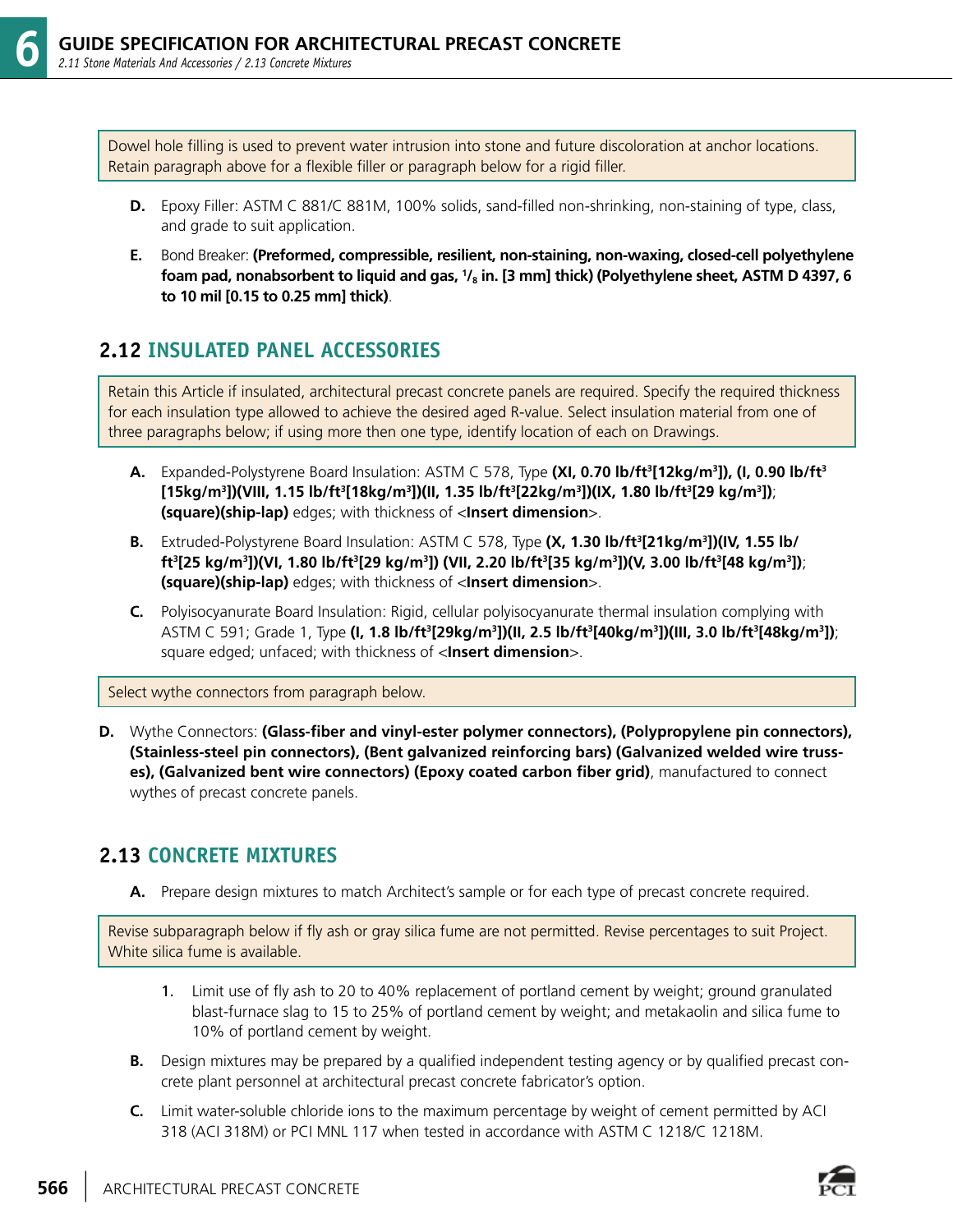Architectural precast concrete units may be manufactured with a separate "architectural" face mixture and a "structural" backup mixture. Face and backup mixtures should have similar shrinkage and thermal coefficients of expansion. Similar water-cementitious materials ratios and cement-aggregate ratios are recommended to limit bowing or warping.

**D.** Normalweight Concrete Face and Backup Mixtures: Proportion mixtures by either laboratory trial batch or field test data methods according to ACI 211.1, with materials to be used on Project, to provide normalweight concrete with the following properties:

Retain subparagraph below or revise to suit Project. Higher-strength mixtures may be available; verify availability with fabricators.

- 1. Compressive Strength (28 Days): 5000 psi (34.5 MPa) minimum.
- 2. Release Strength: As required by design.

A maximum water-cementitious materials ratio of 0.40 to 0.45 is usual for architectural precast concrete. Lower ratios may be possible with use of high-range water reducing admixtures. Revise ratio as required to suit Project.

3. Maximum Water-Cementitious Materials Ratio: 0.45.

Water absorption indicates susceptibility to weather staining. The limit in paragraph below, corresponding to 6% by weight, is suitable for average exposures. Different parts of a single panel cannot be produced with different absorptions. Verify that fabricator can produce units with lower water absorption because special consolidation techniques to increase concrete density are required.

**E.** Water Absorption: 6% by weight or 14% by volume, tested according to PCI MNL 117.

Lightweight backup mixtures must be compatible with normalweight face mixtures to minimize bowing or warping. Retain paragraph below if required or as an option, if satisfactory durability and in-service performance are verified by fabricator. Coordinate with selection of normalweight face mixture option above.

**F.** Lightweight Concrete Backup Mixtures: Proportion mixtures by either laboratory trial batch or field test data methods according to ACI 211.2, with materials to be used on Project, to provide lightweight concrete with the following properties:

Retain subparagraph below or revise to suit Project. Higher-strength mixtures may be available; verify with fabricators.

- 1. Compressive Strength (28 Days): 5000 psi (34.5 MPa) minimum.
- 2. Release Strength: As required by design.

Increase or decrease unit weight in subparagraph below to suit Project. Coordinate with lightweight aggregate supplier and architectural precast concrete fabricator. Lightweight concretes with combinations of lightweight and normalweight aggregate in mixture will usually be heavier than unit weight below.

**3.** Unit Weight: Calculated equilibrium unit weight of 115 lb/ft<sup>3</sup> (1842 kg/m<sup>3</sup>), where variations exceed plus or minus 5 lb/ft<sup>3</sup> (80 kg/m<sup>3</sup>) adjust to plus or minus 3 lb/ft<sup>3</sup> (48 kg/m<sup>3</sup>), according to ASTM C 567.

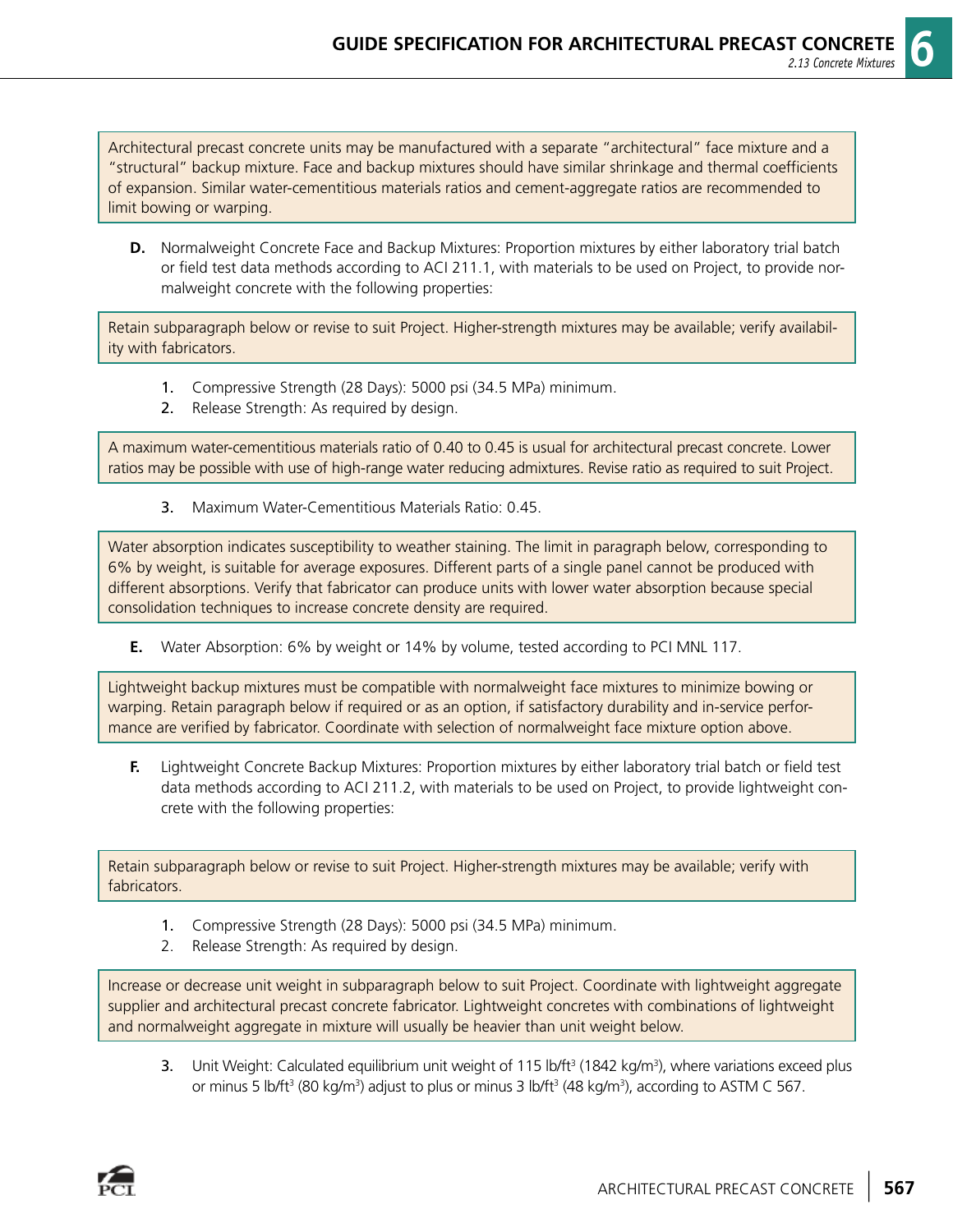- **G.** Add air-entraining admixture at manufacturer's prescribed rate to result in concrete at point of placement having an air content complying with PCI MNL 117.
- **H.** When included in design mixtures, add other admixtures to concrete according to manufacturer's written instructions.

#### **2.14 MOLD FABRICATION**

**A.** Molds: Accurately construct molds, mortar tight, of sufficient strength to withstand pressures due to concrete placement and vibration operations and temperature changes, and for prestressing and detensioning operations. Coat contact surfaces of molds with release agent before reinforcement is placed. Avoid contamination of reinforcement and prestressing tendons by release agent.

Delete form liners in subparagraph below unless needed to produce exposed surface finish.

- 1. Place form liners accurately to provide finished surface texture indicated. Provide solid backing and supports to maintain stability of liners during concrete placement. Coat form liner with form-release agent.
- **B.** Maintain molds to provide completed architectural precast concrete units of shapes, lines, and dimensions indicated, within fabrication tolerances specified.
	- 1. Form joints are not permitted on faces exposed to view in the finished work.

Select one option from subparagraph below; show details on Drawings or revise description to add dimensions. Sharp edges or corners of precast concrete units are vulnerable to chipping.

2. Edge and Corner Treatment: Uniformly **(chamfered) (radiused)**.

#### **2.15 THIN BRICK FACINGS**

Retain this Article if using thin brick facings on architectural precast concrete units.

- A. Place form liner templates accurately to provide grid for brick facings. Provide solid backing and supports to maintain stability of liners while placing bricks and during concrete placement.
- B. Match appearance of sample panel(s).
- C. Securely place brick units face down into form liner pockets and place concrete backing mixture.
- D. After stripping units, clean faces and joints of brick facing.

#### **2.16 STONE VENEER FACINGS**

Retain this Article if stone facing is required. Refer to Division 04 Section "Exterior Stone Cladding".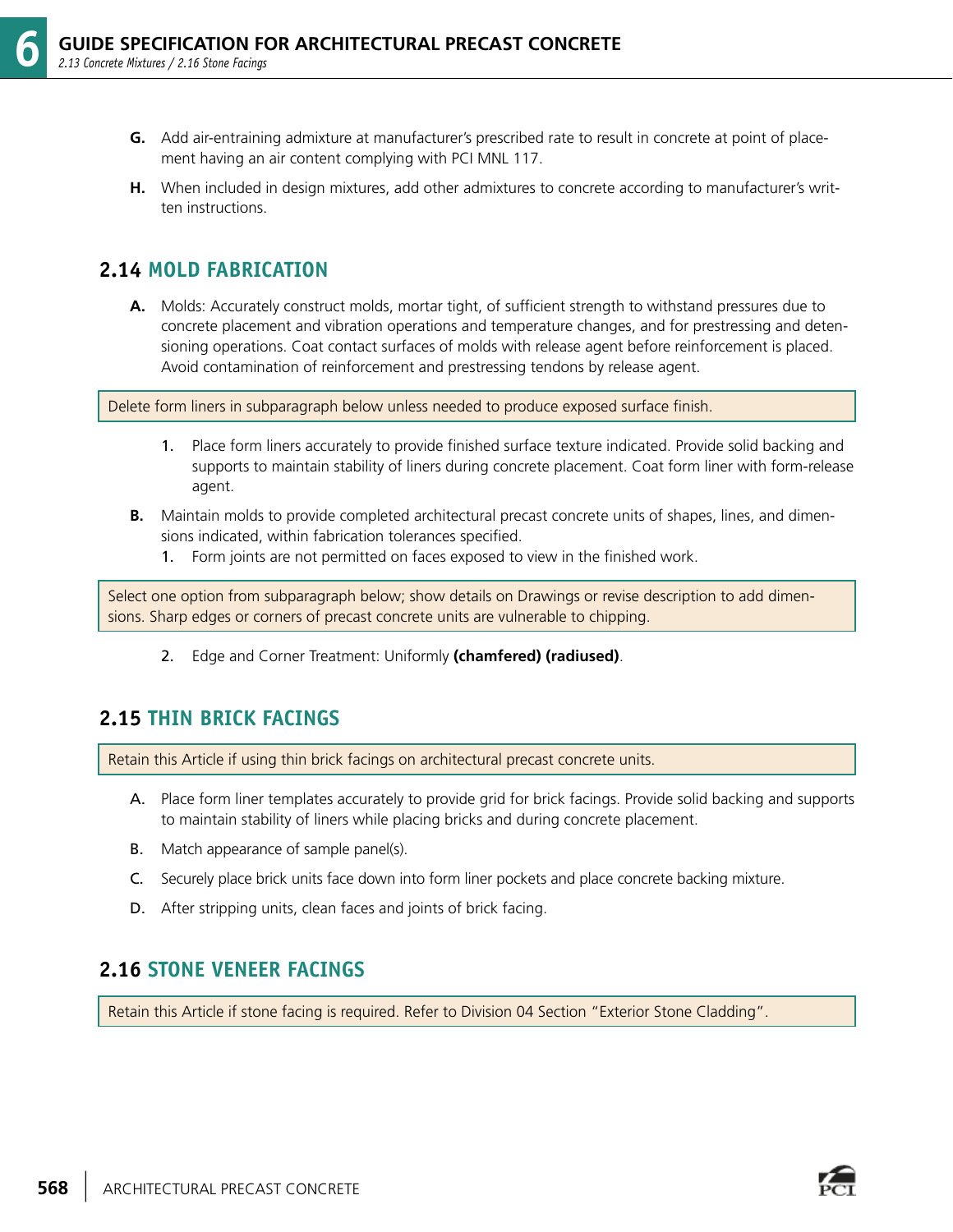- **A.** Accurately position stone facings to comply with requirements and in locations indicated on Shop Drawings. Install anchors, supports, and other attachments indicated or necessary to secure stone in place. Maintain projection requirements of stone anchors into concrete substrate. Orient stone veining in direction indicated on Shop Drawings. Keep reinforcement a minimum of  $\frac{3}{4}$  in. (19 mm) from the back surface of stone. Use continuous spacers to obtain uniform joints of widths indicated and with edges and faces aligned according to established relationships and indicated tolerances. Ensure no passage of precast concrete matrix to stone surface.
- **B.** See Division 07 Section "Joint Sealants" for furnishing and installing sealant backings and sealant into stone-to-stone joints and stone-to-concrete joints. Apply a continuous sealant bead along both sides and top of precast concrete panels at the stone/precast concrete interface using the bond breaker as a joint filler backer. Do not seal panel bottom edge.

Retain one of two subparagraphs below if sealing dowel holes. Use sealant if a flexible filler is required; use epoxy if a rigid filler is required.

- 1. Fill anchor holes with low modulus polyurethane sealant filler and install anchors.
- 2. Fill anchor holes with epoxy filler and install anchors with minimum  $1/2$  in. (13 mm) long, 60 durometer elastomeric sleeve at the back surface of the stone.

Retain one of two subparagraphs below. PCI recommends preventing bond between stone facing and precast concrete to minimize bowing, cracking, and staining of stone.

- 3. Install 6 to 10 mil (0.15 to 0.25 mm) thick polyethylene sheet to prevent bond between back of stone facing and concrete substrate.
- **4.** Install  $\frac{1}{8}$  in. (3 mm) thick polyethylene-foam bond breaker to prevent bond between back of stone facing and concrete substrate.

PCI recommends anchor spacing be determined prior to bidding. Retain below if precaster is to test stone anchors for shear and tension. ASTM E 488 is preferred as ASTM C 1354 does not include the influence of the precast concrete backup.

- **C.** Stone Anchor Shear and Tensile Testing: Engage accredited testing laboratory acceptable to the Architect to evaluate and test the proposed stone anchorage system. Test for shear and tensile strength of proposed stone anchorage system in accordance with ASTM E 488 or ASTM C 1354 modified as follows:
	- 1. Prior to testing, submit for approval a description of the test assembly (including pertinent data on materials), test apparatus, and procedures.
	- 2. Test 12 in. by 12 in. (300 mm by 300 mm) samples of stone affixed to testing apparatus through proposed anchorages. Provide 2 sets of 6 stone samples each. One set for shear load testing and the other set for tensile load testing.
	- 3. Test stone anchors of the sizes and shapes proposed for the installation.
		- a. Test the assembly to failure and record the test load at failure. Record the type of failure, anchor pullout or stone breakage, and any other pertinent information, in accordance with the requirements of ASTM E 488.

Retain subparagraph below and revise anchor spacing if required as a result of preconstruction testing of stone anchors for shear and tension specified in Division 04 Section "Exterior Stone Cladding."

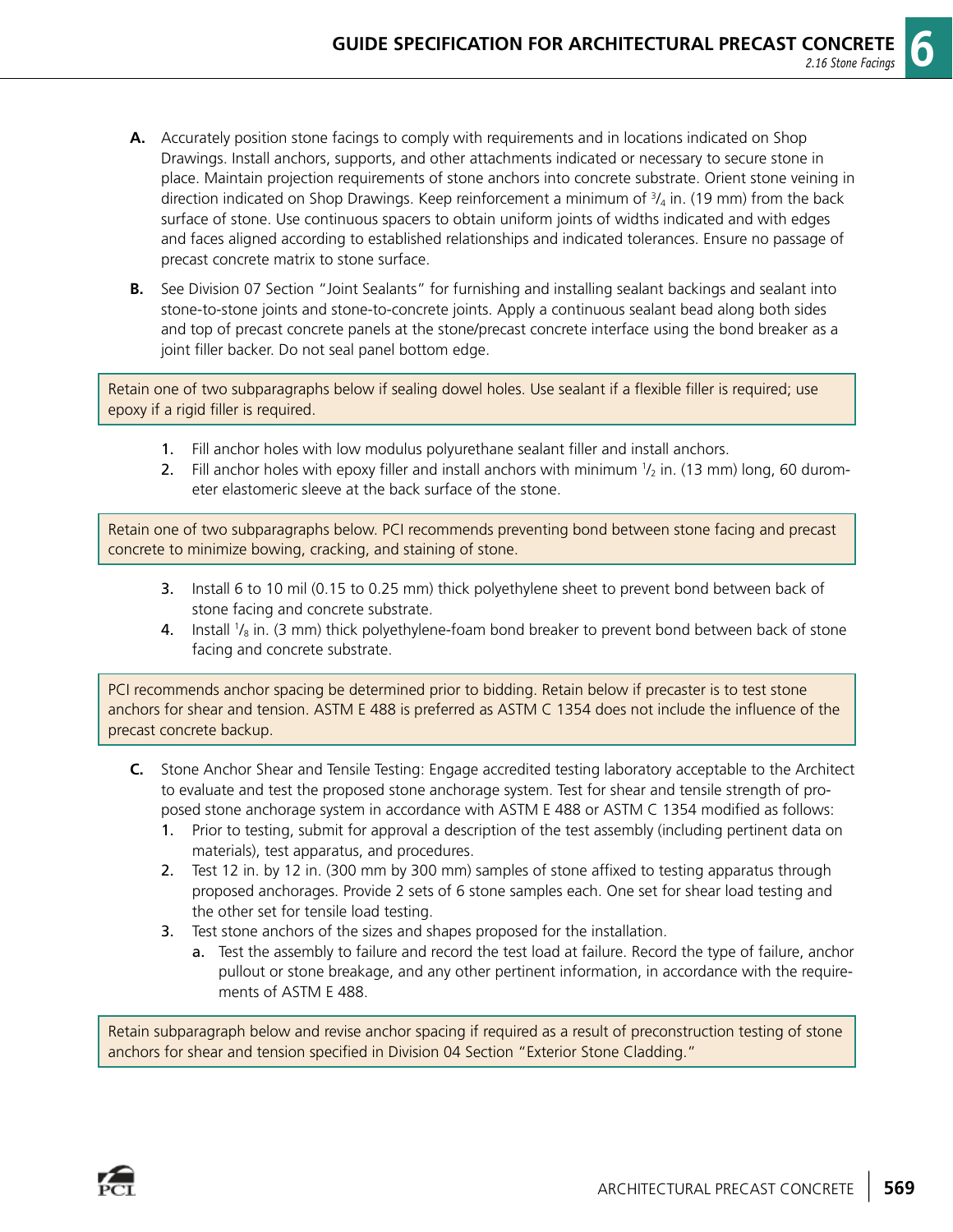**D.** Stone to Precast Concrete Anchorages: Provide anchors in numbers, types and locations required to satisfy specified performance criteria, but not less than two anchors per stone unit of less than 2 ft<sup>2</sup> (0.19 m<sup>2</sup>) in area and four anchors per unit of less than 12 ft<sup>2</sup> (1.1 m<sup>2</sup>) in area; and for units larger than 12 ft<sup>2</sup> (1.1 m<sup>2</sup>) in area, provide anchors spaced not more than 24 in. (600 mm) on center both horizontally and vertically. Locate anchors a minimum of 6 in. (150 mm) from stone edge.

### **2.17 FABRICATION**

Coordinate with other trades for installation of cast-in items.

- **A.** Cast-in Anchors, Inserts, Plates, Angles, and Other Anchorage Hardware: Fabricate anchorage hardware with sufficient anchorage and embedment to comply with design requirements. Accurately position for attachment of loose hardware and secure in place during precasting operations. Locate anchorage hardware where it does not affect position of main reinforcement or concrete placement.
	- 1. Weld headed studs and deformed bar anchors used for anchorage according to AWS D1.1/D1.1M and AWS C5.4, "Recommended Practices for Stud Welding."

Coordinate paragraph below with Division 05 Section "Metal Fabrications" for furnishing and installing loose hardware items.

- **B.** Furnish loose hardware items including steel plates, clip angles, seat angles, anchors, dowels, cramps, hangers, and other hardware shapes for securing architectural precast concrete units to supporting and adjacent construction.
- **C.** Cast in reglets, slots, holes, and other accessories in architectural precast concrete units as indicated on Contract Drawings.

Delete first paragraph below if not applicable.

- **D.** Cast in openings larger than 10 in. (250 mm) in any dimension. Do not drill or cut openings or prestressing strand without of Architect's approval.
- **E.** Reinforcement: Comply with recommendations in PCI MNL 117 for fabrication, placing, and supporting reinforcement.
	- 1. Clean reinforcement of loose rust and mill scale, earth, and other materials that reduce or destroy the bond with concrete. When damage to epoxy-coated reinforcing exceeds limits specified in ASTM A 775/A 775M, repair with patching material compatible with coating material and epoxy coat bar ends after cutting.
	- 2. Accurately position, support, and secure reinforcement against displacement during concrete- placement and consolidation operations. Completely conceal support devices to prevent exposure on finished surfaces.
- **3.** Place reinforcing steel and prestressing tendon to maintain at least  $\frac{3}{4}$  in. (19 mm) minimum concrete cover. Increase cover requirements for reinforcing steel to  $11/2$  in. (38 mm) when units are exposed to corrosive environment or severe exposure conditions. Arrange, space, and securely tie bars and bar supports to hold reinforcement in position while placing concrete. Direct wire tie ends away from finished, exposed concrete surfaces.
	- 4. Install welded wire reinforcement in lengths as long as practicable. Lap adjoining pieces at least one full mesh spacing and wire tie laps, where required by design. Offset laps of adjoining widths to prevent continuous laps in either direction.
	- **F.** Reinforce architectural precast concrete units to resist handling, transportation and erection stresses, and specified in-place loads, whichever governs.

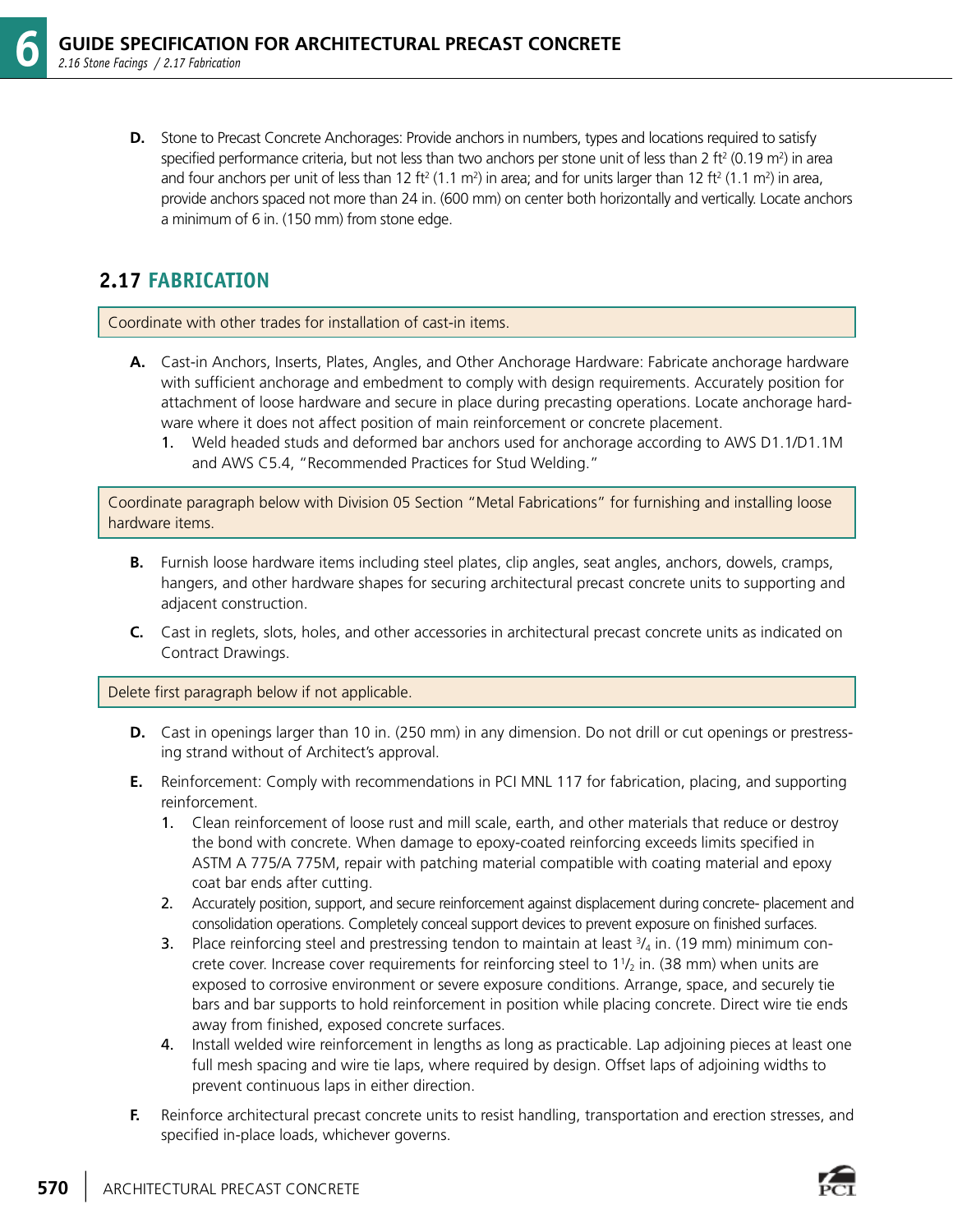Delete first paragraph and subparagraphs below if prestressed architectural precast concrete units are not required. Option to prestress may be left to fabricator if objective is to aid in handling and to control cracking of units during installation.

**G.** Prestress tendons for architectural precast concrete units by pretensioning or post-tensioning methods. Comply with PCI MNL 117.

Revise release or post-tensioning strength in subparagraph below to an actual compressive strength if required. A concrete strength in the range of 2500 psi (17.2 MPa) to 4000 psi (27.6 MPa) at release does not appreciably affect bond transfer length.

- 1. Delay detensioning or post-tensioning of precast, prestressed architectural precast concrete units until concrete has reached its indicated minimum design release compressive strength as established by test cylinders cured under the same conditions as concrete member.
- 2. Detension pretensioned tendons either by gradually releasing tensioning jacks or by heat-cutting tendons, using a sequence and pattern to prevent shock or unbalanced loading.
- 3. If concrete has been heat cured, detension while concrete is still warm and moist to avoid dimensional changes that may cause cracking or undesirable stresses.
- 4. Protect strand ends and anchorages with bituminous, zinc-rich, or epoxy paint to avoid corrosion and possible rust spots.
- **H.** Comply with requirements in PCI MNL 117 and requirements in this Section for measuring, mixing, transporting, and placing concrete. After concrete batching, no additional water may be added.

Retain first paragraph below if a separate face mixture is required or is fabricator's option.

- **I.** Place face mixture to a minimum thickness after consolidation of the greater of 1 in. (25 mm) or 1.5 times the nominal maximum aggregate size, but not less than the minimum reinforcing cover as indicated on Contract Drawings.
	- 1. Use a single design mixture for those units in which more than one major face (edge) is exposed.
	- 2. Where only one face of unit is exposed, at the fabricator's option, either of the following mixture design/casting techniques may be used:
		- a. A single design mixture throughout the entire thickness of panel.
		- b. Separate mixtures for face and backup concrete; using cement and aggregates for each type as appropriate, for consecutive placement in the mold. Use cement and aggregate specified for face mixture. Use cement and aggregate for backup mixture complying with specified criteria or as selected by the fabricator.
- **J.** Place concrete in a continuous operation to prevent seams or planes of weakness from forming in precast concrete units.
	- 1. Place backup concrete to ensure bond with face-mixture concrete.
- **K.** Thoroughly consolidate placed concrete by internal and/or external vibration without dislocating or damaging reinforcement and built-in items, and minimize pour lines, honeycombing, or entrapped air voids on surfaces. Use equipment and procedures complying with PCI MNL 117.
	- 1. Place self-consolidating concrete without vibration in accordance with PCI TR-6 "Interim Guidelines for the Use of Self-Consolidating Concrete."
- **L.** Comply with PCI MNL 117 procedures for hot- and cold-weather concrete placement.
- **M.** Identify pickup points of architectural precast concrete units and orientation in structure with permanent markings, complying with markings indicated on Shop Drawings. Imprint or permanently mark casting date on each architectural precast concrete unit on a surface that will not show in finished structure.

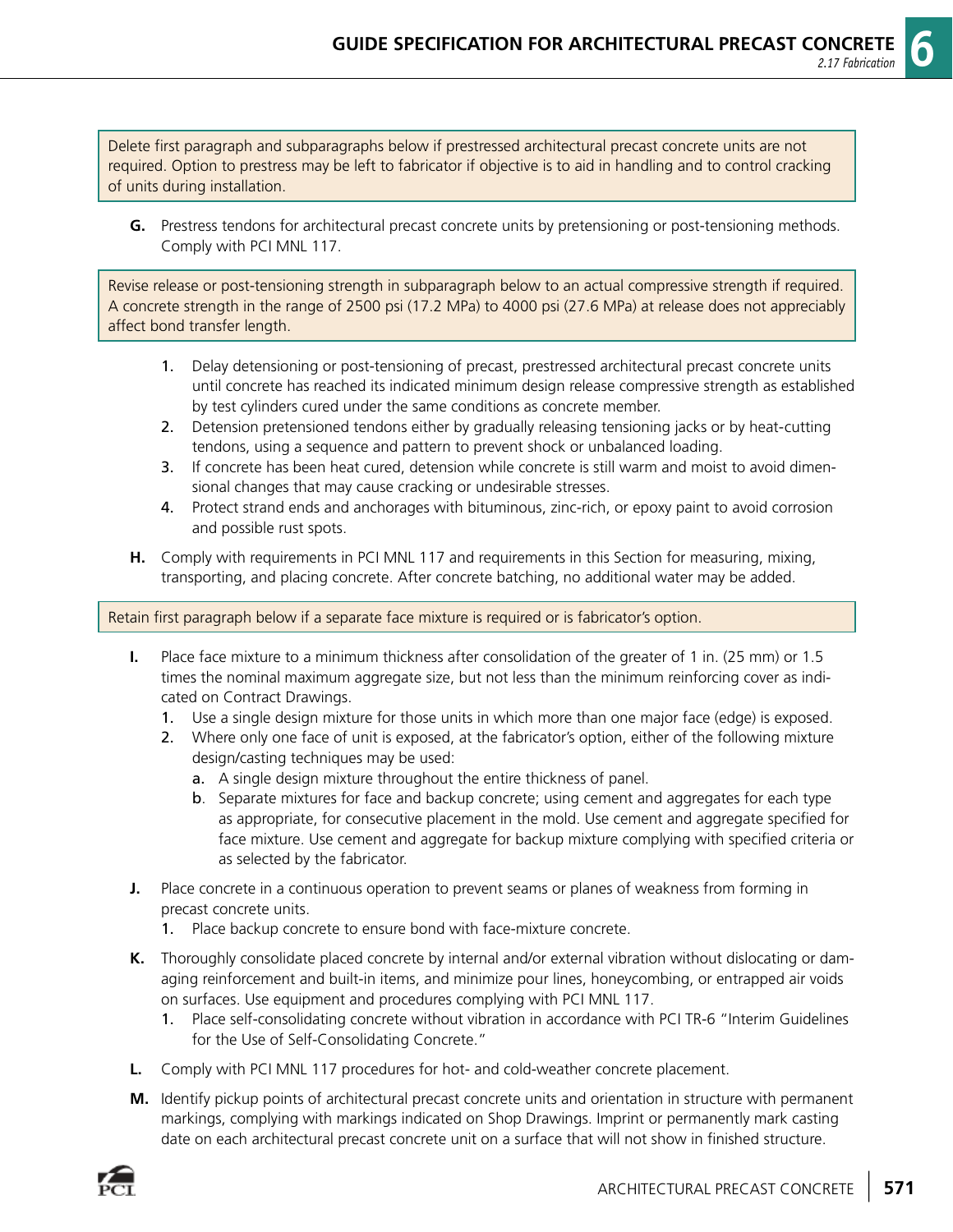- **N.** Cure concrete, according to requirements in PCI MNL 117, by moisture retention without heat or by accelerated heat curing using low-pressure live steam or radiant heat and moisture. Cure units until the compressive strength is high enough to ensure that stripping does not have an effect on the performance or appearance of final product.
- **O.** Repair damaged architectural precast concrete units to meet acceptability requirements in PCI MNL 117 and Architect's approval.

#### **2.18 INSULATED PANEL CASTING**

Delete this Article if integrally insulated panels are not required.

- **A.** Cast and screed wythe supported by mold.
- **B.** Place insulation boards, abutting edges and ends of adjacent boards. Insert wythe connectors through insulation, and consolidate concrete around connectors according to connector manufacturer's written instructions.
- **C.** Cast and screed top wythe to meet required finish.

#### **2.19 FABRICATION TOLERANCES**

**A.** Fabricate architectural precast concrete units of shapes, lines and dimensions indicated, so each finished unit complies with PCI MNL 117 product tolerances as well as position tolerances for cast-in items.

Select paragraph above or first paragraph and subparagraphs below. Usually retain above unless tolerances for Project deviate from PCI recommendations. PCI MNL 117 product tolerances, referenced above and listed below, are standardized throughout the industry. For architectural trim units such as sills, lintels, coping, cornices, quoins, medallions, bollards, benches, planters, and pavers, tolerances are listed in PCI MNL 135, *Tolerance Manual for Precast and Prestressed Concrete Construction*.

- **B.** Fabricate architectural precast concrete units of shapes, lines and dimensions indicated, so each finished unit complies with the following product tolerances.
	- 1. Overall Height and Width of Units, Measured at the Face Exposed to View: As follows:
- **a.** 10 ft (3 m) or under, Plus or Minus  $\frac{1}{8}$  in. ( $\pm$ 3 mm).
- **b.** 10 to 20 ft (3 to 6 m), Plus  $\frac{1}{8}$  in. (+3 mm), Minus  $\frac{3}{16}$  in. (-5 mm).
- c. 20 to 40 ft (6 to 12 m), Plus or Minus  $\frac{1}{4}$  in. ( $\pm 6$  mm).
- **d.** Each additional 10 ft (3 m), add Plus or Minus  $1/16$  in. ( $\pm$ 1.6 mm).
	- 2. Overall Height and Width of Units, Measured at the Face Not Exposed to View: As follows:
- **a.** 10 ft (3 m) or under, Plus or Minus  $\frac{1}{4}$  in. ( $\pm 6$  mm).
- **b.** 10 to 20 ft (3 to 6 m), Plus  $\frac{1}{4}$  in. (+6 mm), Minus  $\frac{3}{8}$  in. (-10 mm).
- c. 20 to 40 ft (6 to 12 m), Plus or Minus  $\frac{3}{8}$  in. ( $\pm$ 10 mm).
- **d.** Each additional 10 ft (3 m), add Plus or Minus  $\frac{1}{8}$  in. ( $\pm$ 3 mm).
- **3.** Total Thickness or Flange Thickness: Plus  $\frac{1}{4}$  in. (+6 mm), Minus  $\frac{1}{8}$  in. (-3 mm).
- **4**. Rib Width: Plus or Minus  $\frac{1}{8}$  in. ( $\pm$ 3 mm).
- **5.** Rib to Edge of Flange: Plus or Minus  $\frac{1}{8}$  in. ( $\pm$ 3 mm).
- **6.** Distance between Ribs: Plus or Minus  $\frac{1}{8}$  in. ( $\pm$ 3 mm).
	- 7. Variation from Square or Designated Skew (Difference in Length of the Two Diagonal Measurements): Plus or Minus 1/<sub>8</sub> in. per 72 in. (±3 mm per 2 m) or 1/<sub>2</sub> in. (13 mm) total, whichever is greater.

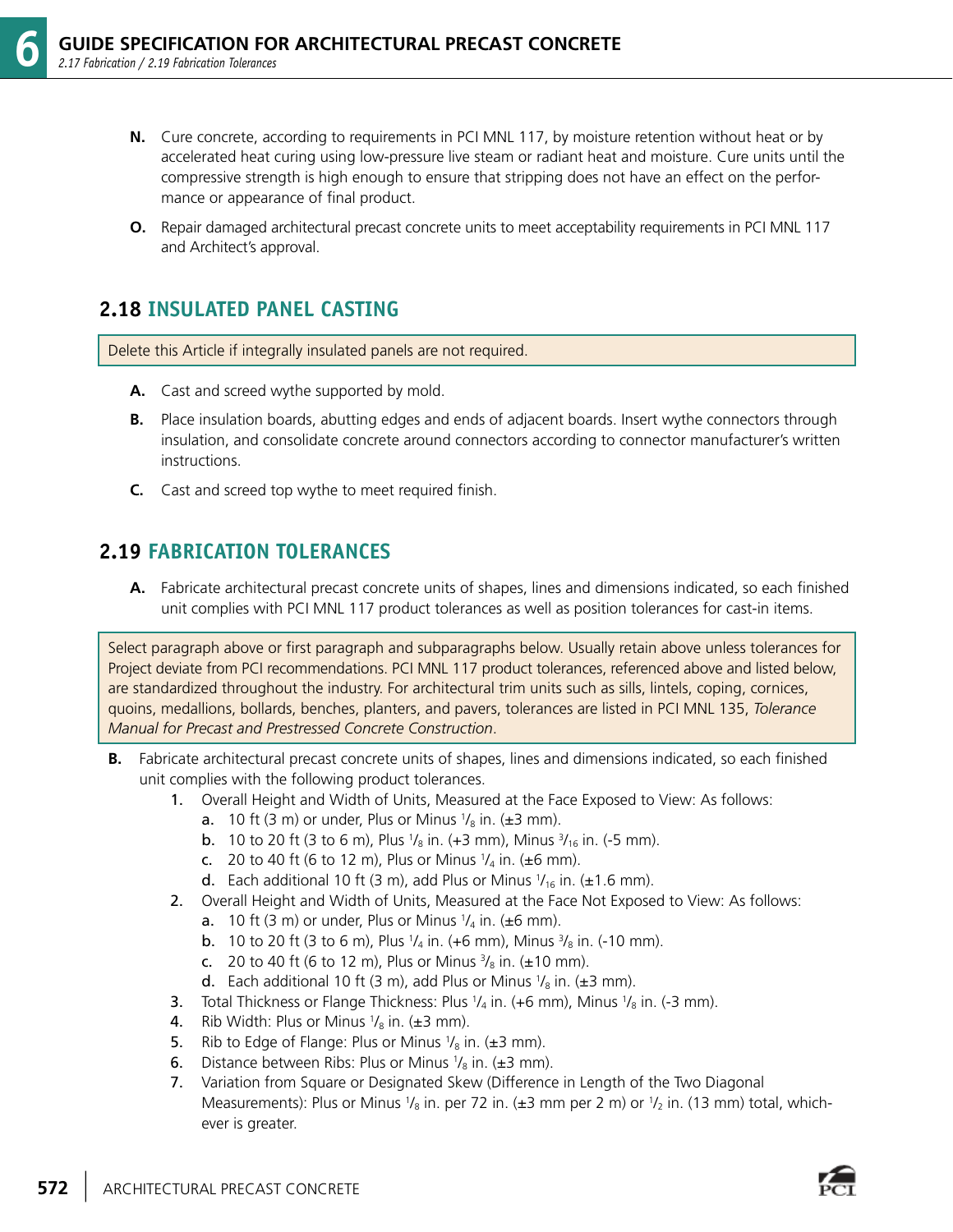- **8.** Length and Width of Blockouts and Openings within One Unit: Plus or Minus  $\frac{1}{4}$  in. ( $\pm$ 6 mm).
	- 9. Location and Dimensions of Blockouts Hidden from View and Used for HVAC and Utility Penetrations: Plus or Minus  $\frac{3}{4}$  in. ( $\pm$ 19 mm).
- **10.** Dimensions of Haunches: Plus or Minus  $\frac{1}{4}$  in. ( $\pm 6$  mm).
- **11.** Haunch Bearing Surface Deviation from Specified Plane: Plus or Minus  $\frac{1}{8}$  in. ( $\pm$ 3 mm).
	- 12. Difference in Relative Position of Adjacent Haunch Bearing Surfaces from Specified Relative Position: Plus or Minus  $\frac{1}{4}$  in. ( $\pm 6$  mm).
	- 13. Bowing: Plus or Minus *L*/360, maximum 1 in. (25 mm).
- **14.** Local Smoothness:  $\frac{1}{4}$  in. per 10 ft (6 mm per 3 m).
- **15.** Warping:  $1/16$  in. per 12 in. (1.6 mm per 300 mm) of distance from the nearest adjacent corner.
- **16.** Tipping and Flushness of Plates: Plus or Minus  $1/4$  in. ( $\pm 6$  mm).
- **17.** Dimensions of Architectural Features and Rustications: Plus or Minus  $\frac{1}{8}$  in. ( $\pm$ 3 mm).
- **C.** Position Tolerances: For cast-in items measured from datum line location, as indicated on Shop Drawings.
	- 1. Weld Plates: Plus or Minus 1 in. (±25 mm).
- 2. Inserts: Plus or Minus  $1/2$  in. ( $\pm$ 13 mm).
	- **3.** Handling Devices: Plus or Minus 3 in.  $(\pm 75 \text{ mm})$ .
- 4. Reinforcing Steel and Welded Wire Reinforcement: Plus or Minus  $\mathcal{V}_4$  in. ( $\pm$ 6 mm) where position has structural implications or affects concrete cover; otherwise, Plus or Minus  $1/2$  in. (±13 mm).
- **5.** Reinforcing Steel Extending out of Member: Plus or Minus  $1/2$  in. ( $\pm 13$  mm) of plan dimensions.
- **6.** Tendons: Plus or Minus  $\frac{1}{4}$  in. ( $\pm 6$  mm), perpendicular to panel; Plus or Minus 1 in. ( $\pm 25$  mm), parallel to panel.
- 7. Location of Rustication Joints: Plus or Minus  $\frac{1}{8}$  in. ( $\pm$ 3 mm).
- **8.** Location of Opening within Panel: Plus or Minus  $\frac{1}{4}$  in. ( $\pm 6$  mm).
- **9.** Location of Flashing Reglets: Plus or Minus  $\frac{1}{4}$  in. ( $\pm 6$  mm).
- **10.** Location of Flashing Reglets at Edge of Panel: Plus or Minus  $\frac{1}{8}$  in. (±3 mm).
- **11.** Reglets for Glazing Gaskets: Plus or Minus  $\frac{1}{8}$  in. ( $\pm$ 3 mm).
- **12.** Electrical Outlets, Hose Bibs: Plus or Minus  $\frac{1}{2}$  in. ( $\pm$ 13 mm).
- **13.** Location of Bearing Surface from End of Member: Plus or Minus  $\frac{1}{4}$  in. ( $\pm$ 6 mm).
- **14.** Allowable Rotation of Plate, Channel Inserts, Electrical Boxes: 2-degree rotation or  $\frac{1}{4}$  in. (6 mm) maximum measured at perimeter of insert.
- **15.** Position of Sleeve: Plus or Minus  $1/2$  in. ( $\pm$ 13 mm).
- **16.** Location of Window Washer Track or Buttons: Plus or Minus  $\frac{1}{8}$  in. ( $\pm$ 3 mm).

Delete paragraph below if brick faced architectural units are not used. The number of bricks allowed these misalignments should be limited to 2% of the bricks on the unit.

- **D.** Brick-Faced Architectural Precast Concrete Units.
	- 1. Alignment of mortar joints:
- **a.** Jog in Alignment:  $\frac{1}{8}$  in. (3 mm).
- **b.** Alignment with Panel Centerline: Plus or Minus  $\frac{1}{8}$  in. ( $\pm$ 3 mm).
- 2. Variation in Width of Exposed Mortar Joints: Plus or Minus  $\frac{1}{8}$  in. ( $\pm$ 3 mm).
	- 3. Tipping of Individual Bricks from the Panel Plane of Exposed Brick Surface: Plus 0 in. (+0 mm); Minus  $\frac{1}{4}$  in. (-6 mm)  $\leq$  depth of form liner joint.
- 4. Exposed Brick Surface Parallel to Primary Control Surface of Panel: Plus  $\frac{1}{4}$  in. (+6 mm); Minus  $\frac{1}{8}$  in. (-3 mm).
	- 5. Individual Brick Step in Face from Panel Plane of Exposed Brick Surface: Plus 0 in. (+0 mm); Minus  $\frac{1}{4}$  in. (-6 mm)  $\leq$  depth of form liner joint.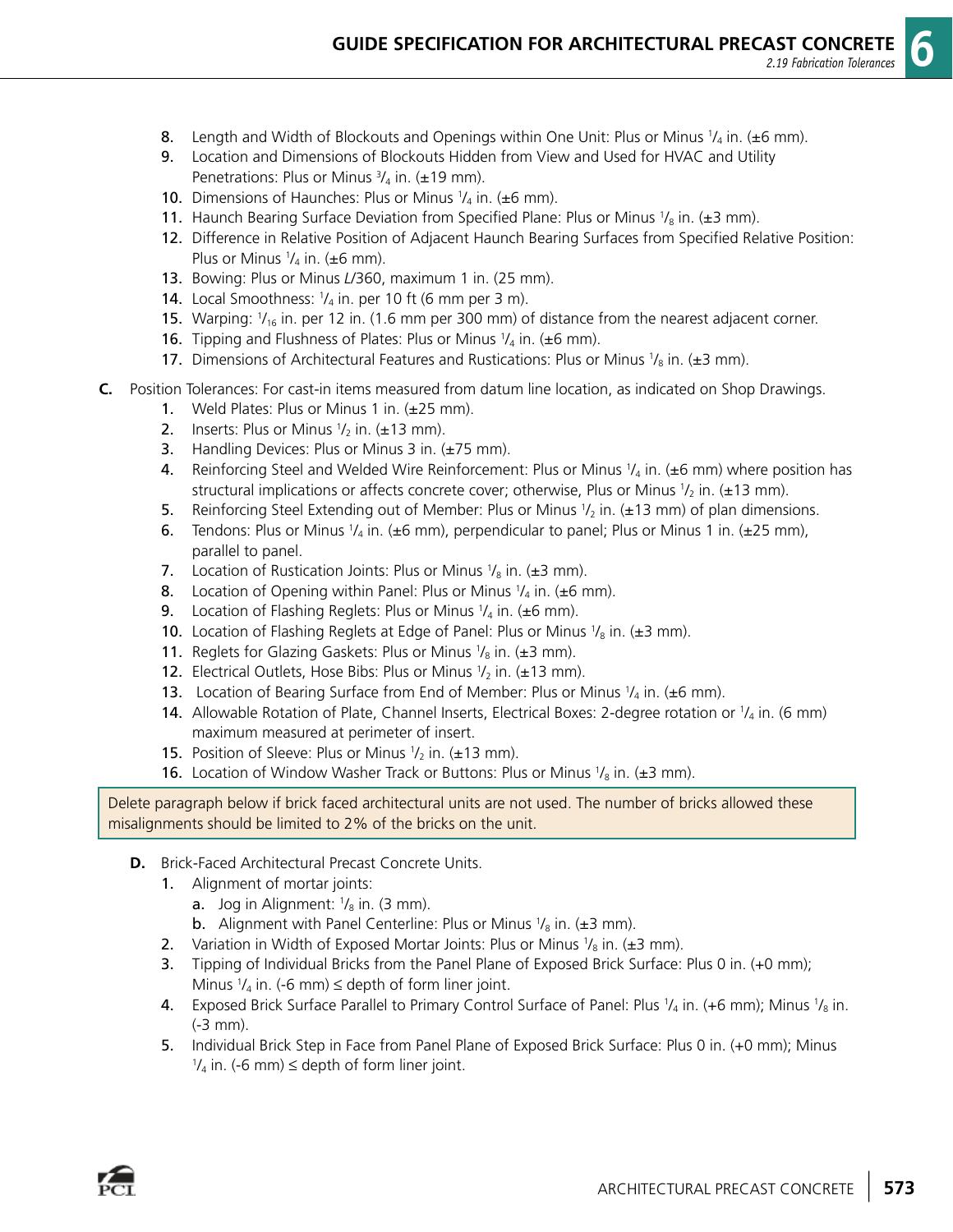Delete paragraph and subparagraphs below if stone veneer–faced architectural precast concrete units are not used.

**E.** Stone Veneer–Faced Architectural Precast Concrete Units.

Tolerances below are generally appropriate for smooth-finished stone. Retain, delete, or revise to suit Project.

- 1. Variation in Cross-Sectional Dimensions: For thickness of walls from dimensions indicated: Plus or Minus  $\frac{1}{4}$  in. ( $\pm 6$  mm).
- 2. Variation in Joint Width:  $\frac{1}{8}$  in. in 36 in. (3 mm in 900 mm) or a quarter of nominal joint width, whichever is less.

Revise or delete below for natural-cleft, thermal, and similar finishes.

**3.** Variation in Plane between Adjacent Stone Units (Lipping):  $1/16$  in (1.6 mm) difference between planes of adjacent units.

#### **2.20 FINISHES**

**A.** Exposed panel faces shall be free of joint marks, grain, and other obvious defects. Corners, including false joints shall be uniform, straight, and sharp. Finish exposed-face surfaces of architectural precast concrete units to match approved **(design reference sample) (sample panels) (mockups)** and as follows:

This Article presumes Architect has preapproved one or more design reference samples. Include complete description of design reference sample here. If preapproving fabricators, coordinate with "Fabricators" Article. Revise if multiple samples are approved.

 1. Design Reference Sample: <**Insert description and identify fabricator and code number of sample.**>

Delete subparagraph below if not required. PCI published numbered, color photographs of 428 precast concrete finishes. See PCI's website at www.pci.org for more information. If retaining, revise and add reference number. Add reference number combinations if more than one finish is required.

2. PCI's *Architectural Precast Concrete –Color and Texture Selection Guide*, of plate numbers indicated.

Select type of finish from subparagraphs below if needed. If more than one finish is required, add locations to finish descriptions or indicate on Drawings. Add more detailed descriptions of finishes outlined below if greater definition is required, such as (light), (medium), or (deep). Remove matrix to a maximum depth of one-third the average diameter of coarse aggregate but not more than one-half the diameter of smallest-sized coarse aggregate. See PCI MNL 117 for more information on finishes. An as-cast finish generally results in a mottled surface or non-uniform finish.

- 3. As-Cast Surface Finish: Provide surfaces free of excessive air voids, sand streaks, and honeycombs.
- 4. Textured-Surface Finish: Impart texture by form liners with surfaces free of excessive air voids, sand streaks, and honeycombs, with uniform color and texture.
- 5. Bushhammer Finish: Use power or hand tools to remove matrix and fracture coarse aggregates.
- 6. Exposed Aggregate Finish: Use chemical retarding agents applied to molds, and washing and brushing procedures, to expose aggregate and surrounding matrix surfaces after form removal.

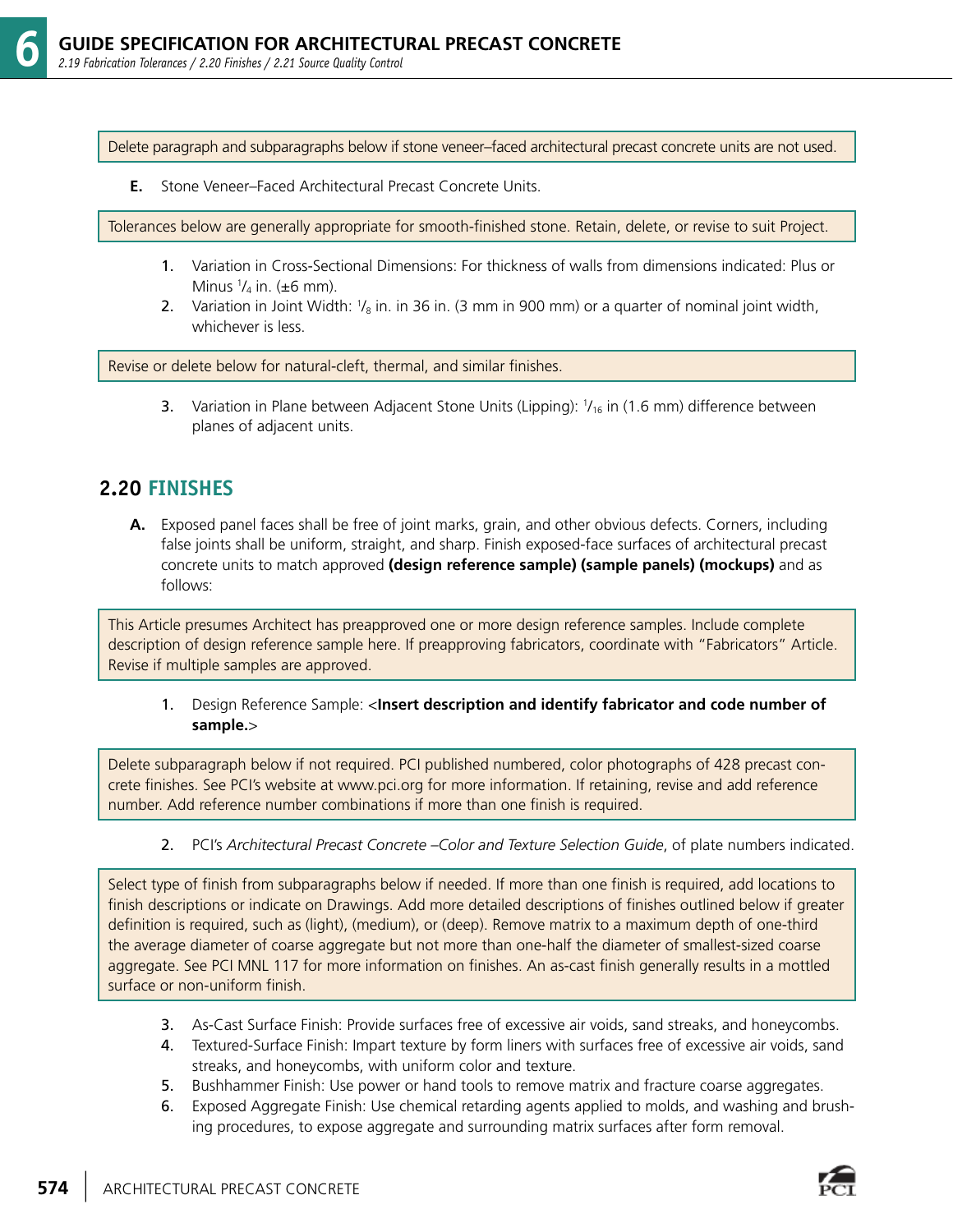- 7. Abrasive-Blast Finish: Use abrasive grit, equipment, application techniques, and cleaning procedures to expose aggregate and surrounding matrix surfaces.
- 8. Acid-Etched Finish: Use acid and hot-water solution, equipment, application techniques, and cleaning procedures to expose aggregate and surrounding matrix surfaces. Protect hardware, connections, and insulation from acid attack.
- 9. Honed Finish: Use continuous mechanical abrasion with fine grit, followed by filling and rubbing procedures.
- 10. Polished Finish: Use continuous mechanical abrasion with fine grit, followed by filling and rubbing procedures.
- 11. Sand-Embedment Finish: Use selected stones placed in a sand bed in bottom of mold, with sand removed after curing.
- 12. Thin Brick Facings: Refer to "Thin Brick Facings" Article.
- 13. Stone Veneer Facings: Refer to "Stone Veneer Facings" Article.
- **B.** Finish exposed **(top) (bottom) (back)** surfaces of architectural precast concrete units to match facesurface finish.

Revise finish in paragraph below to light-broom, stippled, or float finish, if necessary. Upgrade to steel-trowel finish if surface is in contact with materials requiring a smooth finish.

**C.** Finish unexposed surfaces of architectural precast concrete units with as-cast finish.

Retain paragraph above or below if applicable. Revise below to float finish or light-broom finish if steel-trowel finish is unnecessary.

**D.** Finish unexposed surfaces **(top) (back)** of architectural precast concrete units by steel-trowel finish.

#### **2.21 SOURCE QUALITY CONTROL**

Always retain paragraph below because it establishes a minimum standard of plant testing and inspecting. PCI MNL 117 mandates source testing requirements and a plant "Quality Systems Manual." PCI certification also ensures periodic auditing of plants for compliance with requirements in PCI MNL 117.

**A.** Quality-Control Testing: Test and inspect precast concrete according to PCI MNL 117 requirements. If using self-consolidating concrete also test and inspect according to PCI TR-6 "Interim Guidelines for the Use of Self-Consolidating Concrete."

Delete first paragraph and subparagraph below if not required. PCI certification would normally be acceptable to authorities having jurisdiction without further monitoring of plant quality control and testing program by Owner.

- **B.** In addition to PCI Certification, Owner will employ an accredited independent testing agency to evaluate architectural precast concrete fabricator's quality-control and testing methods.
	- 1. Allow Owner's testing agency access to material storage areas, concrete production equipment, and concrete placement and curing facilities. Cooperate with Owner's testing agency and provide samples of materials and concrete mixtures as may be requested for additional testing and evaluation.
- **C.** Strength of precast concrete units will be considered deficient if units fail to comply with ACI 318 (ACI 318M) concrete strength requirements.

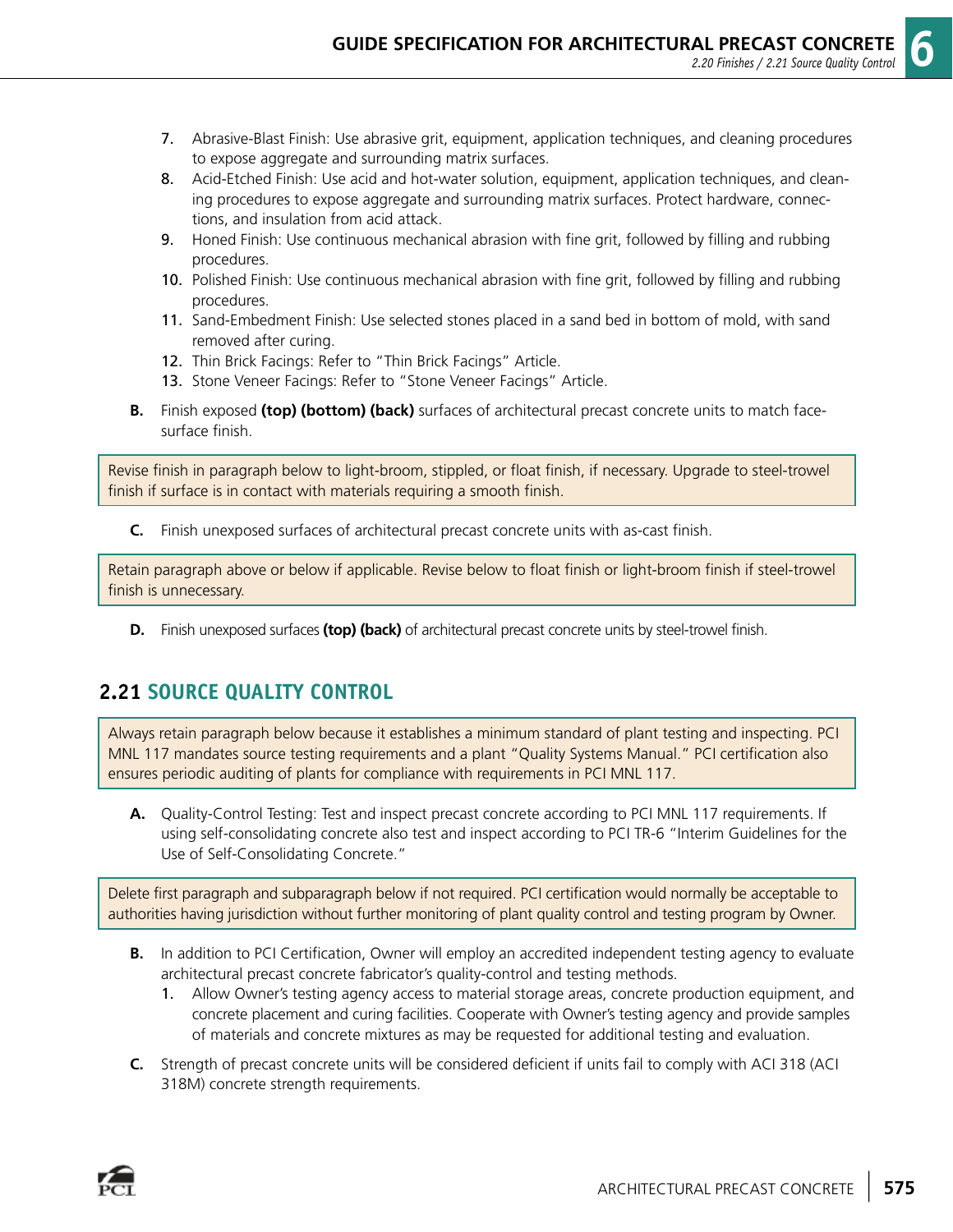Review testing and acceptance criteria with structural engineer. In first paragraph and subparagraphs below, add criteria for load tests if required.

- **D.** Testing: If there is evidence that strength of precast concrete units may be deficient or may not comply with ACI 318 (ACI 318M) requirements, fabricator will employ an independent testing agency to obtain, prepare, and test cores drilled from hardened concrete to determine compressive strength according to ASTM C 42/C 42M.
	- 1. A minimum of three representative cores will be taken from units of suspect strength, from locations directed by Architect.
	- 2. Cores will be tested in an air-dry condition.
	- 3. Strength of concrete for each series of three cores will be considered satisfactory if the average compressive strength is equal to at least 85% of the 28-day design compressive strength and no single core is less than 75% of the 28-day design compressive strength.
	- 4. Test results will be reported in writing on the same day that tests are performed, with copies to Architect, Contractor, and precast concrete fabricator. Test reports will include the following:
		- a. Project identification name and number.
		- b. Date when tests were performed.
		- c. Name of precast concrete fabricator.
		- d. Name of concrete testing agency.
		- e. Identification letter, name, and type of precast concrete unit(s) represented by core tests; design compressive strength; type of break; compressive strength at breaks, corrected for length-diameter ratio; and direction of applied load to core in relation to horizontal plane of concrete as placed.
- **E.** Patching: If core test results are satisfactory and precast concrete units comply with requirements, clean and dampen core holes and solidly fill with precast concrete mixture that has no coarse aggregate, and finish to match adjacent precast concrete surfaces.
- **F.** Defective Work: Architectural precast concrete units that do not comply with acceptability requirements in PCI MNL 117, including concrete strength, manufacturing tolerances, and color and texture range are unacceptable. Chipped, spalled, or cracked units may be repaired, if repaired units match the visual mock-up. The Architect reserves the right to reject any unit if it does not match the accepted sample panel or visual mock-up. Replace unacceptable units with precast concrete units that comply with requirements.

#### **PART 3 – EXECUTION**

#### **3.1 PREPARATION**

**A.** Deliver anchorage devices for precast concrete units that are embedded in or attached to the building structural frame or foundation before start of such work. Provide locations, setting diagrams, and templates for the proper installation of each anchorage device.

#### **3.2 EXAMINATION**

- **A.** Examine supporting structural frame or foundation and conditions for compliance with requirements for installation tolerances, true and level bearing surfaces, and other conditions affecting precast concrete performance.
- **B.** Proceed with precast concrete installation only after unsatisfactory conditions have been corrected.
- **C.** Do not install precast concrete units until supporting cast-in-place concrete building structural framing has attained minimum allowable design compressive strength or supporting steel or other structure is structurally ready to receive loads from precast concrete units.

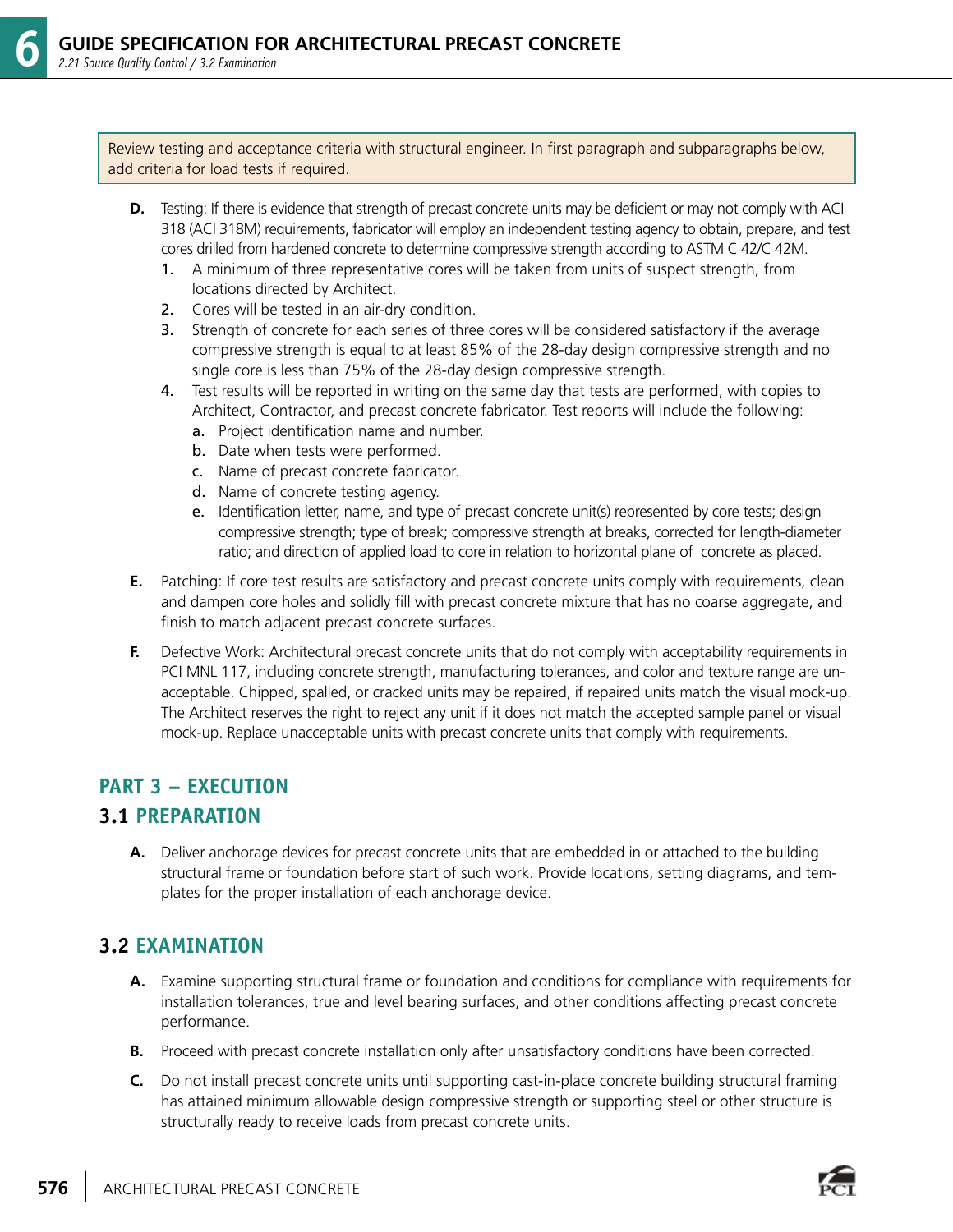#### **3.3 ERECTION**

**A.** Install loose clips, hangers, bearing pads, and other accessories required for connecting architectural precast concrete units to supporting members and backup materials.

Retain one of two paragraphs below

- **B.** Structural steel fabricator to supply and install miscellaneous steel preweld connection hardware in the shop.
- **C.** Precaster or erector to supply and install miscellaneous steel preweld connection hardware in the field.
- **D.** Erect architectural precast concrete level, plumb, and square within the specified allowable erection tolerances. Provide temporary supports and bracing as required to maintain position, stability, and alignment of units until permanent connections are completed.
	- 1. Install steel or plastic spacing shims as precast concrete units are being erected. Tack weld steel shims to each other to prevent shims from separating.
	- 2. Maintain horizontal and vertical joint alignment and uniform joint width as erection progresses.
	- 3. Remove projecting lifting devices and use sand-cement grout to fill voids within recessed lifting devices flush with surface of adjacent precast concrete surfaces when recess is exposed.
- **4.** Unless otherwise indicated, provide for uniform joint widths of  $\frac{3}{4}$  in. (19 mm).
	- **E.** Connect architectural precast concrete units in position by bolting, welding, grouting, or as otherwise indicated on Shop (Erection) Drawings. Remove temporary shims, wedges, and spacers as soon as practical after connecting and/or grouting are completed.
		- 1. Disruption of roof flashing continuity by connections is not permitted; concealment within roof insulation is acceptable.
	- **F.** Welding: Comply with applicable AWS D1.1/D1.1M and AWS D1.4 requirements for welding, welding electrodes, appearance of welds, quality of welds, and methods used in correcting welding work.
		- 1. Protect architectural precast concrete units and bearing pads from damage during field welding or cutting operations and provide noncombustible shields as required.
		- 2. Welds not specified shall be continuous fillet welds, using not less than the minimum fillet as specified by AWS.
		- 3. Clean weld-affected metal surfaces with chipping hammer followed by brushing and then reprime damaged painted surfaces in accordance with paint manufacturer's recommendations.

#### Retain last subparagraph above or first subparagraph below.

- 4. Clean weld-affected metal surfaces with chipping hammer followed by brushing and then apply a minimum 0.004-in.-thick (0.1 mm) coat of galvanized repair paint to galvanized surfaces in conformance with ASTM A 780.
- 5. Visually inspect all welds critical to precast concrete connections. Visually check all welds for completion and remove, reweld or repair all defective welds, if services of AWS-certified welding inspector are not furnished by Owner.
- **G.** At bolted connections, use lock washers, tack welding, or other approved means to prevent loosening of nuts after final adjustment.
	- 1. Where slotted connections are used, check bolt position and tightness. For sliding connections, properly secure bolt but allow bolt to move within connection slot. For friction connections, apply specified bolt torque and check 25% of bolts at random by calibrated torque wrench.

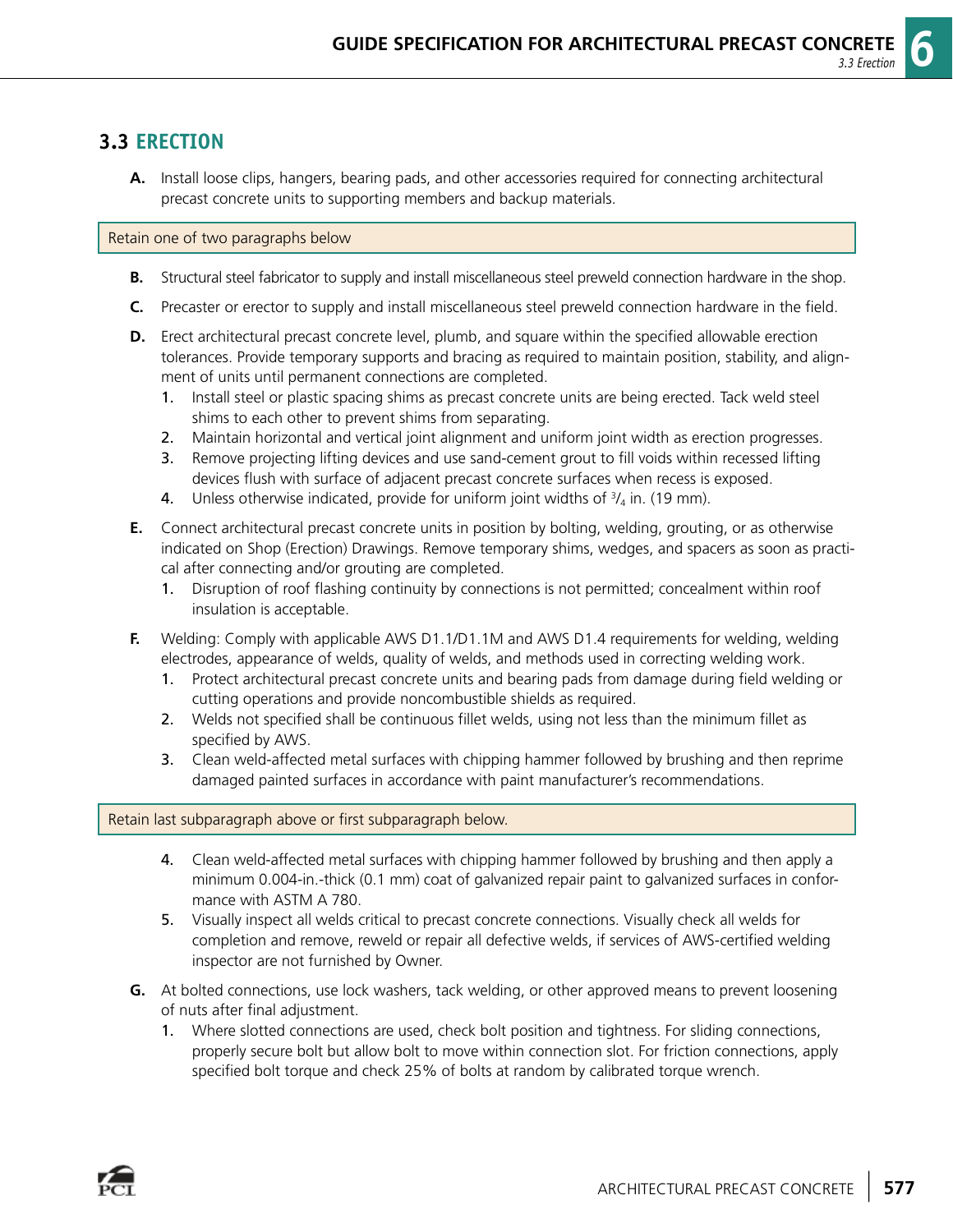In paragraph below revise locations and extent of grouting if required.

**H.** Grouting or Dry-Packing Connections and Joints: Indicate joints to be grouted and any critical grouting sequences on Shop (Erection) Drawings. Grout connections where required or indicated on Shop (Erection) Drawings. Retain flowable grout in place until strong enough to support itself. Alternatively pack spaces with stiff dry pack grout material, tamping until voids are completely filled. Place grout and finish smooth, level, and plumb with adjacent concrete surfaces. Promptly remove grout material from exposed surfaces before it affects finishes or hardens. Keep grouted joints damp for not less than 24 hours after initial set.

#### **3.4 ERECTION TOLERANCES**

**A.** Erect architectural precast concrete units level, plumb, square, true, and in alignment without exceeding the noncumulative erection tolerances of PCI MNL 117, Appendix I.

Select paragraph above or paragraph and subparagraphs below. Usually retain above unless tolerances for Project deviate from PCI recommendations. PCI MNL 117 erection tolerances are referenced above and are listed below. If tighter tolerances are required for Project, coordinate with fabrication tolerances for precast concrete as well as erection tolerances for supporting construction.

- **B.** Erect architectural precast concrete units level, plumb, square, and true, without exceeding the following noncumulative erection tolerances.
- **1.** Plan Location from Building Grid Datum: Plus or Minus  $1/2$  in. ( $\pm$ 13 mm).
- 2. Plan Location from Centerline of Steel Support: Plus or Minus  $1/2$  in. ( $\pm 13$  mm).
	- 3. Top Elevation from Nominal Top Elevation:
- **a.** Exposed Individual Panel: Plus or Minus  $\frac{1}{4}$  in. ( $\pm 6$  mm).
- **b.** Non-Exposed Individual Panel: Plus or Minus  $1/2$  in. ( $\pm$ 13 mm).
	- 4. Support Elevation from Nominal Support Elevation:
- **a.** Maximum Low:  $1/2$  in. (13 mm).
- **b.** Maximum High:  $\frac{1}{4}$  in. (6 mm).
	- 5. Maximum Plumb Variation over the Lesser of Height of Structure or 100 ft (30 m): 1 in. (25 mm).
- **6.** Plumb in Any 10 ft (3 m) of Element Height:  $1/4$  in. (6 mm).
	- 7. Maximum Jog in Alignment of Matching Edges:
- **a.** Exposed Panel Relative to Adjacent Panel:  $1/4$  in. (6 mm).
- **b.** Non-Exposed Panel Relative to Adjacent Panel:  $1/2$  in. (13 mm).
- **8.** Joint Width (Governs over Joint Taper): Plus or Minus  $1/4$  in. ( $\pm 6$ mm).
- **9.** Maximum Joint Taper:  $\frac{3}{8}$  in. (10 mm).
- **10.** Joint Taper over 10 ft  $(3 \text{ m})$ :  $\frac{1}{4}$  in.  $(6 \text{ mm})$ .
- **11.** Maximum Jog in Alignment of Matching Faces:  $1/4$  in. (6 mm).
- **12.** Differential Bowing or Camber, as Erected, between Adjacent Members of Same Design:  $\frac{1}{4}$  in. (6 mm).
- **13.** Opening Height between Spandrels: Plus or Minus  $\frac{1}{4}$  in. ( $\pm$  6 mm).

#### **3.5 FIELD QUALITY CONTROL**

Retain first option in paragraph below if Owner engages a special inspector. If authorities having jurisdiction permit Contractor to engage a special inspector, retain second opotion and retain option for submitting special inspection reports in Part 1 "Submittals" Article.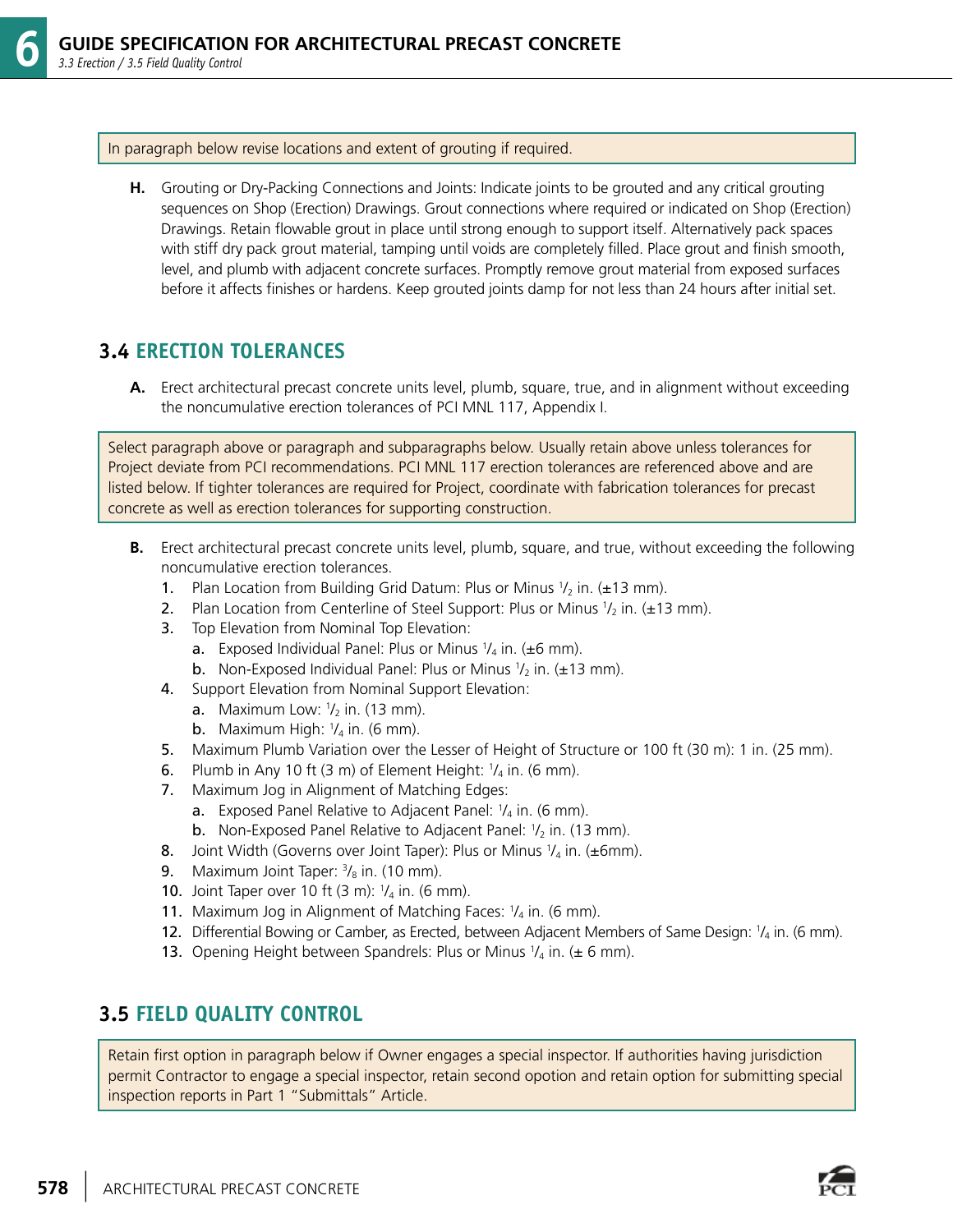- **A.** Special Inspections: [**Owner will engage**][**Contractor will engage**] a qualified special inspector to perform the following special inspections and prepare reports:
	- 1. Erection of loadbearing precast concrete members.
	- 2. <**Insert special inspections**.>

Retain first paragraph below if field testing and inspecting are required, with or without paragraph above, to identify who shall perform tests and inspections. If retaining second option, retain requirement for field qualitycontrol test reports in Part 1 "Submittals" Article.

- **B.** Testing: Owner will engage accredited independent testing and inspecting agency to perform field tests and inspections and prepare reports.
	- 1. Field welds will be subject to visual inspections and nondestructive testing in accordance with ASTM E165 or ASTM E 709.
	- 2. Testing agency will report test results promptly and in writing to Contractor and Architect.
- **C.** Repair or remove and replace work where tests and inspections indicate that it does not comply with specified requirements.
- **D.** Additional testing and inspecting, at Erector's expense, will be performed to determine compliance of corrected work with specified requirements.

#### **3.6 REPAIRS**

Production chips, cracks, and spalls should have been corrected at manufacturer's plant. Blemishes occurring after delivery are normally repaired before final joint sealing and cleaning as weather permits.

- **A.** Repairs will be permitted provided structural adequacy of units and appearance are not impaired.
- **B.** Repair damaged units to meet acceptability requirements of PCI MNL 117.

The precast concrete fabricator should develop appropriate repair mixtures and techniques during the production sample approval process.

- **C.** Mix patching materials and repair units so cured patches blend with color, texture, and uniformity of adjacent exposed surfaces and show no apparent line of demarcation between original and repaired work, when viewed in typical daylight illumination from a distance of 20 ft (6 m).
- **D.** Prepare and repair damaged galvanized coatings with galvanizing repair paint according to ASTM A 780.

Retain paragraph above if using galvanized anchors, connections, and other items; retain first paragraph below if items are prime painted.

- **E.** Wire brush, clean, and paint damaged prime-painted components with same type of shop primer.
- **F.** Remove and replace damaged architectural precast concrete units when repairs do not comply with specified requirements.